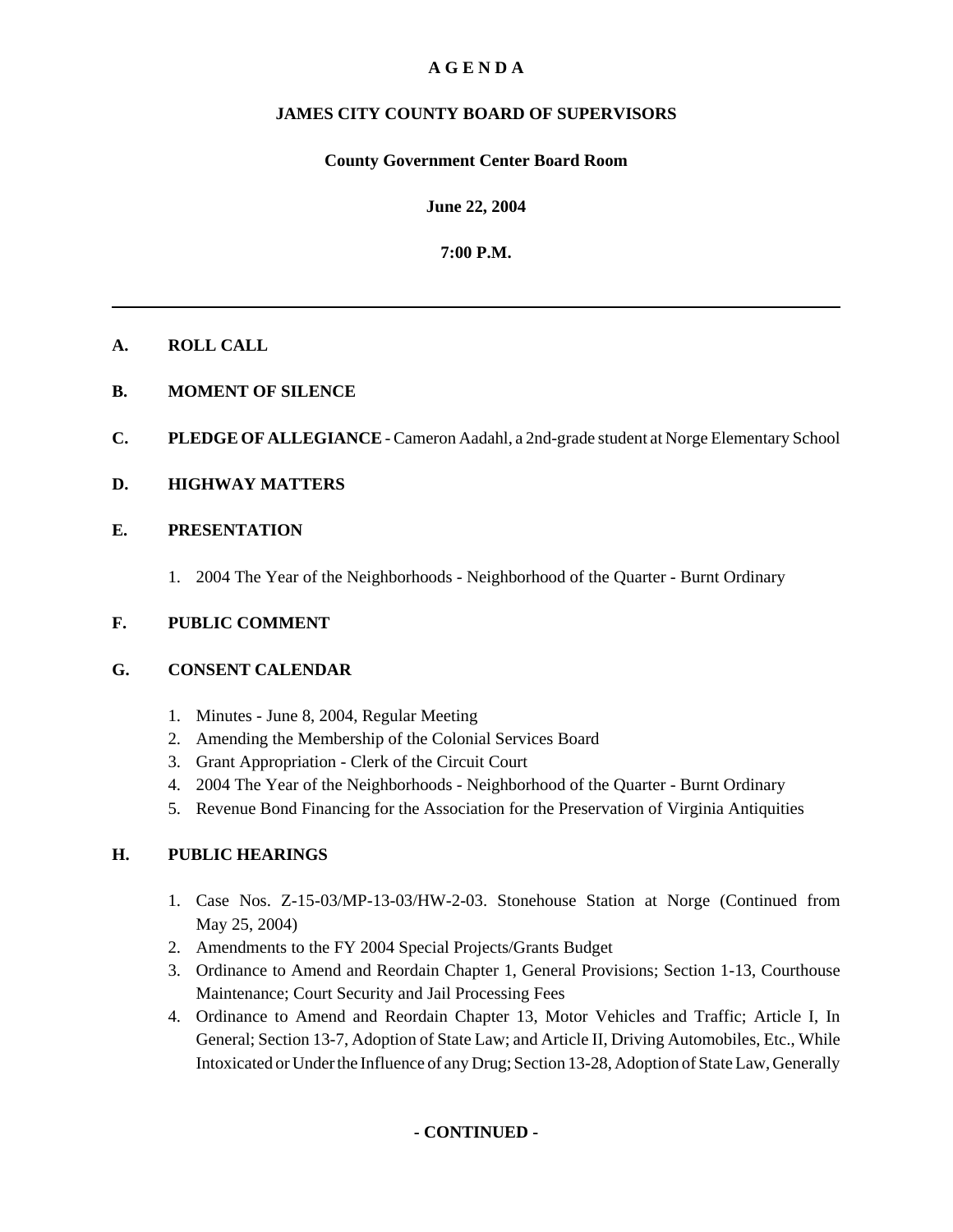5. Ordinance to Amend and Reordain Chapter 20, Taxation; Article I, In General; Section 20-4, Assessment of New Buildings and Computation of Tax Thereon; When Penalty Accrues for Nonpayment

## **I. PUBLIC COMMENT**

## **J. REPORTS OF THE COUNTY ADMINISTRATOR**

## **K. BOARD REQUESTS AND DIRECTIVES**

## **L. CLOSED SESSION**

- 1. Consideration of Appointments of Individuals to County Boards and/or Commissions, Pursuant to Section 2.2-3711(A)(1) of the Code of Virginia
	- a. Cable Communications Advisory Committee
	- b. Five Forks Committee
	- c. Parks and Recreation Advisory Commission
	- d. Williamsburg Regional Library Board of Trustees

## **M. ADJOURNMENT**

062204bs.age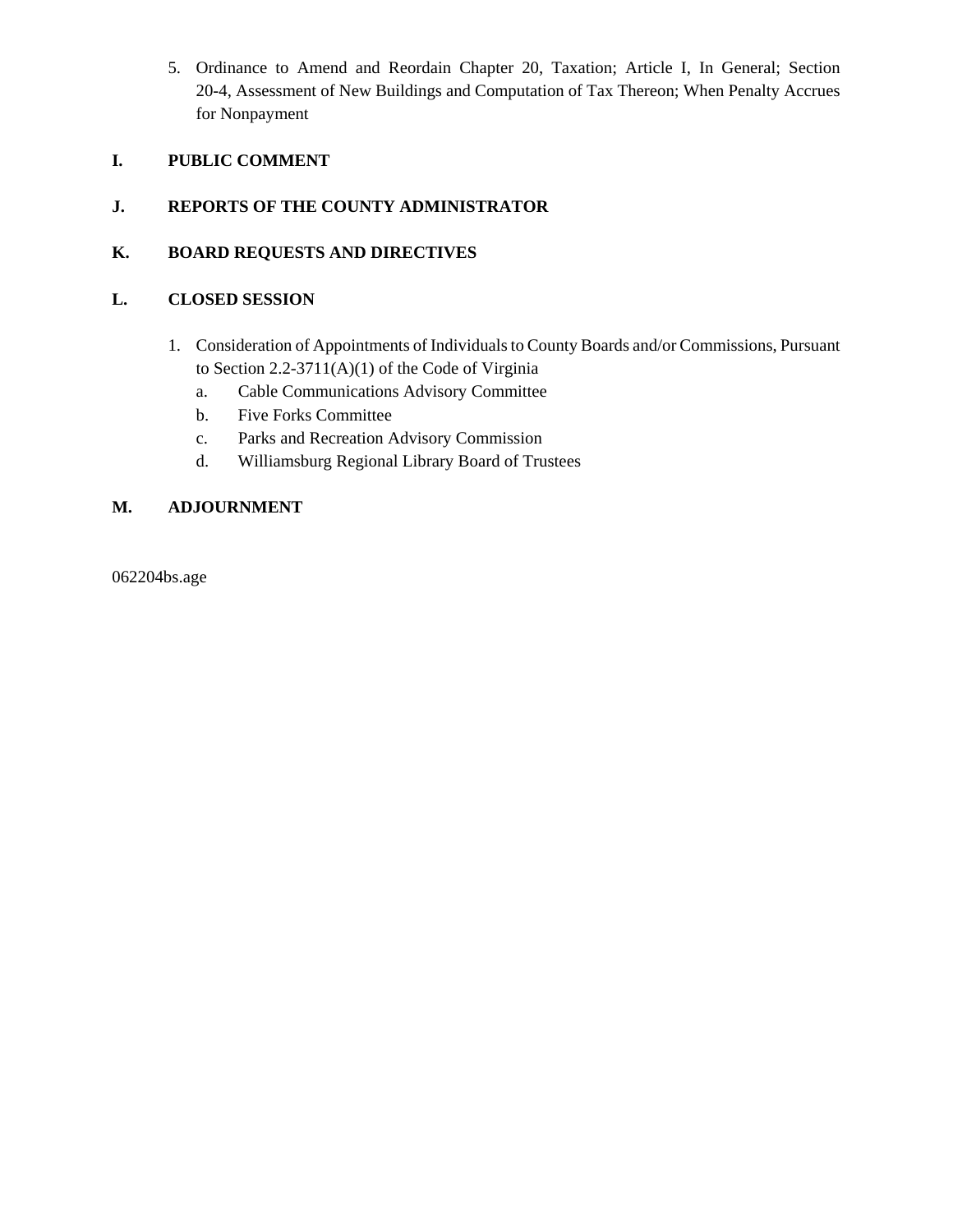#### **AGENDA ITEM NO. G-1**

**AT A REGULAR MEETING OF THE BOARD OF SUPERVISORS OF THE COUNTY OF JAMES CITY, VIRGINIA, HELD ON THE 8TH DAY OF JUNE, 2004, AT 7:00 P.M. IN THE COUNTY GOVERNMENT CENTER BOARD ROOM, 101 MOUNTS BAY ROAD, JAMES CITY COUNTY, VIRGINIA.**

#### **A. ROLL CALL**

Bruce C. Goodson, Chairman, Roberts District Michael J. Brown, Vice Chairman, Powhatan District John J. McGlennon, Jamestown District M. Anderson Bradshaw, Stonehouse District Jay T. Harrison, Sr., Chairman, Berkeley District

Sanford B. Wanner, County Administrator Frank M. Morton, III, County Attorney

#### **B. MOMENT OF SILENCE**

Mr. Goodson requested the Board and citizens observe a moment of silence.

## **C. PLEDGE OF ALLEGIANCE**

Melissa Knutsen, a fourth-grade student at Matthew Whaley Elementary School, led the Board and citizens in the Pledge of Allegiance.

#### **D. PRESENTATIONS**

#### 1. Resolution of Appreciation – Gilbert A. Bartlett

Mr. Goodson presented a Resolution of Appreciation to Gilbert A. Bartlett in recognition of his service to the County through his twelve years of service on the Industrial Development Authority.

Mr. Bradshaw added words of appreciation to Mr. Bartlett for his service to the County.

Mr. Bartlett stated that he enjoyed his service to the County and working with those he served with.

2. Resolution of Appreciation – Let's be Water Smart Landscaping Challenge Partners

Mr. Goodson presented a Resolution of Appreciation to the Partners of the Let's be Water Smart Landscaping Challenge and the contest winner.

Michele LeBlanc-Pichè, contest winner; Tom Belden of Belden Landscapes, Mike Turkovich of Cooke's Gardens, Glenn Gross of Precipitation Unlimited, Inc., Keith Coulsting of Smith Turf and Irrigation & Vista Professional Lighting, Sassia Niederste-Hollenberg of ServiceMASTER LawnCare of Williamsburg,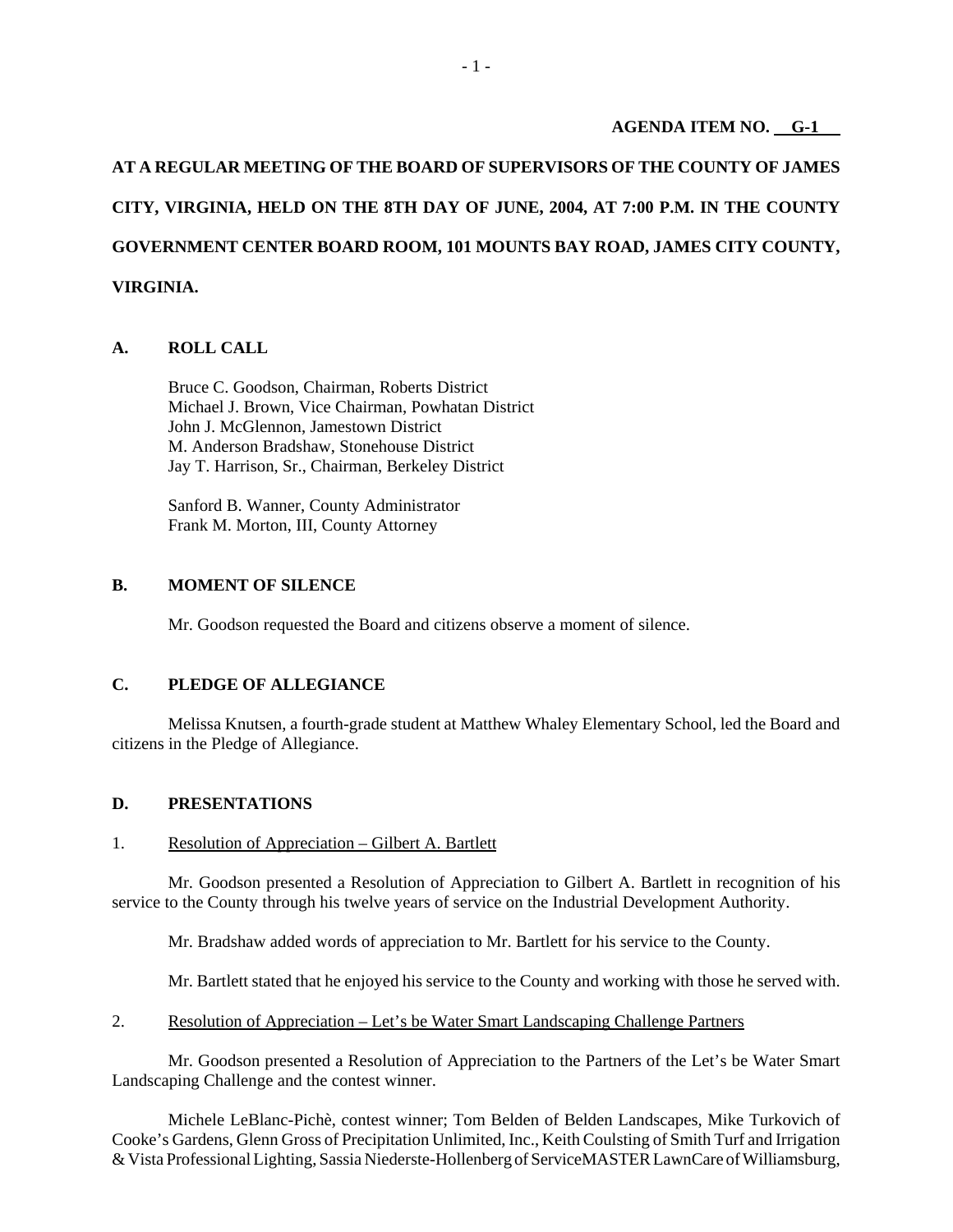Mason Morton of Turf Care, Bob Winters of Turf Love, and Larry Waltrip and Don Broady, Jr., of Waltrip Recycling accepted the Resolution of Appreciation.

#### 3. Resolutions of Appreciation - Military Reservist

Mr. Goodson presented Resolutions of Appreciation to Renea L. Edwards, *in absentia,* Kenton E. Givens, *in absentia,* Wekena E. Glover, Sterling T. Perry, Darryl C. Stanton, Jr., and Irma O. Woodruff who are County and James City Service Authority employees and also reserve members of the uniformed services that were called up for active duty for an extended period of time to defend the United States of America.

## **E. PUBLIC COMMENT**

1. Mr. Ed Oyer, 139 Indian Circle, stated that he appreciated the Memorial Day services at the Williamsburg Memorial Park and he looked forward to the presence of a bugler at the service next year.

#### **F. CONSENT CALENDAR**

Mr. Harrison made a motion to adopt the items on the Consent Calendar as amended.

On a roll call vote, the vote was: AYE: Bradshaw, Harrison, Brown, McGlennon, Goodson (5). NAY: (0).

- 1. Minutes
	- a. May 25, 2004 Work Session as amended
	- b. May 25, 2004 Regular Meeting
- 2. Resolution of Appreciation Gilbert A. Bartlett

#### **R E S O L U T I O N**

#### RESOLUTION OF APPRECIATION - GILBERT A. BARTLETT

- WHEREAS, Gilbert A. Bartlett served as a member of the Industrial Development Authority of James City County since June 1992 and has chosen to retire from same effective July 2004; and
- WHEREAS, Gilbert A. Bartlett served as Chairman of the Industrial Development Authority of James City County from January 1999 to December 2001; and
- WHEREAS, throughout this period of service, Gilbert A. Bartlett gave freely of his time, his energy, and his knowledge for the betterment of his County as an active member; and
- WHEREAS, Gilbert A. Bartlett consistently demonstrated those essential qualities of leadership, diplomacy, perseverance, and dedication while providing exceptional service to the citizens of James City County.
- NOW, THEREFORE, BE IT RESOLVED that the Board of Supervisors of James City County, Virginia, hereby extends its sincere appreciation to Gilbert A. Bartlett and recognizes his distinguished service and dedication to the County and its citizenry.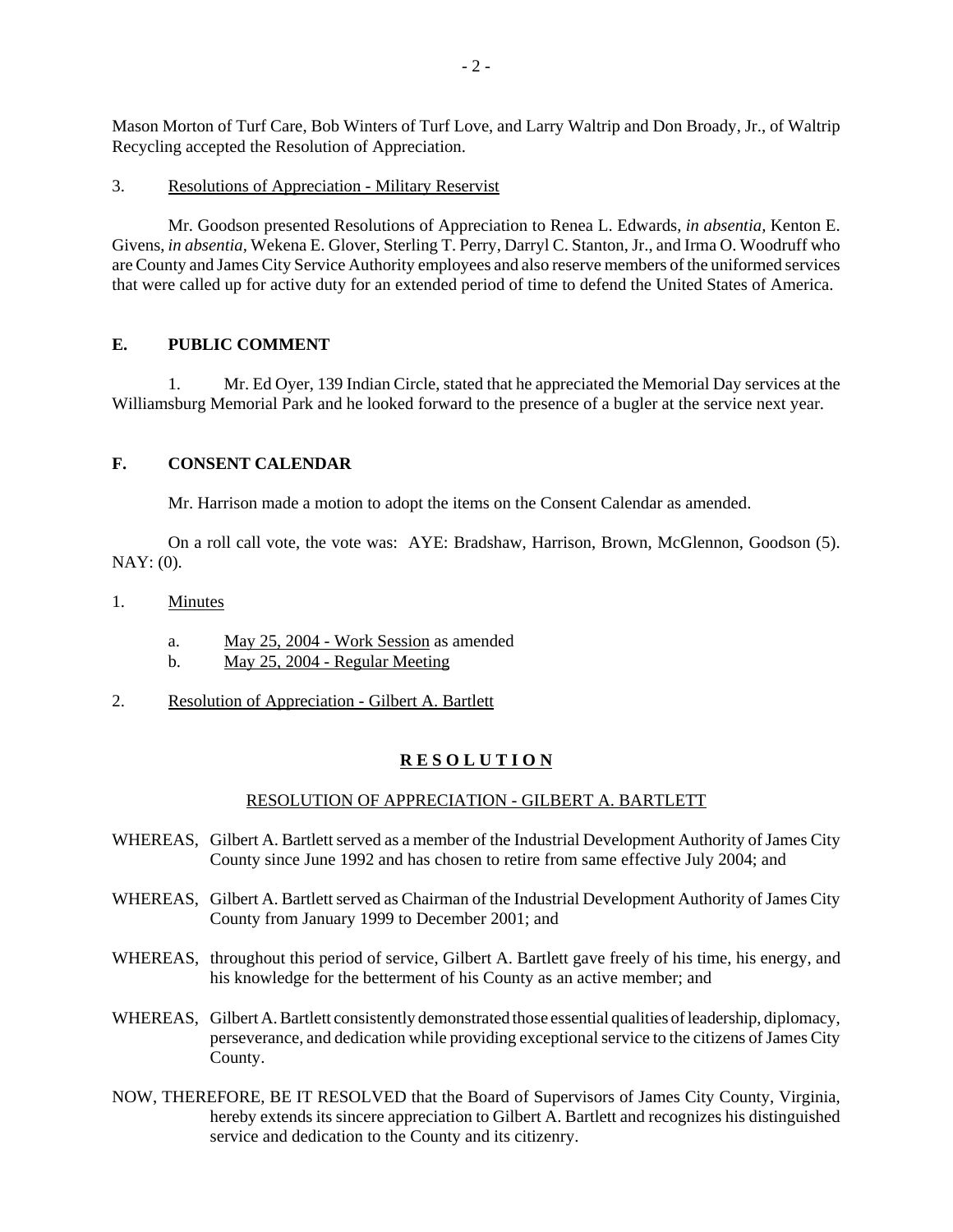#### 3. Resolution of Appreciation - Let's Be Water Smart Landscape Challenge Partners

#### **RESOLUTION OF APPRECIATION**

#### LET'S BE WATER SMART LANDSCAPE CHALLENGE PARTNERS

- WHEREAS, Basnight Land and Lawn, Belden Landscapes, Cooke's Gardens, Crafter's Market in the Outlet Mall, Heart's Ease Landscape and Garden Design, Henderson, Inc., Precipitation Unlimited, Inc., Smith Turf and Irrigation, ServiceMASTER LawnCare of Williamsburg, Turf Care, Turf Love, Virginia Cooperative Extension and James City County/Williamsburg Master Gardeners Association, Vista Professional Outdoor Lighting, Waltrip Recycling, and Wild Birds Unlimited demonstrated their commitment as Let's be Water Smart Partners (Partners) by donating materials, time, and energy in the Water Smart Landscape Challenge project and educational video; and
- WHEREAS, the Partners illustrated a public/private effort for promoting responsible water usage in James City County through education and public awareness; and
- WHEREAS, the Partners have shown efforts in conserving water and enhancing the community by ensuring the health of the environment for present and future generations; and
- WHEREAS, the Water Smart Partners recognize the benefits to using Water Smart principles when establishing landscapes and incorporate those principles into their business practices.
- NOW, THEREFORE, BE IT RESOLVED that the Board of Supervisors of James City County, Virginia, does hereby recognize the outstanding dedication and partnership of the Water Smart Partners.
- BE IT FURTHER RESOLVED that this resolution of recognition is presented individually to each above listed Water Smart Partners.
- 4. Resolution of Appreciation Military Reservists

#### **RESOLUTIONS OF APPRECIATION - MILITARY RESERVISTS**

- WHEREAS, James City County/James City Service Authority employees who are reserve members of the uniformed services were called up for active duty for an extended period of time; and
- WHEREAS, these employees spent many months away from families and home while defending the United States of America; and
- WHEREAS, these employees were subject to long hours, hard work, and dangerous conditions while carrying out their assignments; and
- WHEREAS, the Board of Supervisors is proud and appreciative of the role these employees played in the protection of our Country.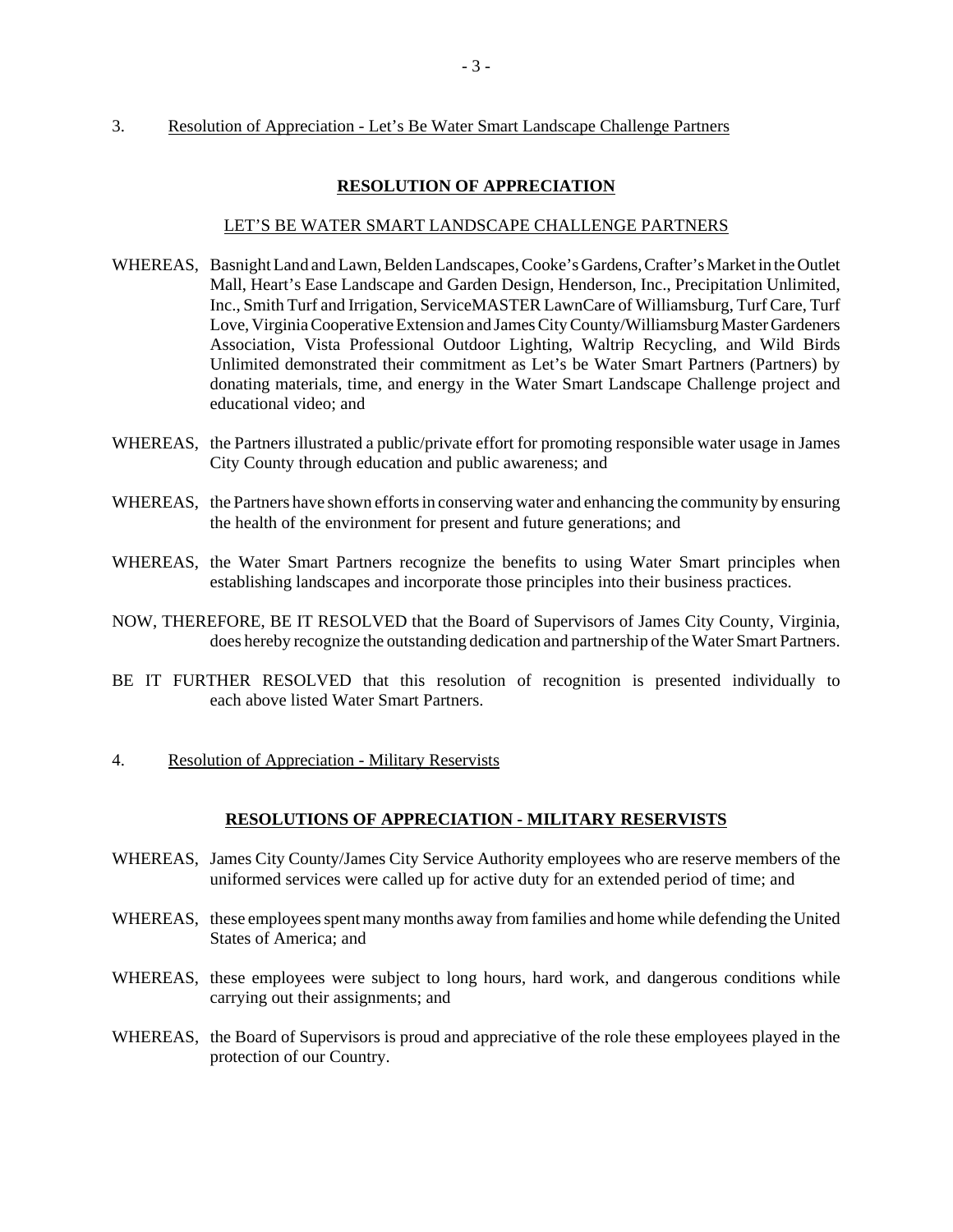NOW, THEREFORE, BE IT RESOLVED that the Board of Supervisors of James City County, Virginia, hereby extends its sincere thanks to:

> Renea L. Edwards Kenton E. Givens Wekena E. Glover Sterling T. Perry Darryl C. Stanton, Jr. Irma O. Woodruff

for their service to our country.

5. Revisions to Chapter 3, Drug Free Workplace Policy; Section 5.4, Employee Benefits - Leave; and Chapter 8, Grievance Procedure; of the James City County Personnel Policies and Procedures Manual, as amended

#### **R E S O L U T I O N**

#### REVISIONS TO CHAPTER 3, DRUG FREE WORKPLACE POLICY; SECTION 5.4, EMPLOYEE

#### BENEFITS - LEAVE; AND CHAPTER 8, GRIEVANCE PROCEDURE; OF THE JAMES CITY

#### COUNTY PERSONNEL POLICIES AND PROCEDURES MANUAL

- WHEREAS, it's the practice of the County to periodically review its personnel policies for conformance to laws and alignment with the County's values; and
- WHEREAS, the Drug Free Workplace policy and Grievance Procedure were revised to conform with changes in the law, to be streamlined, and to be easier to understand and to use; and
- WHEREAS, portions of the Employee Benefits Leave policy were changed to make the use of leave more equitable among employees and more supportive of employees balancing work and life demands.
- NOW, THEREFORE, BE IT RESOLVED by the Board of Supervisors of James City County, Virginia, that revisions to the personnel policies and procedures listed above are adopted effective July 1, 2004.

#### **G. PUBLIC HEARINGS**

1. Case No. SUP-12-04. Hogan Homestead Children's Nursery

Ms. Sarah Weisiger, Planner, stated that Cathrine Hogan has applied for a special use permit amendment to continue to operate a child day care establishment in her home at 233 Nina Lane on approximately 0.331-acres zoned R-2, General Residential, and further identified as Parcel No. (3-203) on James City County Real Estate Tax Map No. (32-4).

Ms. Weisiger stated that no negative impacts to the neighborhood as a result of this establishment have come to staff's attention. Ms. Weisiger also stated that the proposed conditions are in accordance with the Planning Commission's policy on child day cares located within residential neighborhoods.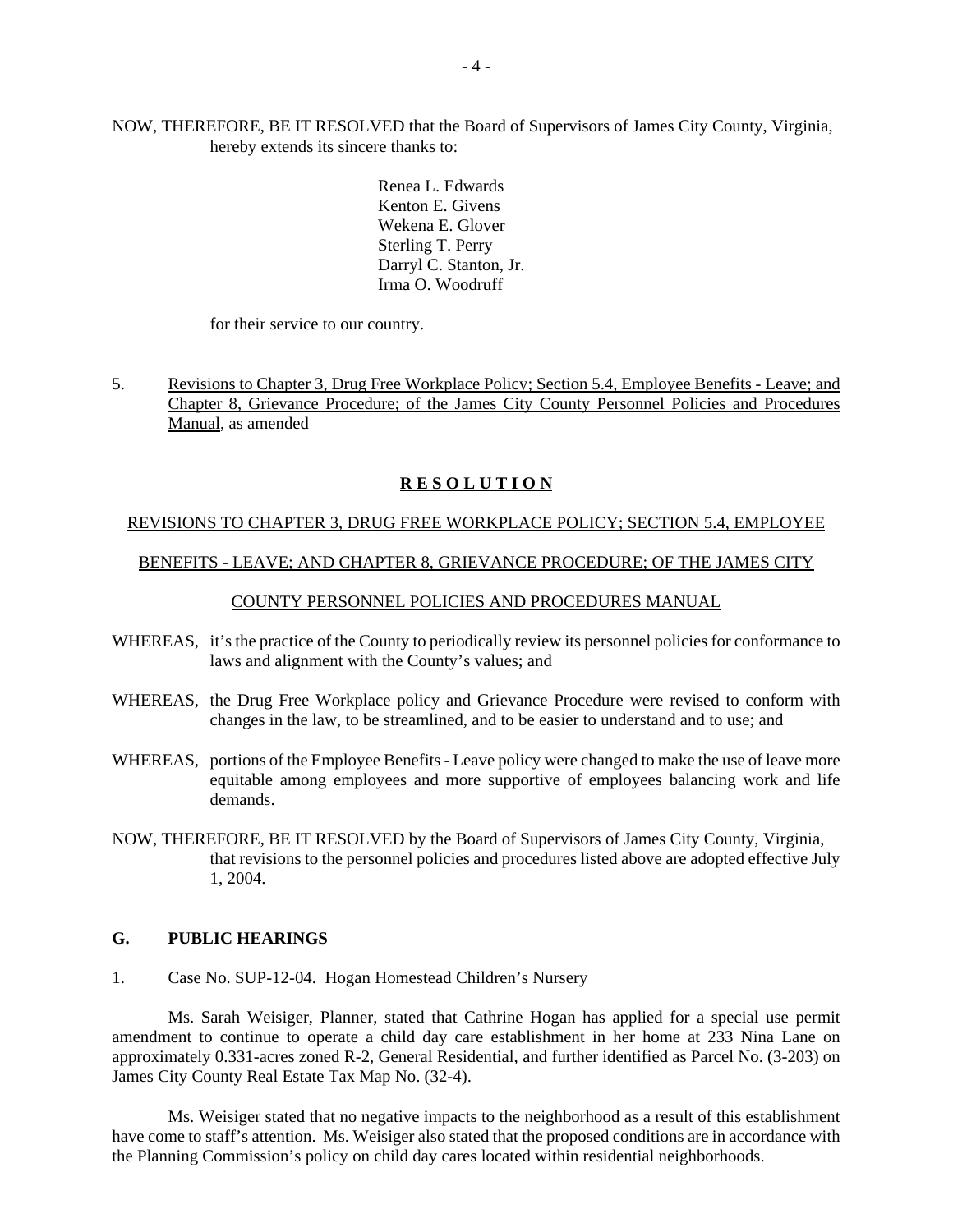At its meeting on May 3, 2004, the Planning Commission voted 7-0 to recommend approval of the special use permit.

Staff recommended approval of the application.

Mr. Goodson opened the Public Hearing.

1. Mr. John Hogan, representing the applicant, was available to answer questions from the Board, and commented on the success of the business.

As no one else wished to speak to this matter, Mr. Goodson closed the Public Hearing.

Mr. Bradshaw recommended adoption of the resolution.

Mr. Bradshaw clarified the limitation prohibiting food preparation in the conditions associated with the resolution is designed to reflect the Health Department's definition of food preparation and it does not prohibit the preparation of snacks.

On a roll call vote, the vote was: AYE: Bradshaw, Harrison, Brown, McGlennon, Goodson (5). NAY: (0).

#### **R E S O L U T I O N**

#### CASE NO. SUP-12-04. HOGAN HOMESTEAD CHILDREN'S NURSERY

- WHEREAS, the Board of Supervisors of James City County has adopted by ordinance specific land uses that shall be subjected to a special use permit process; and
- WHEREAS, Ms. Cathrine Hogan has applied for a special use permit to allow for a child day care center to be operated in her home at 233 Nina Lane; and
- WHEREAS, the property is located on land zoned R-2, General Residential, and can be further identified as Parcel No. (3-203) on James City County Real Estate Tax Map No. (23-4); and
- WHEREAS, the Planning Commission, following its Public Hearing on May 3, 2004, voted 7-0 to recommend approval of this application.
- NOW, THEREFORE, BE IT RESOLVED that the Board of Supervisors of James City County, Virginia, does hereby approve the issuance of Special Use Permit No. SUP-12-04 as described herein with the following conditions:
	- 1. No more than eight children other than the owners' children shall be cared for at the child day care center.
	- 2. The owner/operator of the child day care center shall reside on the property.
	- 3. Hours of operation shall be limited from 7:00 a.m. to 1:30 p.m., Monday through Friday.
	- 4. This special use permit shall be valid for a period of thirty-six months from the date of issuance of this special use permit.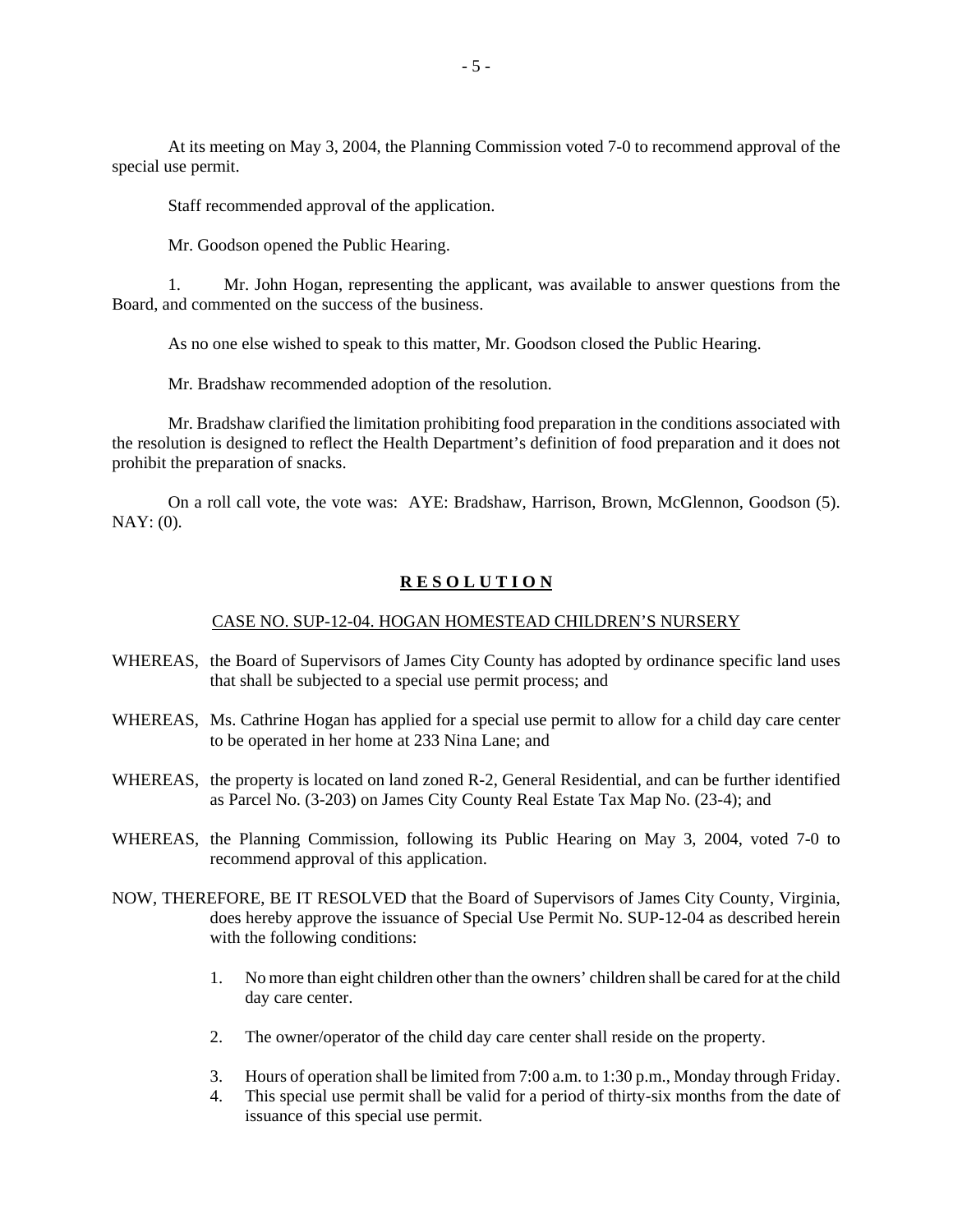- 5. No additional exterior lighting shall be permitted on the property which relates to its use as a child day care center.
- 6. No signage related to the day care center shall be permitted on the property.
- 7. No food preparation or laundry services shall be provided as part of the operation of the child day care center.
- 8. This special permit is not severable. Invalidation of any word, phrase, clause, sentence, or paragraph shall invalidate the remainder.

#### 2. Case Nos. Z-1-04/MP-2-04. New Town Section 5

Ms. Sarah Weisiger, Planner, stated that Greg Davis has applied on behalf of New Town Associates to rezone two parcels at 152 and 155 Tewning Road of approximately 8.87 acres from R-8, Rural Residential, and M-1, Limited Business/Industrial, with proffer to M-1, Limited Business/Industrial, with proffers; to remove the parcels from future consideration of New Town Design Review Board and Design Guidelines; and to mitigate the impact of the light industrial development on adjacent New Town sections by proffering a height limit on structures of 45 feet.

Staff found the rezoning proposal to be in accordance with the Comprehensive Plan.

At its meeting on May 3, 2004, the Planning Commission voted 7-0 to recommend approval of the rezoning and master plan.

Staff recommended approval of the applications.

Mr. Goodson opened the Public Hearing.

1. Mr. Tim Trant, Attorney with Kaufman & Canoles, applicant, provided an overview of the proposal and requested the Board approve the resolution.

As no one else wished to speak to this matter, Mr. Goodson closed the Public Hearing.

Mr. Brown made a motion to adopt the resolution.

On a roll call vote, the vote was: AYE: Bradshaw, Harrison, Brown, McGlennon, Goodson (5). NAY: (0).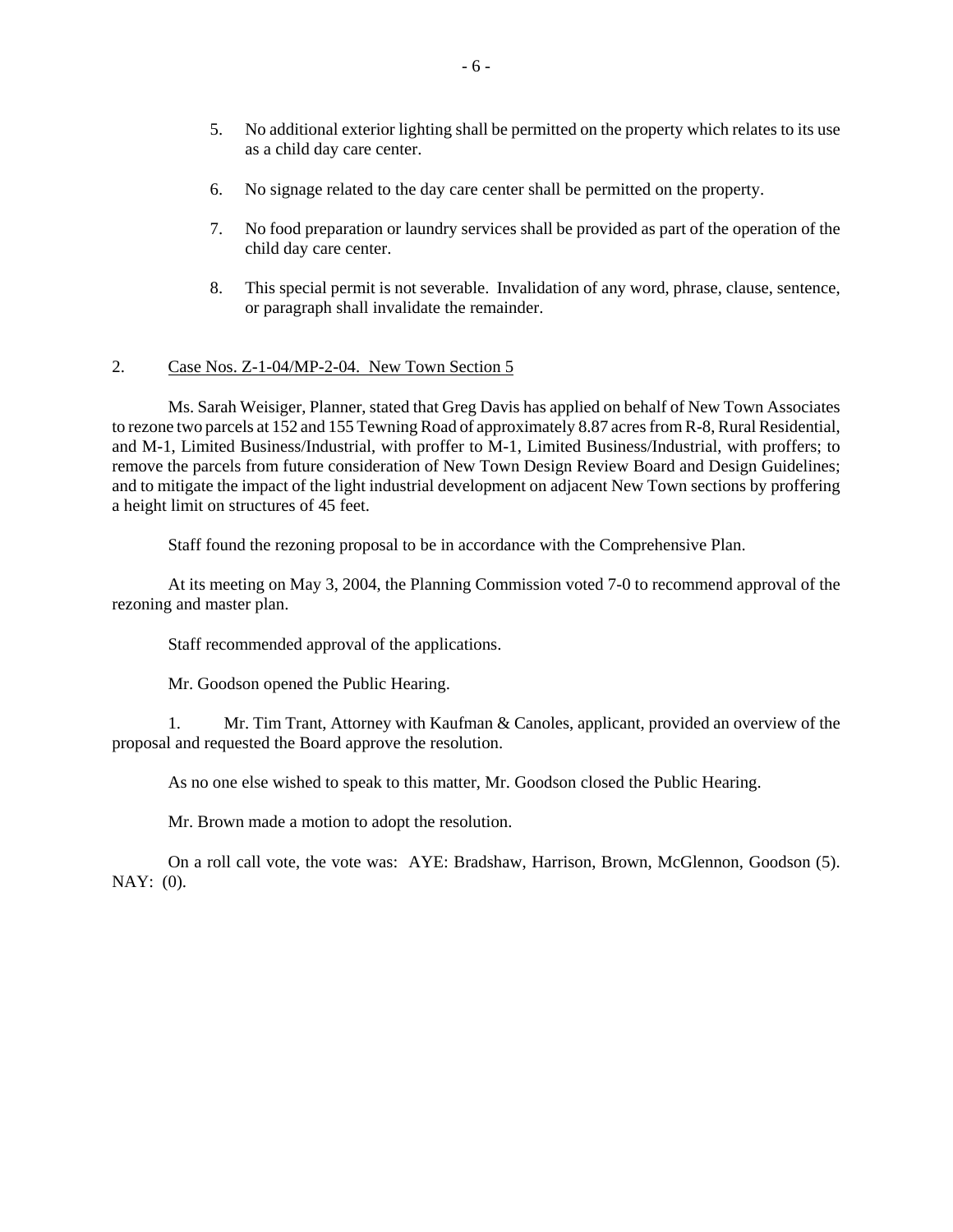## **R E S O L U T I O N**

#### CASE NOS. Z-1-04/MP-2-04 NEW TOWN SECTION 5

- WHEREAS, in accordance with § 15.2-2204 of the Code of Virginia, and Section 24-15 of the James City County Zoning Ordinance, a public hearing was advertised, adjoining property owners notified, and a hearing scheduled on Zoning Case No. Z-1-04, for rezoning approximately 8.87 acres from R-8 Rural Residential, with proffers and M-1 Limited Business/Industrial with proffers, to M-1 Limited Business/Industrial, with proffers; and
- WHEREAS, the Planning Commission of James City County, following its Public Hearing on May 3, 2004, recommended approval of Case Nos. Z-1-04/MP-2-04, by a vote of 7 to 0; and
- WHEREAS, the properties are located at 155 and 152 Tewning Road as shown on the Master Plan MP-2-04 and further identified as Parcel Nos. (1-3) and (1-4), on James City County Real Estate Tax Map No. (38-2).
- NOW, THEREFORE, BE IT RESOLVED that the Board of Supervisors of James City County, Virginia, does hereby approve Case Nos. Z-1-04/MP-2-04 and accepts the voluntary proffers.

Mr. Goodson recognized Mr. Wilford Kale, Planning Commission member, in the audience.

#### 3. Case No. SUP-17-04. James City County Communications Tower - Forge Road

Mr. Matthew D. Arcieri, Planner, stated that Richard M. Miller, Fire Chief, received approval from the Board for a special use permit to construct a communications tower at 3135 Forge Road zoned B-1, General Business, and further identified as Parcel No. (1-27) on James City County Real Estate Tax Map No. (12-3), and has applied to amend the permit to increase the height of the communications tower from 140 to 160 feet to increase the microwave signal path strength between the Emergency Operations Center and the County's Landfill.

Staff found the proposal to be generally consistent with the 2003 Comprehensive Plan and notes that, despite the increase in height, the tower will be thirty feet shorter than the existing tower and thus reduce the existing tower's negative visual impacts.

At its meeting on June 7, 2004, the Planning Commission recommended approval of the case by a vote of 7-0.

Staff recommended the Board approve the permit application with conditions.

Mr. Bradshaw inquired as to where the trees were located that were interfering with the signal strength between the towers.

Mr. Richard Miller, Fire Chief, stated that the trees are near the Emergency Operations Center and that by raising the tower height, the signal strength increases.

Mr. Goodson opened the Public Hearing.

As no one wished to speak to this matter, Mr. Goodson closed the Public Hearing.

Mr. McGlennon made a motion to adopt the resolution as amended to include the Planning Commission recommended language.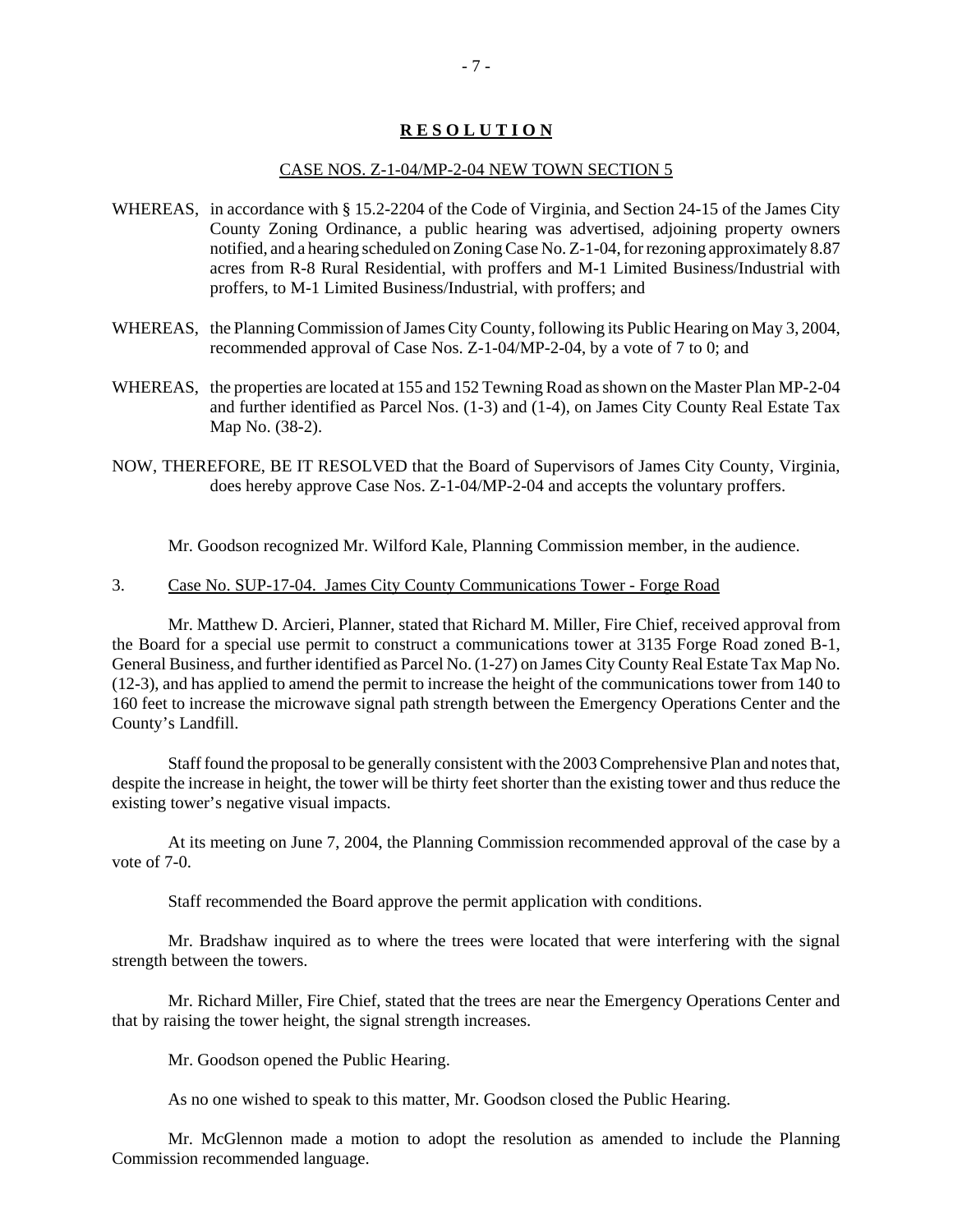On a roll call vote, the vote was: AYE: Bradshaw, Harrison, Brown, McGlennon, Goodson (5). NAY: (0).

#### **R E S O L U T I O N**

#### CASE NO. SUP-17-04. JAMES CITY COUNTY COMMUNICATIONS TOWER - FORGE ROAD

- WHEREAS, the Board of Supervisors of James City County has adopted by ordinance specific land uses that shall be subjected to a special use permit process; and
- WHEREAS, antennas and towers in excess of 60 feet in height are a specially permitted use in the B-1, General Business, zoning district; and
- WHEREAS, the Planning Commission of James City County, following its Public Hearing on June 7, 2004, recommended approval of Case No. SUP-17-04 by a 7-0 vote to permit the construction and operation of a 160-foot-tall communication tower as part of the James City County 800-MHz trunked radio system at the James City County Emergency Operations Center (EOC) on 3135 Forge Road and further identified as Parcel No. (1-27) on James City County Real Estate Tax Map No. (12-3).
- NOW, THEREFORE, BE IT RESOLVED that the Board of Supervisors of James City County, Virginia, does hereby approve the issuance of Special Use Permit No. SUP-17-04 as described herein with the following conditions:
	- 1. This special use permit shall be valid for a total of one tower. The maximum height of the tower shall not be greater than 160 feet. The tower site shall be developed generally in accordance with the site layout titled "Special Use Permit Plan for 140' Cellular Tower on the James City County Property" dated December 1, 2003, with the exception that the tower height may be increased to 160 feet. Additional minor changes may be approved by the Director of Planning.
	- 2. Final building design, location, orientation, and construction materials for any supporting structures, such as equipment sheds and huts, shall be approved by the Director of Planning prior to final site plan approval.
	- 3. A final Certificate of Occupancy from the James City County Codes Compliance Division shall be obtained within 24 months of approval of this special use permit, or the permit shall become void.
	- 4. Within 30 days of the issuance of a final Certificate of Occupancy by the James City County Codes Compliance Division, certification by the manufacturer, or an engineering report by a Virginia-registered structural engineer, shall be filed by the applicant indicating the tower height, design, structure, installation, and total anticipated capacity of the structure, including number and type of antennas which could be accommodated, demonstrating to the satisfaction of the building official that all structural requirements and other safety considerations set forth in the 2000 International Building Code, or any amendment thereof, have been met.
	- 5. The tower shall have a finish that is grey in color as approved by the Director of Planning. No additional lighting beyond the minimum required by the Federal Aviation Administration or Federal Communications Commission shall be allowed on the tower.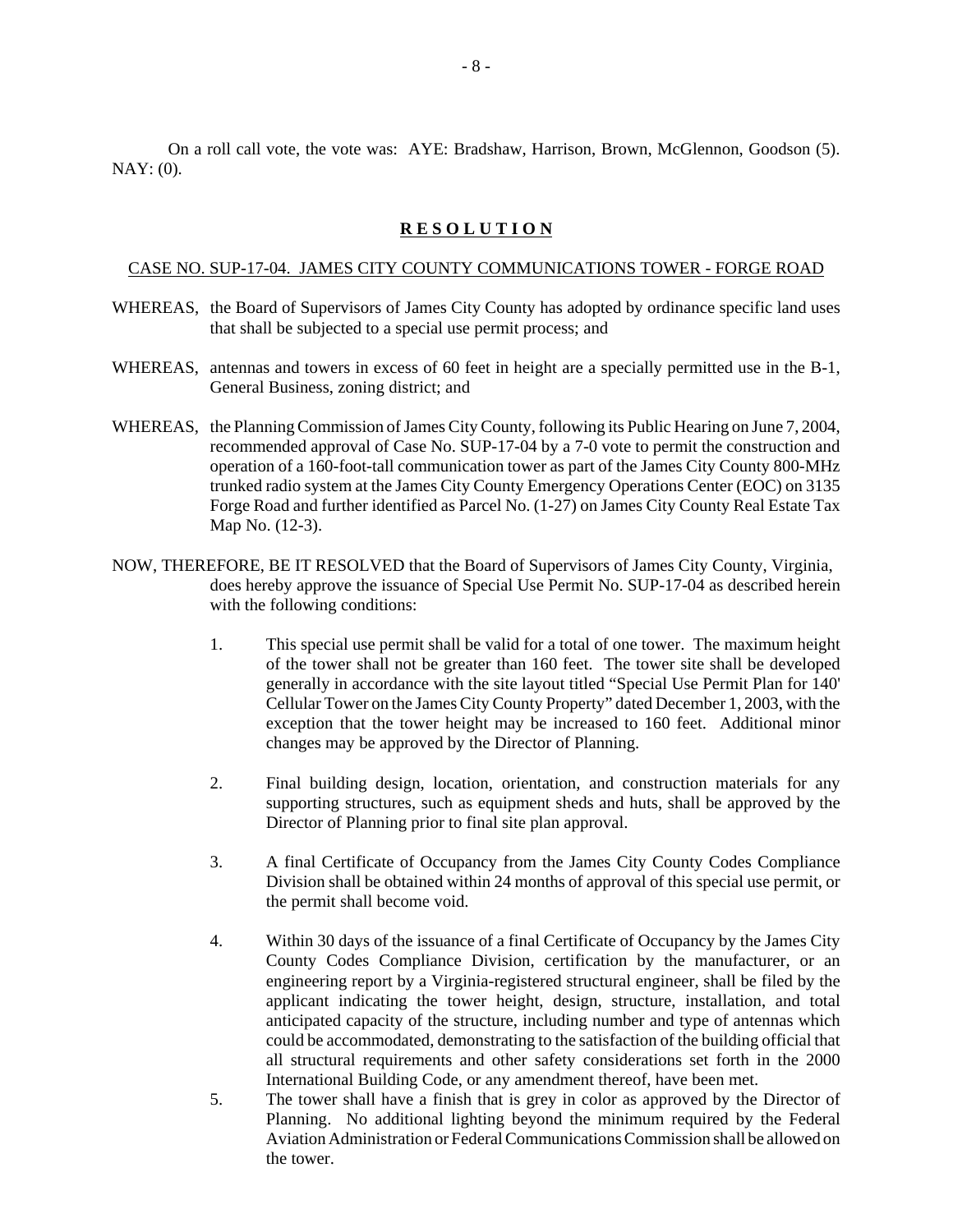- 6. No advertising material or signs shall be placed on the tower.
- 7. This special use permit is not severable. Invalidation of any word, phrase, clause, sentence, or paragraph shall invalidate the remainder.

#### 5. Case No. SUP-16-04. Williamsburg-Jamestown Airport - SUP Amendment

Ms. Sarah Weisiger, Planner, stated that Larry Waltrip has applied on behalf of Mary Waltip to amend Special Use Permit No. 32-97 to develop portions of Parcel No. (1-12) on James City County Real Estate Tax Map No. (48-2), and include in the amendment Parcel Nos. (1-5A) and (1-6) on James City County Real Estate Tax Map No. (48-2) for the construction of the proposed T-hangers on Parcel No (1-12) in an area located south of Marclay Road and adjacent to the airport.

Staff found the amendment proposal will allow the development of the airport property in accordance with the Master Plan approved with Special Use Permit No. 23-97.

At its meeting on June 7, 2004, the Planning Commission voted 7-0 to recommend approval of the application.

Staff recommended approval of the amendment.

Mr. McGlennon requested verification that the proposal is to include a parcel of land that was presumed to have been included in the SUP application presented in 1997 but was not.

Ms. Weisiger confirmed that is the case.

Mr. Goodson opened the Public Hearing.

As no one wished to speak to this matter, Mr. Goodson closed the Public Hearing.

Mr. McGlennon made a motion to adopt the resolution as amended to include language regarding the Planning Commission recommendation.

On a roll call vote, the vote was: AYE: Bradshaw, Harrison, Brown, McGlennon, Goodson (5).  $NAY: (0)$ .

#### **R E S O L U T I O N**

#### CASE NO. SUP-16-04. WILLIAMSBURG-JAMESTOWN AIRPORT - SUP AMENDMENT

WHEREAS, the Board of Supervisors of James City County has adopted by ordinance specific land uses that shall be subjected to a special use permit process; and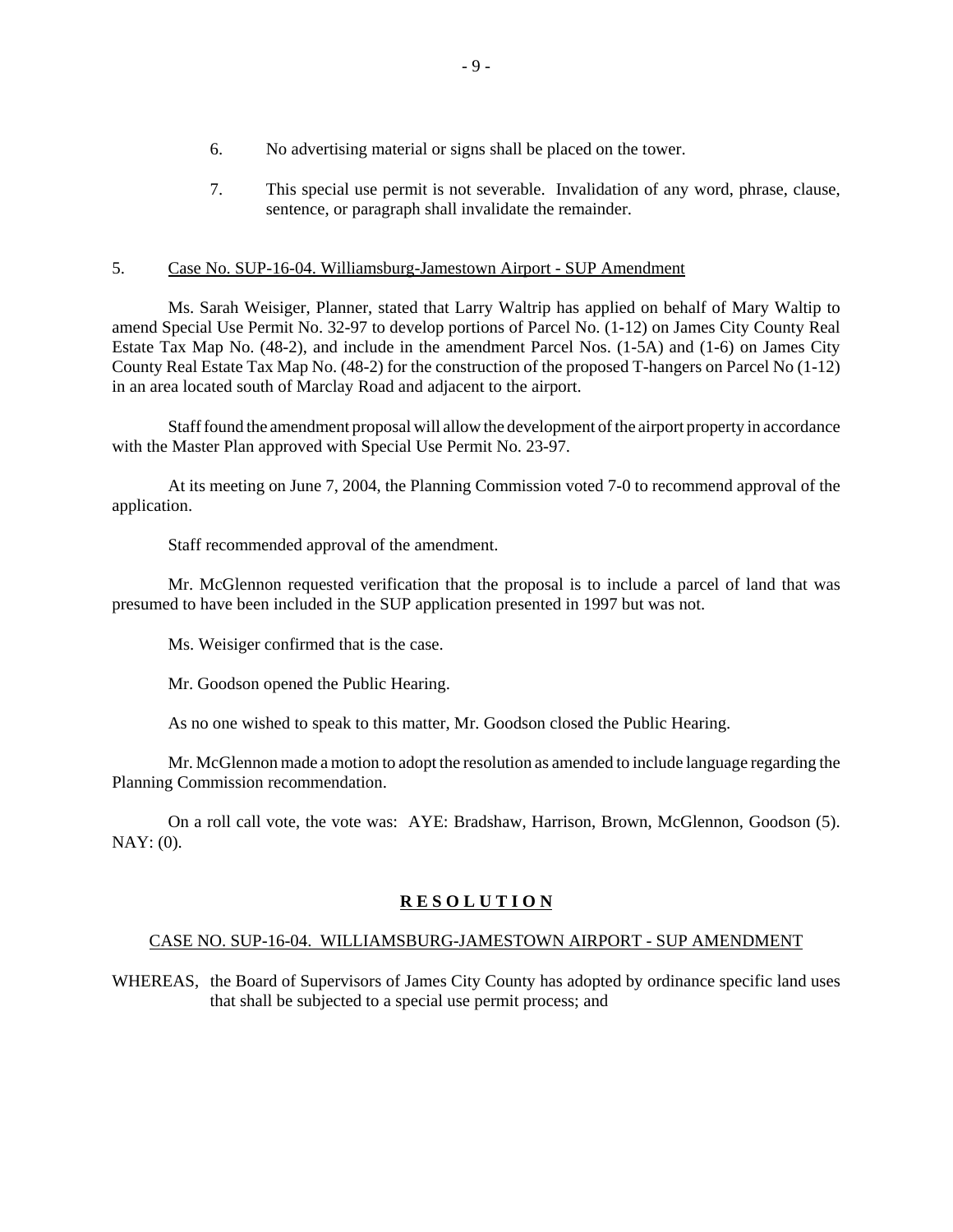- WHEREAS, in accordance with Section 15.1-431 of the Code of Virginia, and Section 20-15 of the James City County Zoning Ordinance, a Public Hearing was advertised, adjoining property owners notified, and a hearing scheduled on Zoning Case No. SUP-16-04 for the purpose of amending the existing special use permit for the Williamsburg-Jamestown Airport which is located on Parcel Nos. (1-5A) and (1-6) on James City County Real Estate Tax Map No. (48-2) and zoned R-8, Rural Residential, to include a portion of Parcel No. (1-12) on James City County Real Estate Tax Map No. (48-2) as shown on the Airport Layout Plan dated May 24, 2004, that is located generally south of Marclay Road and north of Parcel No. (1-5A); and
- WHEREAS, the Planning Commission, following its Public Hearing on June 7, 2004, recommended approval of Case No. SUP-16-04, by a vote of 7 to 0.
- NOW, THEREFORE, BE IT RESOLVED that the Board of Supervisors of James City County, Virginia, does hereby approve the issuance of Special Use Permit No. SUP-16-04 as described herein with the following conditions:
	- 1. No extension of the existing runway shall be permitted. A paved safety overrun adjacent to Runway 13 (western end of runway), not to exceed 900 feet may be constructed in accordance with FAA standards. The paved safety overrun shall be marked appropriately and lights shall be installed and maintained across the width of the runway to delineate the runway and safety overrun.
	- 2. The Williamsburg-Jamestown Airport Special Operating Procedures shall be amended such that Condition No. 5 under General Procedures which states that, "the calm wind runway (less than five knots) will be Runway 13, weather and traffic permitting" shall be deleted. The existing Williamsburg-Jamestown Airport Special Airport Operating Procedures, with the above revision noted, shall remain in effect.
	- 3. The Williamsburg-Jamestown Airport shall review, revise, and publish, as necessary, the description of the airport and associated local rules, procedures, and warnings in the following industry publications:
		- a. Airport Facility Directory
		- b. VDOA (5010) Inspection Form Remarks/Runway section.
		- c. Permanent NOTAM (Class II)

These publications shall indicate the established flight patterns and procedures and notify all pilots of the special established patterns to avoid the surrounding residential neighborhoods and Rawls Byrd Elementary School. This condition shall be satisfied prior to the issuance of a building permit for any of the proposed improvements contained within the Master Plan. Documentation shall also be submitted to the Community Airport Committee.

Also the following steps shall be taken:

- a. Report the basic pertinent information by UNICOM when pilots check in for takeoff and landing operations.
- b. Identify/distribute information through a published set of "Airport Rules and Regulations."
- c. Post/display Special Operating Procedures in the flight planning area and other conspicuous areas of the terminal building.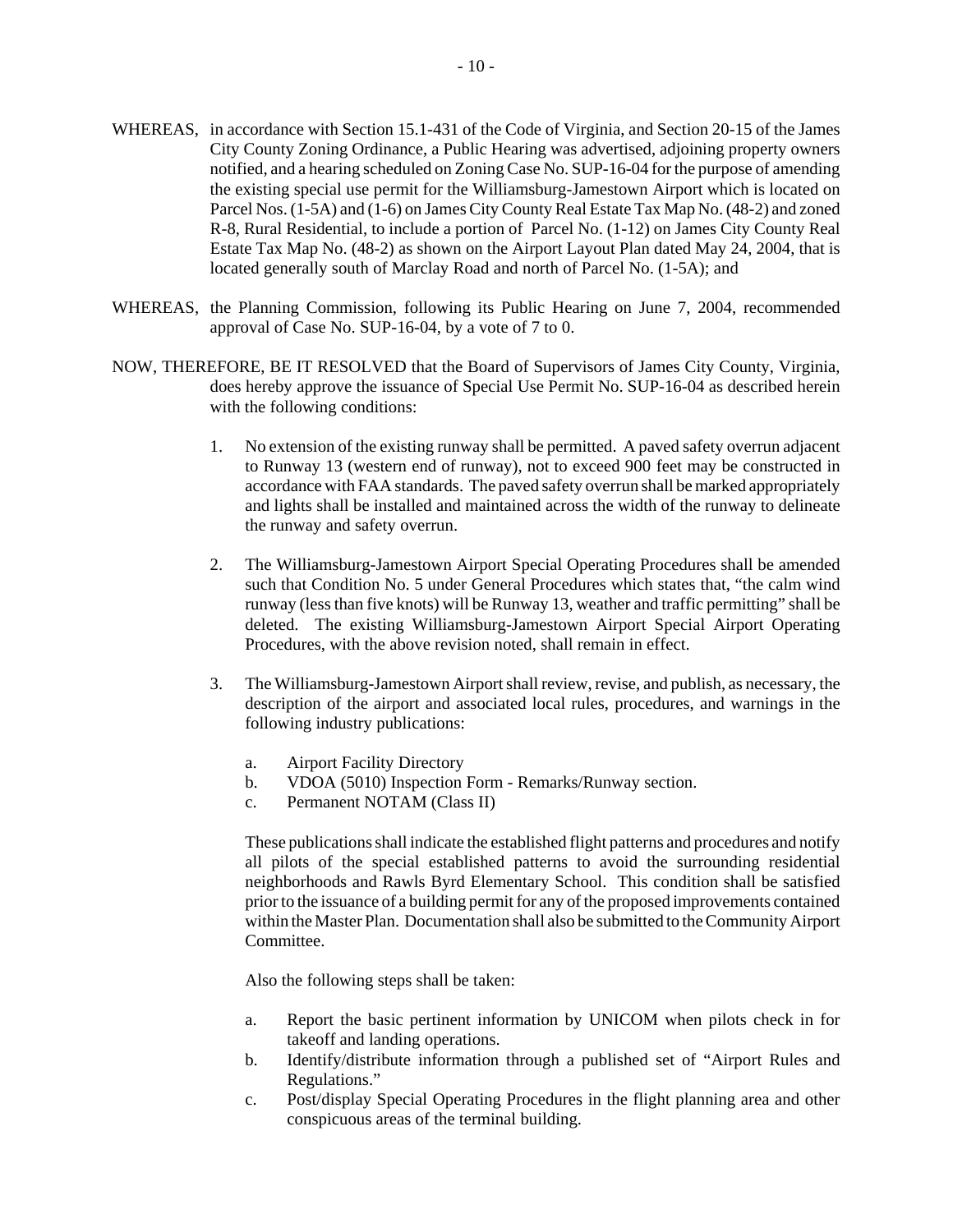- 4. The Airport Procedures shall be amended to require runway preference for runway 31 for all arriving aircraft, not just twin-engine aircraft as stated in the current Airport Procedures.
- 5. Signs shall be erected at both ends of the runway which read as follows:

For departures on Runway 31: "Remember to turn left to avoid flying over the Elementary School."

For departures on Runway 13: "Remember to make right turn for noise abatement."

- 6. A Community Airport Committee shall be established. The Committee's purpose is to provide a formal setting for an on-going dialogue between all interested parties (i.e., the citizens, the County, the Airport owners and operators, pilots, Williamsburg-James City County Schools, and business community). It shall be the responsibility of the Airport owners to establish the Committee. The Committee shall be a balanced representation of the following interest groups: airport owners/operators, citizens, the County, Williamsburg-James City County Schools, and pilots. The Committee shall be comprised of no fewer than five persons and no more than 10 persons. The Airport owners shall submit a list of committee members to the County for approval within six months of the approval of this Special Use Permit application. The Committee shall meet at least four times per year in open session.
- 7. Approval of the facilities contained in the Master Plan in no way obligates the County to approving the construction of these facilities. The proposed facilities shall undergo the typical site plan and building plan review process and receive County approval before construction of these facilities and improvements shall commence.
- 8. A lighting plan shall be prepared and approved by the Planning Director for each site plan submittal that contains outdoor lighting. All outdoor lighting, exclusive of lights for the runway, taxiways, and other required safety lighting, shall have recessed lenses.
- 9. The following size limitations shall apply to the planned facilities:

| <b>T-Hangar Units</b><br>Corporate Hangar Units<br><b>Apron Parking Tie-Downs</b> | 63 units* maximum<br>14 units* maximum<br>49 spaces maximum                                                    |
|-----------------------------------------------------------------------------------|----------------------------------------------------------------------------------------------------------------|
| <b>Terminal Building Expansion</b>                                                | 2,500 square feet maximum --<br>Total size of building shall not exceed 7,327<br>square feet $(4,327 + 2,500)$ |
| <b>Flight Management Building</b>                                                 | 2,500 square feet maximum                                                                                      |

\*For T-Hangars and Corporate Hangars - 1 unit is equivalent to 1 aircraft parking space.

- 10. The improvements labeled as "Ultimate" on the Master Plan are not approved as part of this application. A 25-foot wide paved apron shall be permitted between the helipads (Stage III) and Hangar 14 (Stage I). The purpose of this paved apron would be to provide access to hangars on the west side of the airport.
- 11. No GPS "straight-in" approach procedure shall be permitted at the Airport.
- 12. The corporate hangars may include attached accessory office space that is exclusive of the airplane storage area. The office area shall be used/occupied by the owners or tenant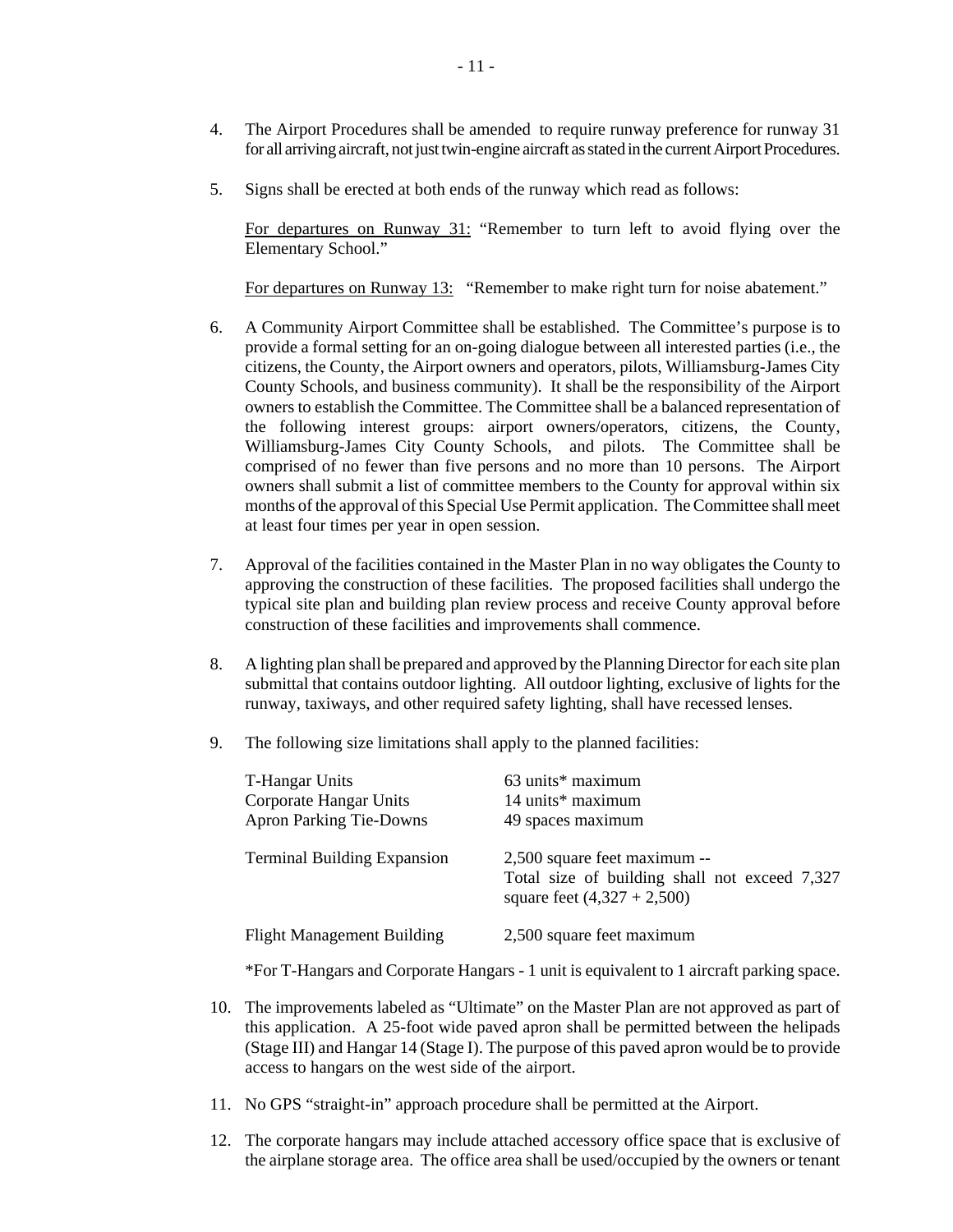of the corporate hangar to which the office/storage area is attached. The use of the office space shall be strictly limited to airport-related activities. The cumulative amount of office space attached to corporate hangars shall not exceed 5,000 square feet (i.e., five corporate hangars with 1,000 square feet office space OR two corporate hangars with 2,500 square feet -- the other three shall contain no office space, or any combination thereof not to exceed 5,000 square feet).

13. A landscaped buffer around the perimeter of the site shall be maintained or established which accomplishes the goal of screening the proposed airport improvements from adjacent properties. The Planning Director shall determine whether additional landscaping is needed to screen future improvements from adjacent properties at the time of site plan review.

#### 5. Amended Appropriation - FY 2005 Budget

Mr. John E. McDonald, Manager of Financial and Management Services, provided an amended Resolution of Appropriation for Fiscal Year 2005 based upon the changed expectations of State revenue for the County through the adopted State budget and the approved amended transient occupancy tax.

Mr. Harrison inquired how much of the increased State revenue would be reoccurring revenue.

Mr. McDonald stated that the \$2.00/night tax will expire in 2008 and the others are subject to annual or biannual review by the General Assembly during its budget deliberations.

Mr. Goodson opened the Public Hearing.

As no one wished to speak to this matter, Mr. Goodson closed the Public Hearing.

Mr. Brown made a motion to adopt the resolution.

Mr. Harrison stated concern that the County needs to be mindful of reoccurring expenditures.

On a roll call vote, the vote was: AYE: Bradshaw, Harrison, Brown, McGlennon, Goodson (5). NAY: (0).

## **R E S O L U T I O N**

#### AMENDED APPROPRIATION - FY 2005 BUDGET

- WHEREAS, the Board of Supervisors of James City County has been requested to amend the County's FY 2005 Operating Budget to account for adjustments caused by the passage of a State budget by the 2004 General Assembly; and
- WHEREAS, a public hearing has been held this date to solicit public comments on the proposed revisions; and
- WHEREAS, it is now necessary to appropriate these additional funds to carry out the activities proposed therein for the fiscal year beginning July 1, 2004, and ending June 30, 2005.
- NOW, THEREFORE, BE IT RESOLVED by the Board of Supervisors of James City County, Virginia, that the following amounts are hereby approved as additional appropriations for the offices and activities below in the amounts shown, as follows: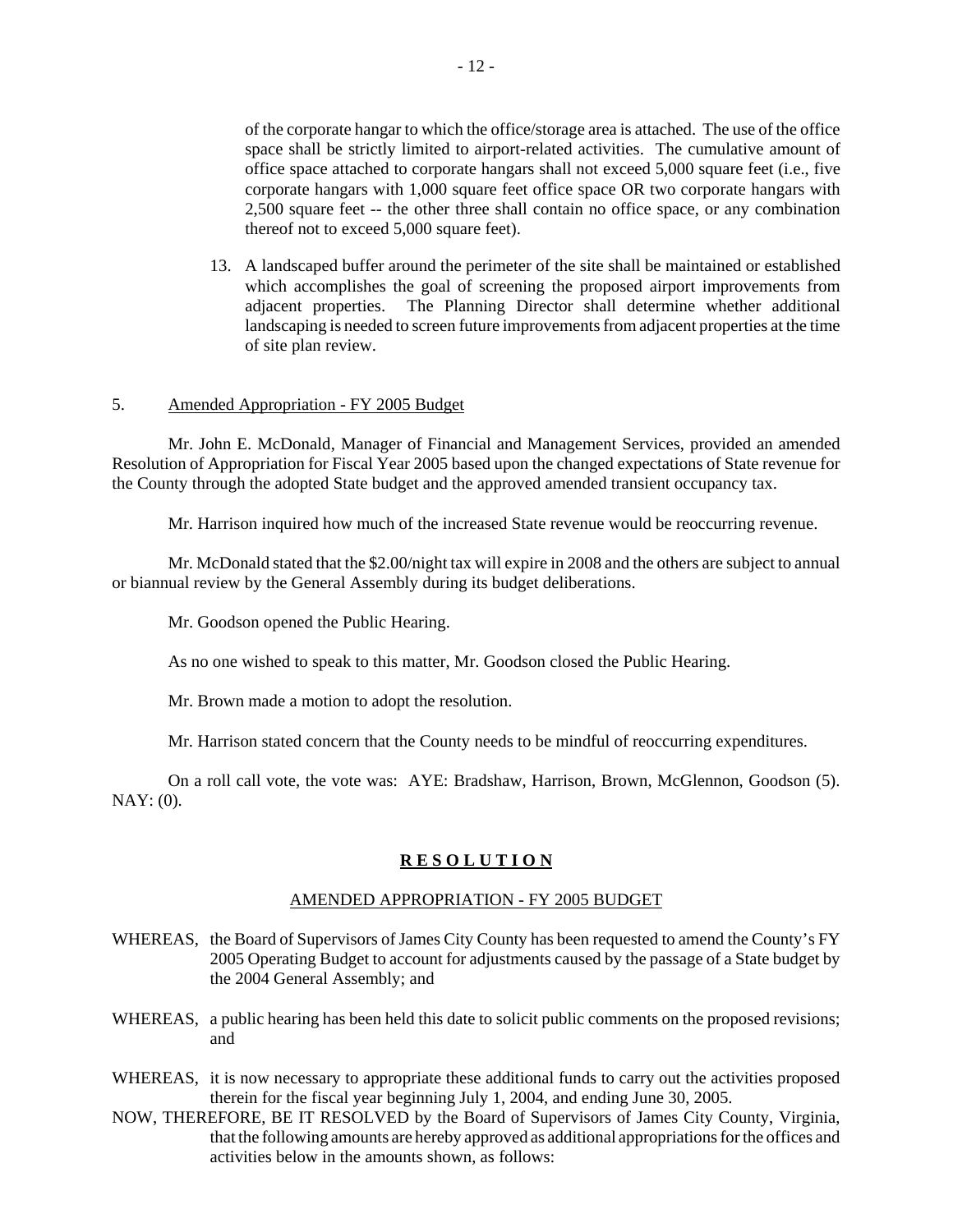## **PROPOSED ADDITIONS TO OPERATING REVENUES:**

| <b>Other Local Taxes - Transient Occupancy Taxes</b>         |    |                    | \$<br>850,000      |
|--------------------------------------------------------------|----|--------------------|--------------------|
| Revenue from the Commonwealth:<br><b>State Sales Taxes</b>   | \$ |                    |                    |
| HB599 Funding                                                |    | 780,000<br>170,000 |                    |
| <b>Compensation Board</b>                                    |    | <u>75,325</u>      | 1,025,325          |
| <b>TOTAL</b>                                                 |    |                    | <u>\$1,875,325</u> |
|                                                              |    |                    |                    |
| PROPOSED ADDITIONS TO OPERATING EXPENDITURES:                |    |                    |                    |
| Contributions - Williamsburg Convention/Visitors Bureau      |    |                    | \$<br>850,000      |
| Public Safety - Sheriff                                      | \$ | 34,125             |                    |
| Judicial - Commonwealth's Attorney and                       |    |                    |                    |
| Clerk of the Circuit Court                                   |    | 32,000             |                    |
| Financial Administration - Treasurer                         |    |                    |                    |
| and Commissioner of the Revenue                              |    | 5,400              |                    |
| Elections - Registrar and Board of Elections                 |    | 2,300              |                    |
| <b>Community Services - Cooperative Extension</b>            |    | 1,500              | 75,325             |
| <b>General Services - Grounds</b>                            |    |                    | \$<br>122,000      |
| <b>Schools Debt Service</b>                                  |    |                    | 500,000            |
| Nondepartmental:                                             |    |                    |                    |
| <b>Matching Funds - Grants</b>                               | \$ | 30,000             |                    |
| Contingency                                                  |    | 48,000             | 78,000             |
|                                                              |    |                    |                    |
|                                                              |    |                    | <u>250,000</u>     |
| <b>Contribution to Capital Projects</b>                      |    |                    | \$1,875,325        |
| PROPOSED ADDITIONS TO CAPITAL REVENUES:                      |    |                    |                    |
| Contribution - General Fund                                  |    |                    | \$250,000          |
| PROPOSED ADDITIONS TO CAPITAL EXPENDITURES:                  |    |                    |                    |
| Parks and Recreation - Freedom Park                          |    |                    | \$250,000          |
| <b>PROPOSED ADDITIONS TO DEBT SERVICE FUND REVENUES:</b>     |    |                    |                    |
| General Fund Contribution - Schools                          |    |                    | \$500,000          |
| <b>PROPOSED ADDITIONS TO DEBT SERVICE FUND EXPENDITURES:</b> |    |                    |                    |
| <b>Fund Reserve</b>                                          |    |                    | \$500,000          |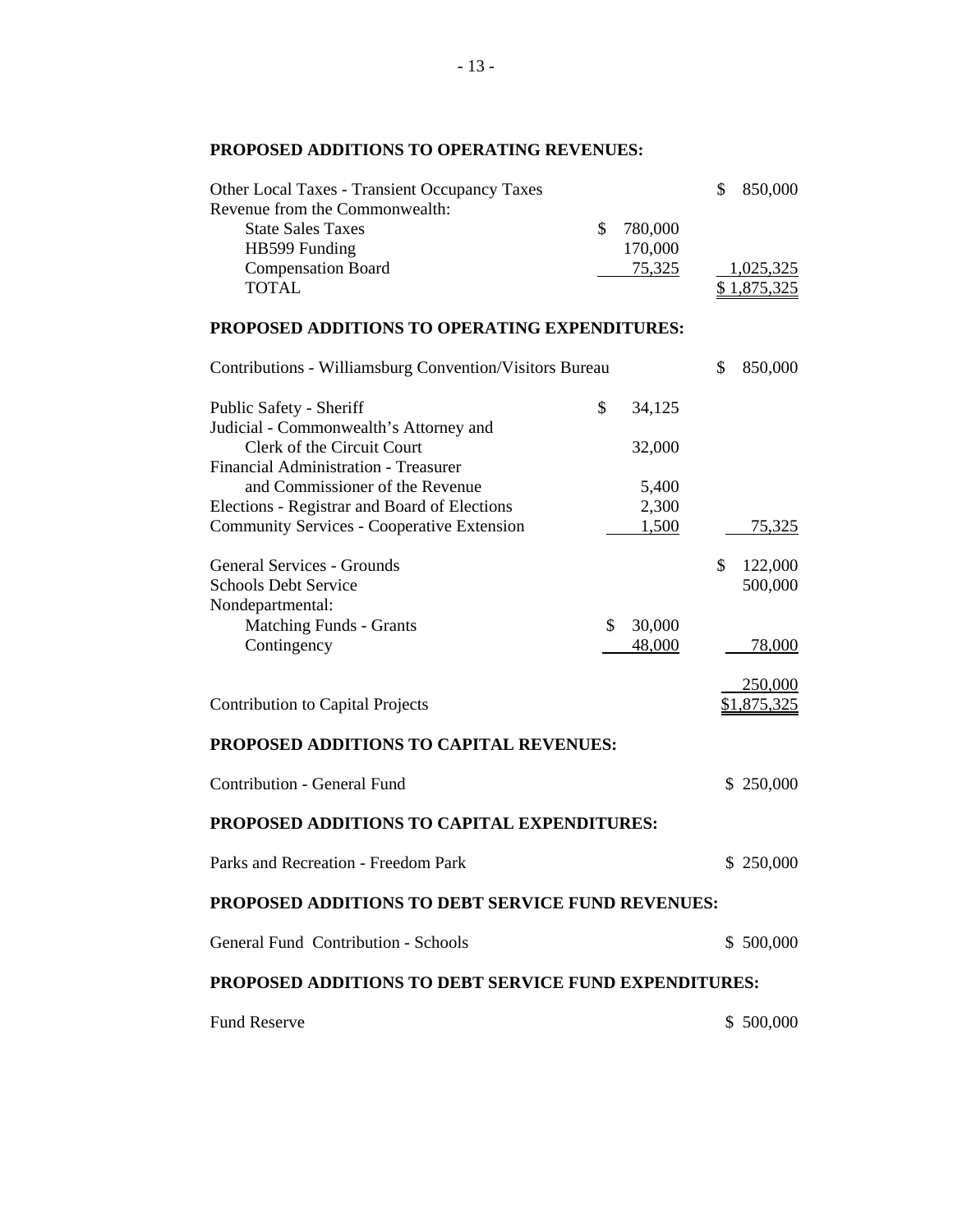#### **H. BOARD CONSIDERATIONS**

#### 1. Amended FY 2006 Operating Budget

Mr. John E. McDonald, Manager of Financial and Management Services, presented a resolution to amend the FY 2006 Operating Budget to acknowledge the additional State revenues, the proceeds of the amended transient occupancy tax, and the addition of recurring expenditures from FY 2005; and that the FY 2006 Budget with amendments is to be used for planning purposes only.

The Board and staff discussed the capping of Personal Property Tax reimbursement to localities for vehicles by the General Assembly, the lack of capping measures for localities on assessing tax rates for Personal Property Taxes, the amount of revenue increase since 2000 for Personal Property Tax proceeds, and the potential for citizens to have to pick up the difference in reimbursement levels should the State not reimburse the localities for vehicle Personal Property Taxes.

Mr. McGlennon made a motion to adopt the resolution.

On a roll call vote, the vote was: AYE: Bradshaw, Harrison, Brown, McGlennon, Goodson (5). NAY: (0).

## **R E S O L U T I O N**

#### AMENDED FY 2006 OPERATING BUDGET

- WHEREAS, the Board of Supervisors of James City County has been requested to amend the County's FY 2006 Operating Budget, for planning purposes only, to account for adjustments caused by the State FY 2005/FY 2006 Budget adopted by the 2004 General Assembly.
- NOW, THEREFORE, BE IT RESOLVED by the Board of Supervisors of James City County, Virginia, that the following amounts are hereby approved as amendments to the FY 2006 Operating Budget and shall be included in the adopted budget publication for planning purposes only:
	- 1. Reduce the State Personal Property Tax Relief Act ("Car Tax") reimbursement by \$600,000, adding that revenue to local personal property tax revenues.
	- 2. Add \$850,000 in additional room tax proceeds and the same amount to the contribution to the Williamsburg Area Convention & Visitors Bureau.
	- 3. Add \$79,000 in Compensation Board Salaries to both revenues and expenditures.
	- 4. Add \$780,000 in State Sales Taxes and \$170,000 in HB599 Revenues. Allocate the additional \$950,000 to the Debt Service Reserve (\$500,000), Capital Projects - Undesignated (\$250,000), Grounds Maintenance (\$107,000), and Operating Contingency (\$93,000).

#### 2. Creation of the Five Forks Area Study Committee

Mr. Matthew D. Arcieri, Planner, presented a resolution for the Board to endorse the formation of a Five Forks Area Study Committee to develop guiding principles in transportation, land use, and economic development for the development of the Five Forks area.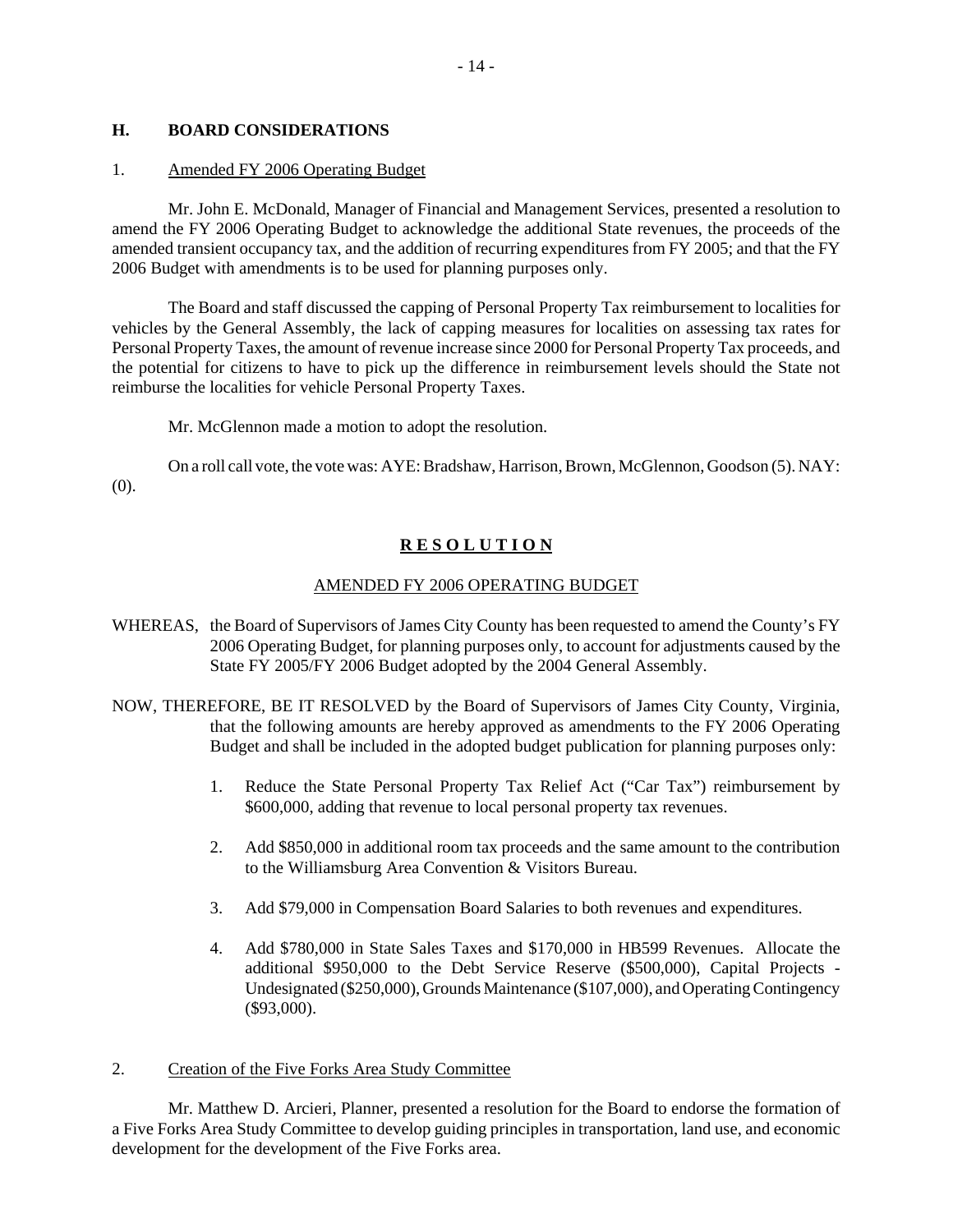The Board and staff held a brief discussion regarding the number of members that may be appointed to the Committee and the tentative date for the first meeting being in conflict with the Jamestown Road and Route 199 Improvement Project town meeting scheduled for June 30, 2004.

Mr. Harrison made a motion to adopt the resolution.

On a roll call vote, the vote was: AYE: Bradshaw, Harrison, Brown, McGlennon, Goodson (5). NAY: (0).

#### **R E S O L U T I O N**

#### CREATION OF THE FIVE FORKS AREA STUDY COMMITTEE

- WHEREAS, Economic Development Action 12G of the 2003 Comprehensive Plan recommends that James City County evaluate redevelopment and land use issues in the Five Forks area; and
- WHEREAS, Kimley-Horn and Associates has conducted a traffic impact analysis to assess current and projected traffic levels in the Five Forks area; and
- WHEREAS, the James City County Environmental Division has provided a preliminary environmental assessment that takes into account the recommendations of the Powhatan Creek Watershed Management Plan; and
- WHEREAS, staff has recommended that a study committee be created to be responsible for preparing guiding principles in transportation, land use, and economic development for the development of the Five Forks area; and
- WHEREAS, these principles will be used by citizens, staff, Planning Commission, and Board of Supervisors to guide recommendations and decisions in future land use cases and other development activity in the Five Forks area.
- NOW, THEREFORE, BE IT RESOLVED that the Board of Supervisors of James City County, Virginia, does hereby endorse the formation of a Five Forks Area Study Committee as described herein.

#### 3. Contract Change Order - AMEC Earth and Environmental, Inc. - Study for the Establishment of the James City County Stormwater Utility

Mr. Wayland N. Bass, County Engineer, made a presentation on the proposed next phase of the Stormwater Utility establishment and presented a resolution to authorize the County Administrator to execute a change order to the existing AMEC contract for AMEC to provide consulting services to establish the James City County stormwater utility.

The Board and staff held a discussion regarding the timing of the next phase and implications of adopting the resolution at this meeting.

The Board concurred to defer action on the proposal until July 27 and to hold a Work Session on the matter on June 22.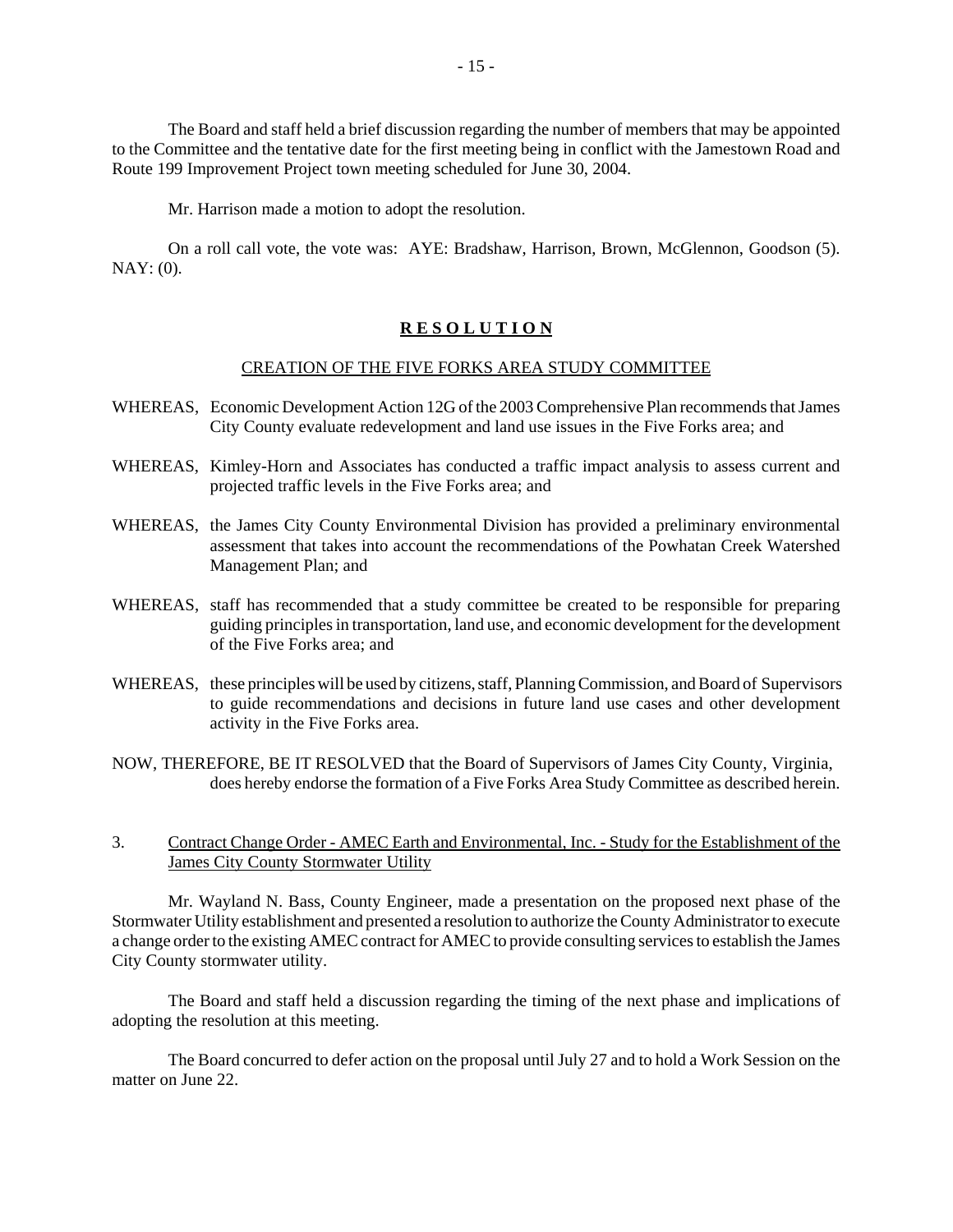The Board directed staff to provide information at the June 22 Work Session regarding the timing opportunity in Fiscal Year 2006 for the establishment of a Stormwater Utility, be prepared to discuss the options and policy analysis for a Stormwater Utility, milestone dates/events to brief the Board on the process and progress, how the County currently handles Stormwater issues and how that would change if revenue generated by a Utility is used to address the issues, information on upcoming Capital projects that will impact Stormwater, and timing of Capital projects in regard to the creation of a Stormwater Utility, as well as current and future funding to address Stormwater concerns.

Mr. Goodson deferred action on the item until July 27, 2004, and directed staff to prepare a Work Session on the item for June 22, 2004.

#### 4. Resolution Requesting the Circuit Court to Order an Election on Issuance of General Obligation Bonds in the Maximum Amount of \$39,820,000 for School Facilities

Mr. John E. McDonald, Manager of Financial and Management Services, requested the Board approve a resolution requesting the Circuit Court to order an election on the question of issuing general obligation bonds to finance a portion of the costs of a new high school.

The Board and staff discussed the proposed ceiling amount for the bond and the amount including consideration for inflation of steel prices and construction and on addressing the facility needs of the students including an auxiliary gym.

Mr. Harrison made a motion to adopt the resolution.

On a roll call vote, the vote was: AYE: Bradshaw, Harrison, Brown, McGlennon, Goodson (5). NAY: (0).

#### **RESOLUTION OF THE BOARD OF SUPERVISORS OF JAMES CITY COUNTY,**

#### **VIRGINIA, TO INCUR A DEBT IN THE FORM OF GENERAL OBLIGATION BONDS**

#### **AND TO REQUEST A PUBLIC REFERENDUM ON THE ISSUANCE OF**

#### **SUCH BONDS TO FINANCE A NEW HIGH SCHOOL**

- WHEREAS, the Williamsburg-James City County School Board (the "School Board") has found and determined that there is a need to construct and equip a new high school in the Williamsburg-James City County area (the "Project"), to be financed in part by the issuance of general obligation bonds of James City County, Virginia (the "County"), in the maximum amount of \$39,820,000; and
- WHEREAS, the School Board adopted a resolution on June 1, 2004, requesting the Board of Supervisors of the County (the "Board") to request the Circuit Court for the City of Williamsburg and the County of James City, Virginia (the "Circuit Court") to order an election on the question of contracting a debt and issuing general obligation bonds of the County in the maximum amount of \$39,820,000 for the Project; and
- WHEREAS, the Board concurs in the need to undertake the Project and desires to determine the interest of the County's qualified voters in issuing debt in the form of general obligation bonds to finance a portion of the cost of such Project; and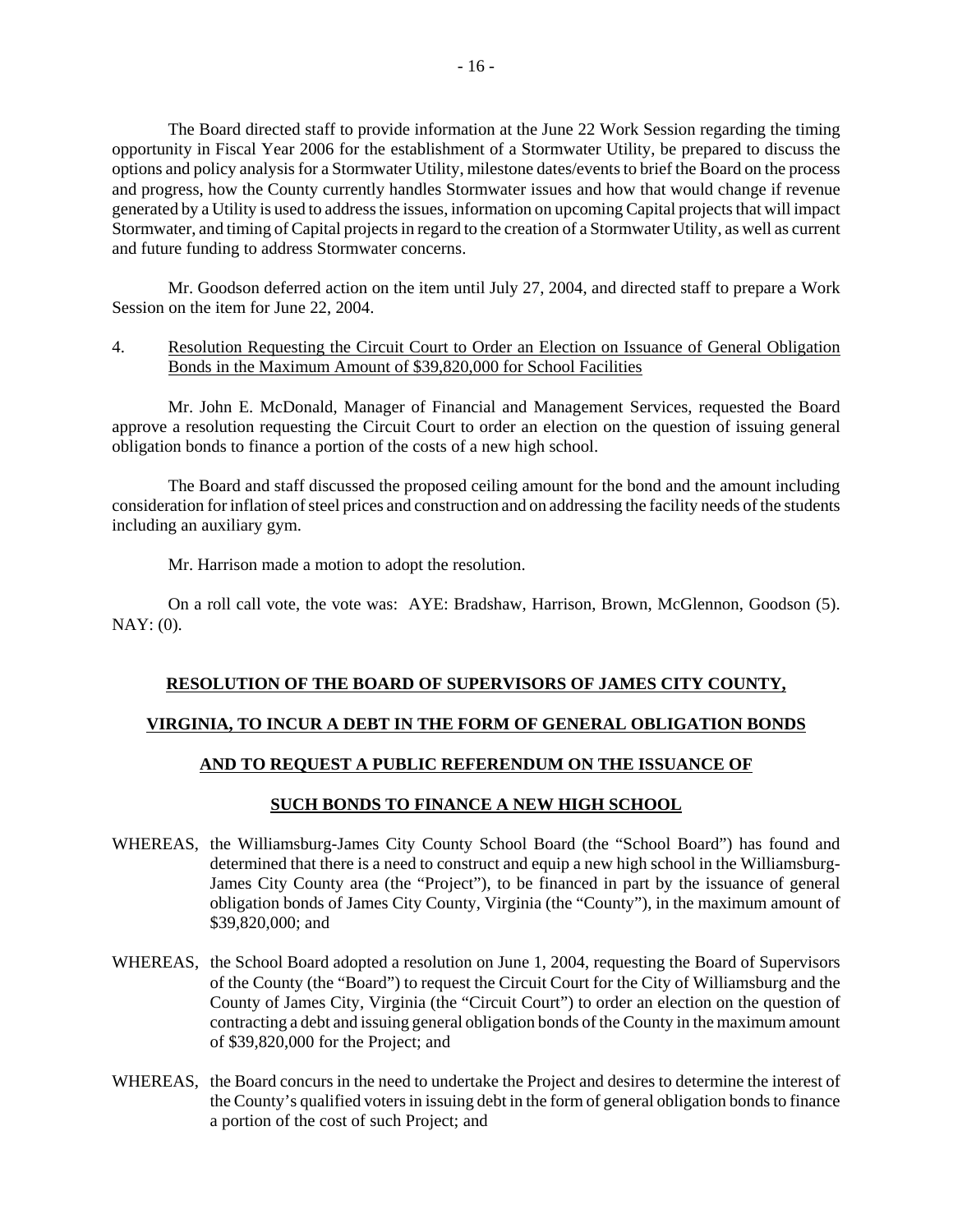- WHEREAS, Section 15.2-2640 of the Code of Virginia of 1950, as amended (the "Code"), requires that the purposes for which the bonds are to be issued and the maximum amount of bonds to be issued be set forth in a resolution; and
- WHEREAS, Sections 15.2-2610 and 15.2-2638 of the Code require that voter approval be obtained at a referendum before such bonds can be issued, and Section 15.2-2640 requires that the Board by resolution must request the Circuit Court to order an election on the question of contracting the debt and issuing the proposed bonds.
- NOW, THEREFORE, BE IT RESOLVED by the Board of Supervisors of James City County, Virginia, that:
	- 1. The Board finds and determines that it is necessary and expedient to undertake the Project, which will promote the public welfare of the County and its inhabitants.
	- 2. The Board hereby determines that it is advisable to determine the interest of the qualified voters of the County on the incurrence of debt by the County in the form of the County's general obligation bonds in an amount not to exceed \$39,820,000 to finance the cost of the Project.
	- 3. The Board hereby requests that the Circuit Court, pursuant to Sections 15.2-2610, 15.2- 2611, and 24.2-684 of the Code, enter an Order requiring County election officials to conduct a special election for the qualified voters of the County on November 2, 2004, the day of the general election, and that the referendum question be placed on the ballot in substantially the following form:

QUESTION: Shall James City County, Virginia, contract a debt and issue its general obligation bonds in a principal amount not to exceed \$39,820,000 pursuant to the Public Finance Act of 1991, as amended, for the purpose of financing a portion of the costs of the construction and equipping of a new high school that will serve the residents and students of James City County?

- ( ) YES
- $( )$  NO
- 4. The Clerk of the Board shall certify a copy of this resolution to the Circuit Court.
- 5. This Resolution shall take effect immediately.

#### **I. PUBLIC COMMENT -** None

#### **J. REPORTS OF THE COUNTY ADMINISTRATOR**

Mr. Wanner recommended that the Board go into Closed Session pursuant to Section 2.2-3711(A) (1) of the Code of Virginia to consider the appointment of individuals to County Boards and/or Commissions.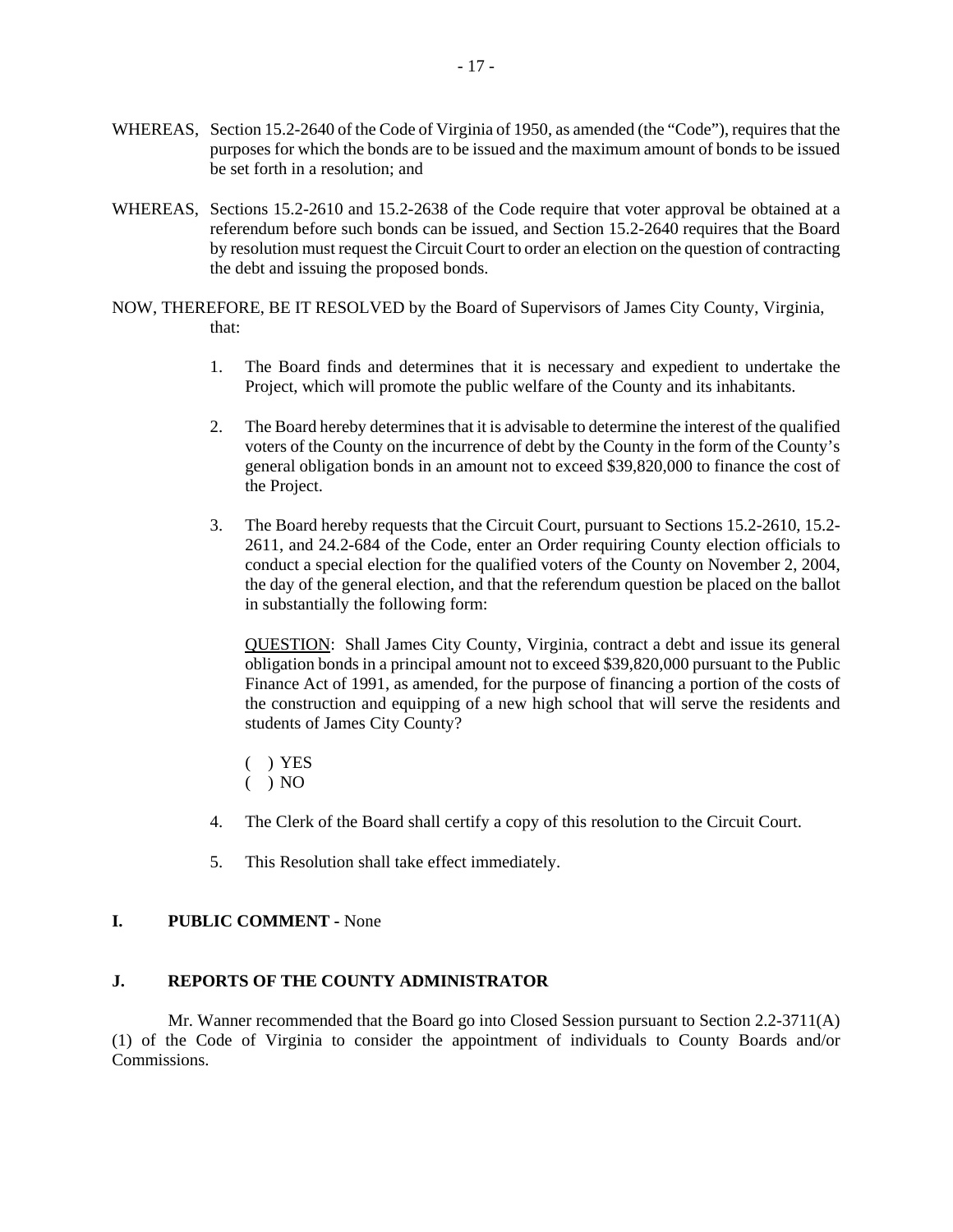#### **K. BOARD REQUESTS AND DIRECTIVES**

Mr. McGlennon stated that a public informational meeting will be held on June 30 at 6:30 p.m. at the Rawls Byrd Elementary School to provide citizens with an update on the progress of the Route 199 and Jamestown Road intersection improvement project.

#### **L. MATTERS OF SPECIAL PRIVILEGE**

Mr. Morton announced his retirement from his position as the County Attorney to be effective September 1, 2004.

Mr. Morton indicated his interest in serving in the community and perhaps on a County Board or Committee at some point in the future, stated that his 31 years with the County have been rewarding, and thanked the Board and citizens for allowing him to serve.

## **M. CLOSED SESSION**

Mr. Harrison made a motion to go into Closed Session pursuant to Section  $2.2\n-3711(A)(1)$  of the Code of Virginia to consider the appointment of individuals to County Boards and/or Commissions.

On a roll call vote, the vote was: AYE: Bradshaw, Harrison, Brown, McGlennon, Goodson (5). NAY: (0).

Mr. Goodson adjourned the Board into Closed Session at 8:41 p.m.

Mr. Goodson reconvened the Board into Open Session at 9:03 p.m.

Mr. McGlennon made a motion to adopt the Closed Session resolution.

On a roll call vote, the vote was: AYE: Bradshaw, Harrison, Brown, McGlennon, Goodson (5).  $NAY: (0)$ .

## **R E S O L U T I O N**

## CERTIFICATION OF CLOSED MEETING

- WHEREAS, the Board of Supervisors of James City County, Virginia, (Board) has convened a closed meeting on this date pursuant to an affirmative recorded vote and in accordance with the provisions of the Virginia Freedom of Information Act; and
- WHEREAS, Section 2.2-3711 of the Code of Virginia requires a certification by the Board that such closed meeting was conducted in conformity with Virginia law.
- NOW, THEREFORE, BE IT RESOLVED that the Board of Supervisors of James City County, Virginia, hereby certifies that, to the best of each member's knowledge: i) only public business matters lawfully exempted from open meeting requirements by Virginia law were discussed in the closed meeting to which this certification resolution applies; and, (ii) only such public business matters were heard, discussed, or considered by the Board as were identified in the motion, Section  $2.2-3711(A)(1)$ , to consider personnel matters, the appointment of individuals to County boards and/or commissions.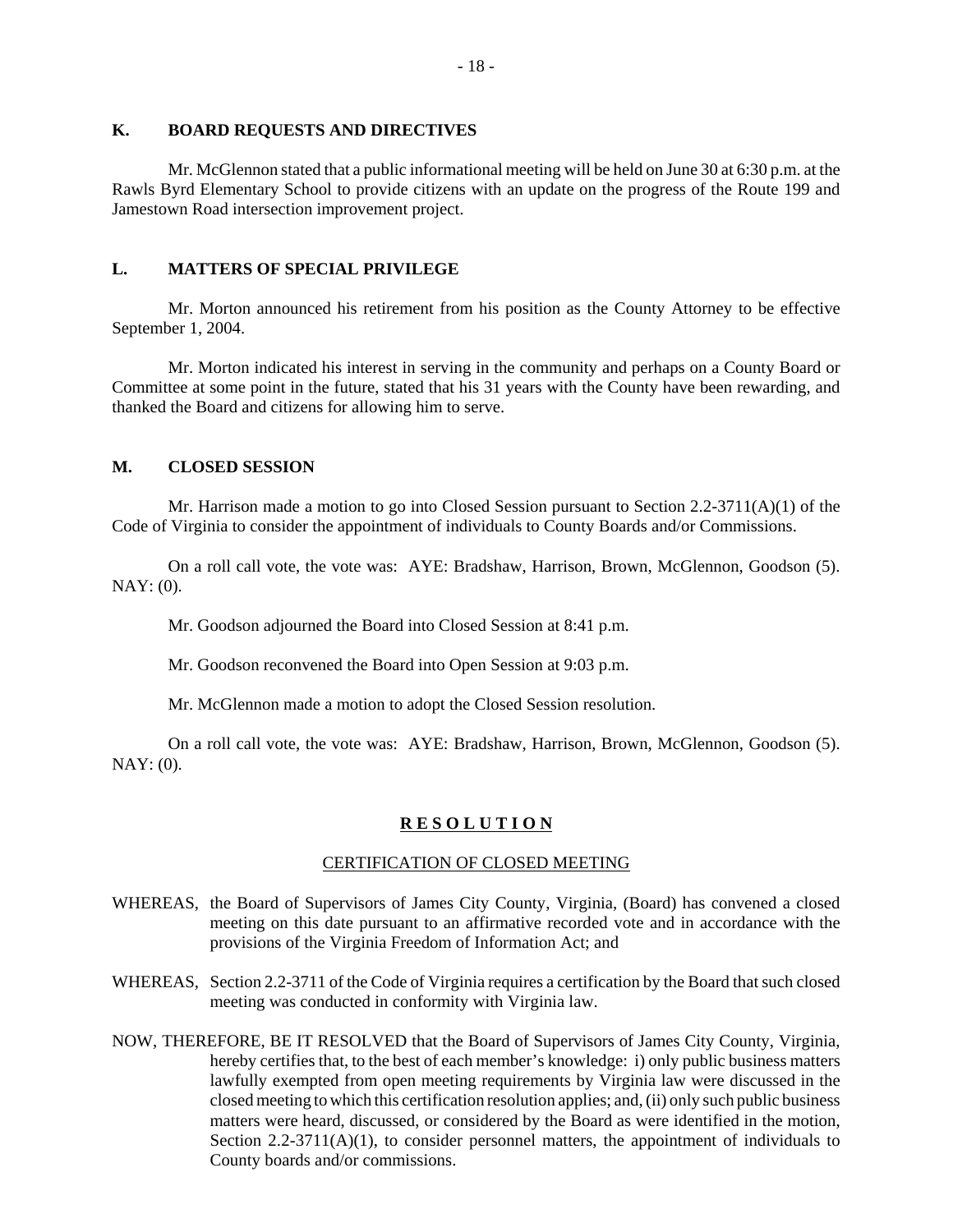Mr. Goodson stated that the Board will defer making appointments to the Five Forks Study Committee until June 22, during which time the potential members will be contacted to verify interest in serving on the Committee.

## **N. AJOURNMENT**

Mr. Harrison made a motion to adjourn.

On a roll call vote, the vote was: AYE: Bradshaw, Harrison, Brown, McGlennon, Goodson (5). NAY:

(0).

At 9:04 p.m., Mr. Goodson adjourned the Board until 4 p.m. on June 22, 2004.

Sanford B. Wanner Clerk to the Board

\_\_\_\_\_\_\_\_\_\_\_\_\_\_\_\_\_\_\_\_\_\_\_\_\_\_\_\_\_\_\_\_

060804bs.min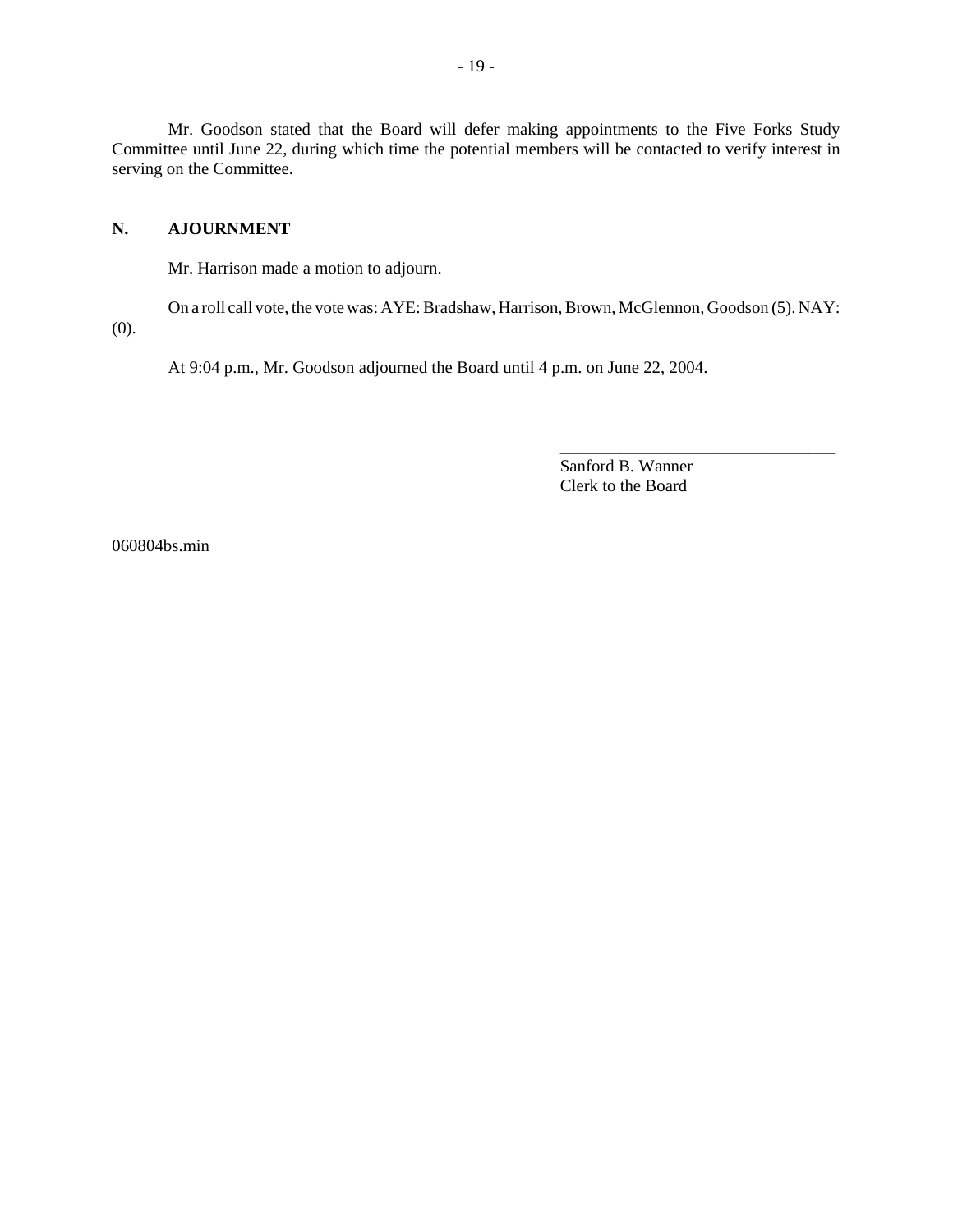## **M E M O R A N D U M**

DATE: June 22, 2004 TO: The Board of Supervisors FROM: John E. McDonald, Manager, Financial and Management Services SUBJECT: Amending the Membership of the Colonial Services Board l

The Board of Directors of the Colonial Services Board (CSB) approved a resolution on June 1, 2004, by a unanimous vote, to ask the Boards of Supervisors of James City and York Counties, and the City Councils of Williamsburg and Poquoson, to increase the membership of the CSB by one member. The new board, if approved by each of the four localities, would consist of 15 members, and the additional member would represent James City County.

This resolution is consistent with State Code and the by-laws of the CSB. The size of the Board and the representation of the four localities were last amended in 1990.

Staff recommends approval of the attached resolution.

John E. McDonald

\_\_\_\_\_\_\_\_\_\_\_\_\_\_\_\_\_\_\_\_\_\_\_\_\_\_\_\_\_\_\_\_

JEM/gb membership.mem

Attachment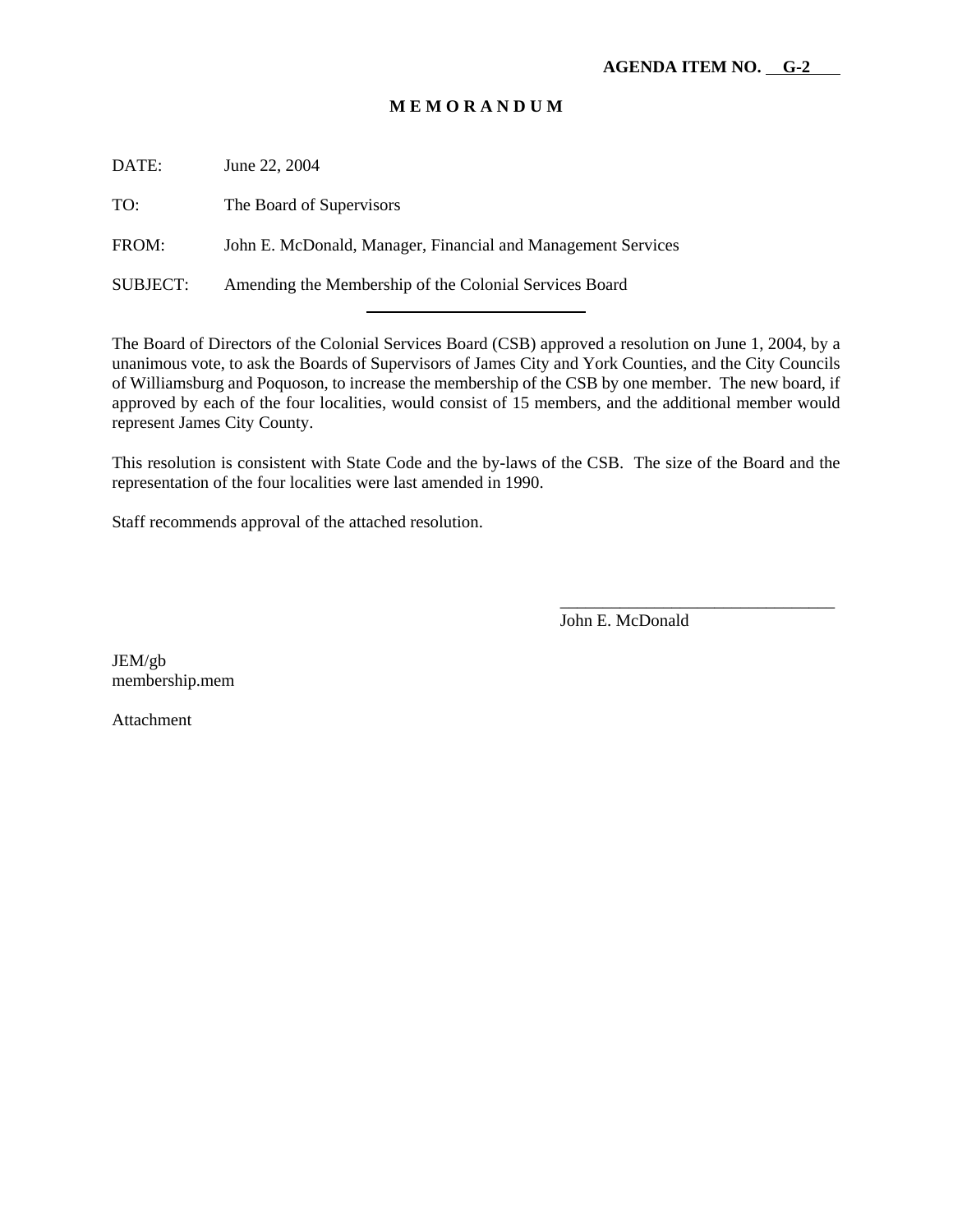## **R E S O L U T I O N**

#### AMENDING THE MEMBERSHIP OF THE COLONIAL SERVICES BOARD

- WHEREAS, Chapter 10 of Title 37.1 of the Code of Virginia (1950), as amended, provides for the establishment of a community services board to deliver mental health, mental retardation, and substance abuse services; and
- WHEREAS, the Board of Supervisors of James City County, with the intent of implementing provisions of Chapter 10 of Title 37.1 of the Code of Virginia, established the Colonial Services Board, hereinafter referred to as "the Board," by resolution, duly enacted on September 30, 1970; and
- WHEREAS, since that date, the number of member jurisdictions has increased and the number of appointees from each jurisdiction has changed; and
- WHEREAS, the original resolution enacted on September 30, 1970, was reaffirmed by the Board of Supervisors of James City County by resolution duly enacted on February 5, 1990; and
- WHEREAS, since that date, the proportionate population of the member jurisdictions has changed; and
- WHEREAS, Article 3, Section 2 of the Bylaws of the Colonial Services Board states:

Williamsburg, James City County, York County, and Poquoson shall be represented, as nearly as is practicable, on the Board in proportion to each jurisdiction's percentage of the overall population of the catchment area.

- NOW, THEREFORE, BE IT RESOLVED that the Board of Supervisors of James City County, Virginia, in conjunction with the City Councils of Poquoson and Williamsburg and the Board of Supervisors of York County, desires to amend the number of board members serving on the Colonial Services Board in approximate proportion to current populations.
- BE IT FURTHER RESOLVED that the Board of Supervisors of James City County does hereby amend the original resolution dated September 30, 1970, to amend the membership of the Colonial Services Board to be composed of fifteen members who shall be appointed by the Board(s) of Supervisors/City Council(s) in the following manner:

| Five       | from James City County |
|------------|------------------------|
| <b>Six</b> | from York County       |
| Two        | from Williamsburg      |
| Two        | From Poquoson          |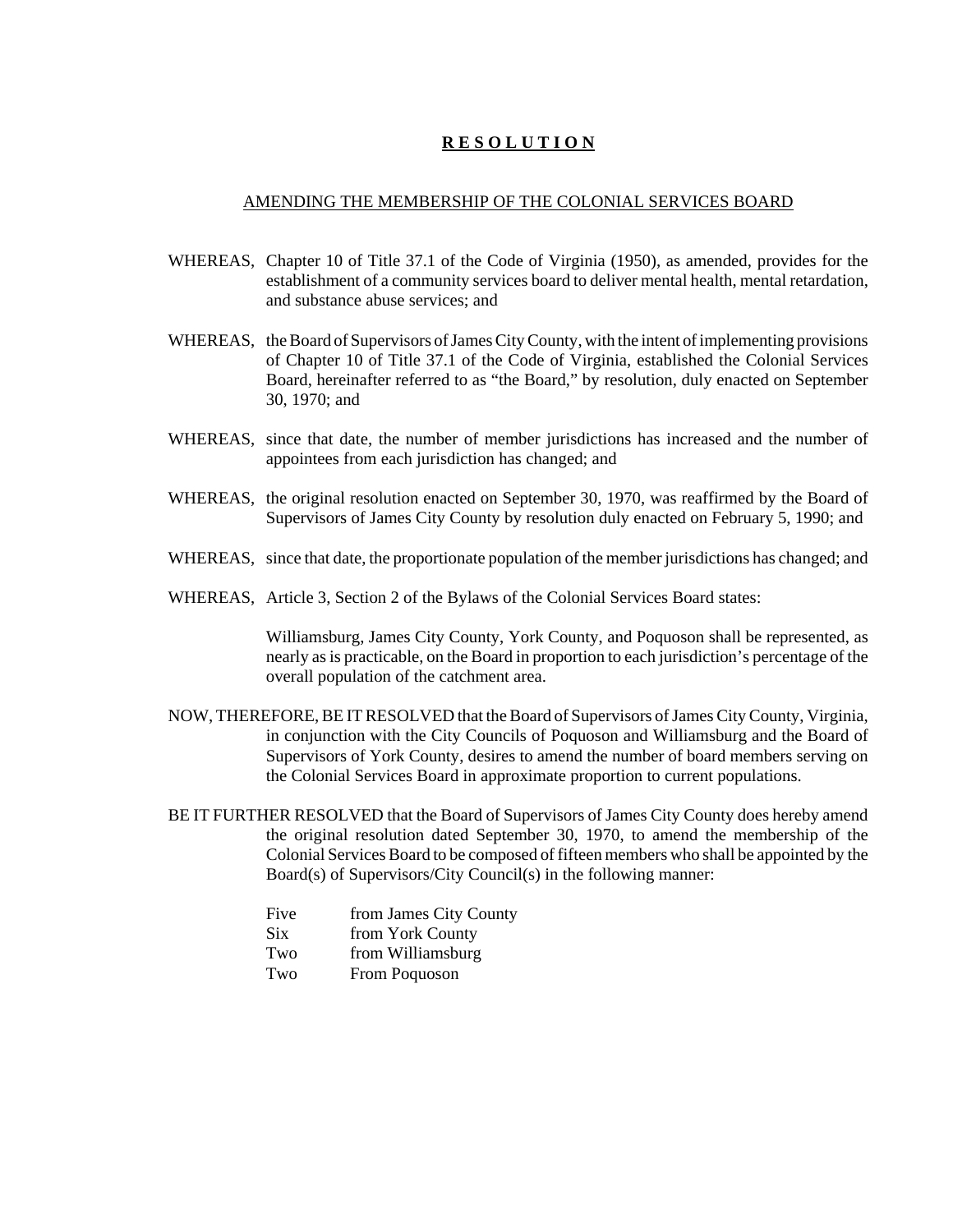Bruce C. Goodson Chairman, Board of Supervisors

\_\_\_\_\_\_\_\_\_\_\_\_\_\_\_\_\_\_\_\_\_\_\_\_\_\_\_\_\_\_\_\_\_\_\_\_

ATTEST:

Sanford B. Wanner Clerk to the Board

\_\_\_\_\_\_\_\_\_\_\_\_\_\_\_\_\_\_\_\_\_\_\_\_\_\_\_\_\_\_\_\_

Adopted by the Board of Supervisors of James City County, Virginia, this 22nd day of June, 2004.

membership.res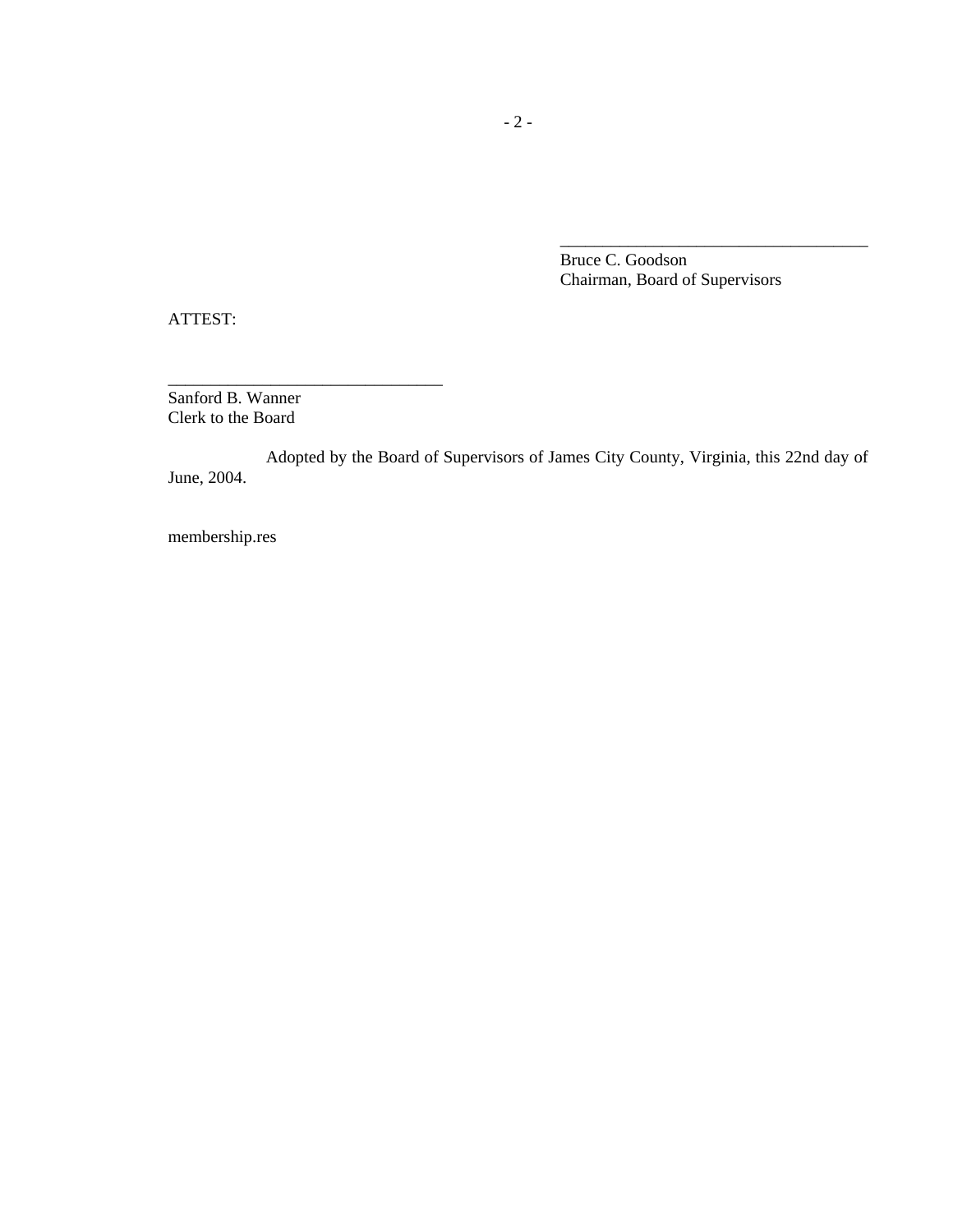## **M E M O R A N D U M**

DATE: June 22, 2004

TO: The Board of Supervisors

FROM: Suzanne R. Mellen, Director of Budget and Accounting

l

SUBJECT: Grant Appropriation - Clerk of the Circuit Court

The State Compensation Board has awarded the Clerk of the Circuit Court two grants from the Technology Trust Fund totaling \$156,141. These grants will allow the Clerk to continue to modernize the office and its records system.

Staff recommends that the James City County Board of Supervisors approve the attached resolution authorizing a budget appropriation of \$156,141 to the Special Projects/Grants Fund.

Suzanne R. Mellen

\_\_\_\_\_\_\_\_\_\_\_\_\_\_\_\_\_\_\_\_\_\_\_\_\_\_\_\_\_\_\_\_

SRM/gs clerkgrant04.mem

Attachment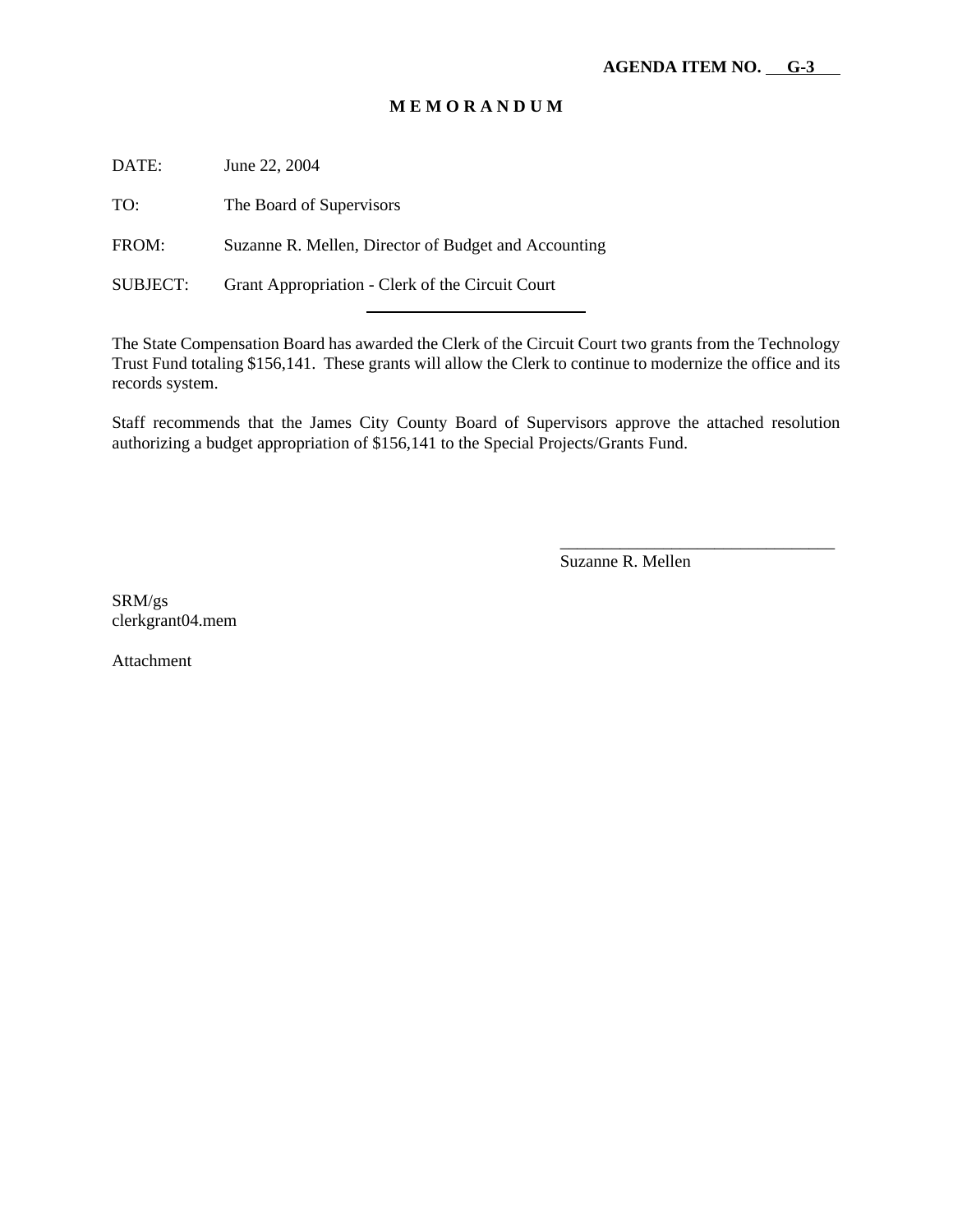## **R E S O L U T I O N**

#### GRANT APPROPRIATION - CLERK OF THE CIRCUIT COURT

- WHEREAS, the State Compensation Board has awarded the Clerk of the Circuit Court two technology grants totaling \$156,141; and
- WHEREAS, there is no local match required.
- NOW, THEREFORE, BE IT RESOLVED that the Board of Supervisors of James City County, Virginia, hereby authorizes the following appropriation amendment to the Special Projects/Grants Fund:

Revenue:

State Compensation Board Technology Grant \$156,141

Expenditure:

\_\_\_\_\_\_\_\_\_\_\_\_\_\_\_\_\_\_\_\_\_\_\_\_\_\_\_\_\_\_\_\_

Clerk Technology Upgrades \$156,141

\_\_\_\_\_\_\_\_\_\_\_\_\_\_\_\_\_\_\_\_\_\_\_\_\_\_\_\_\_\_\_\_\_\_\_

Bruce C. Goodson Chairman, Board of Supervisors

ATTEST:

Sanford B. Wanner Clerk to the Board

Adopted by the Board of Supervisors of James City County, Virginia, this 22nd day of June, 2004.

clerkgrant04.res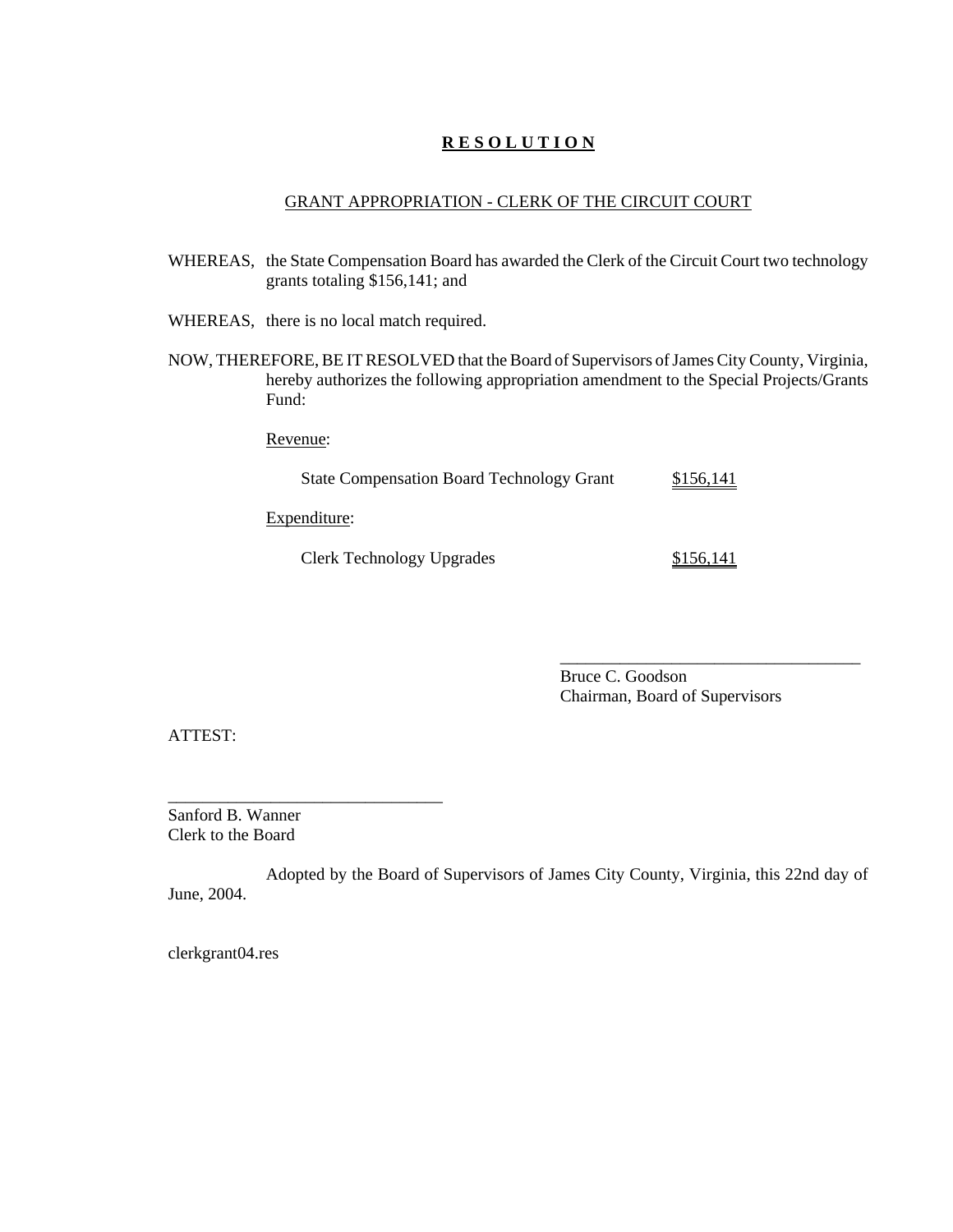#### **M E M O R A N D U M**

DATE: June 22, 2004

TO: The Board of Supervisors

FROM: Barbara E. Watson, Director, Neighborhood Connections

l

SUBJECT: 2004 The Year of the Neighborhoods - Neighborhood of the Quarter - Burnt Ordinary

At the January 13 Board meeting, 2004 was proclaimed as The Year of the Neighborhoods. In celebration of County neighborhoods and all that they do, Neighborhood Connections is recognizing a Neighborhood of the Quarter. The neighborhood receiving that recognition for the second quarter of 2004 is the Burnt Ordinary Neighborhood Association.

Staff recommends approval of the attached resolution proclaiming the Burnt Ordinary Neighborhood Association as the James City County Neighborhood of the Quarter.

Barlana & Udtson

\_\_\_\_\_\_\_\_\_\_\_\_\_\_\_\_\_\_\_\_\_\_\_\_\_\_\_\_\_\_\_\_\_

CONCUR:

Carol M. Luckam

BEW/gb burntord.mem

Attachment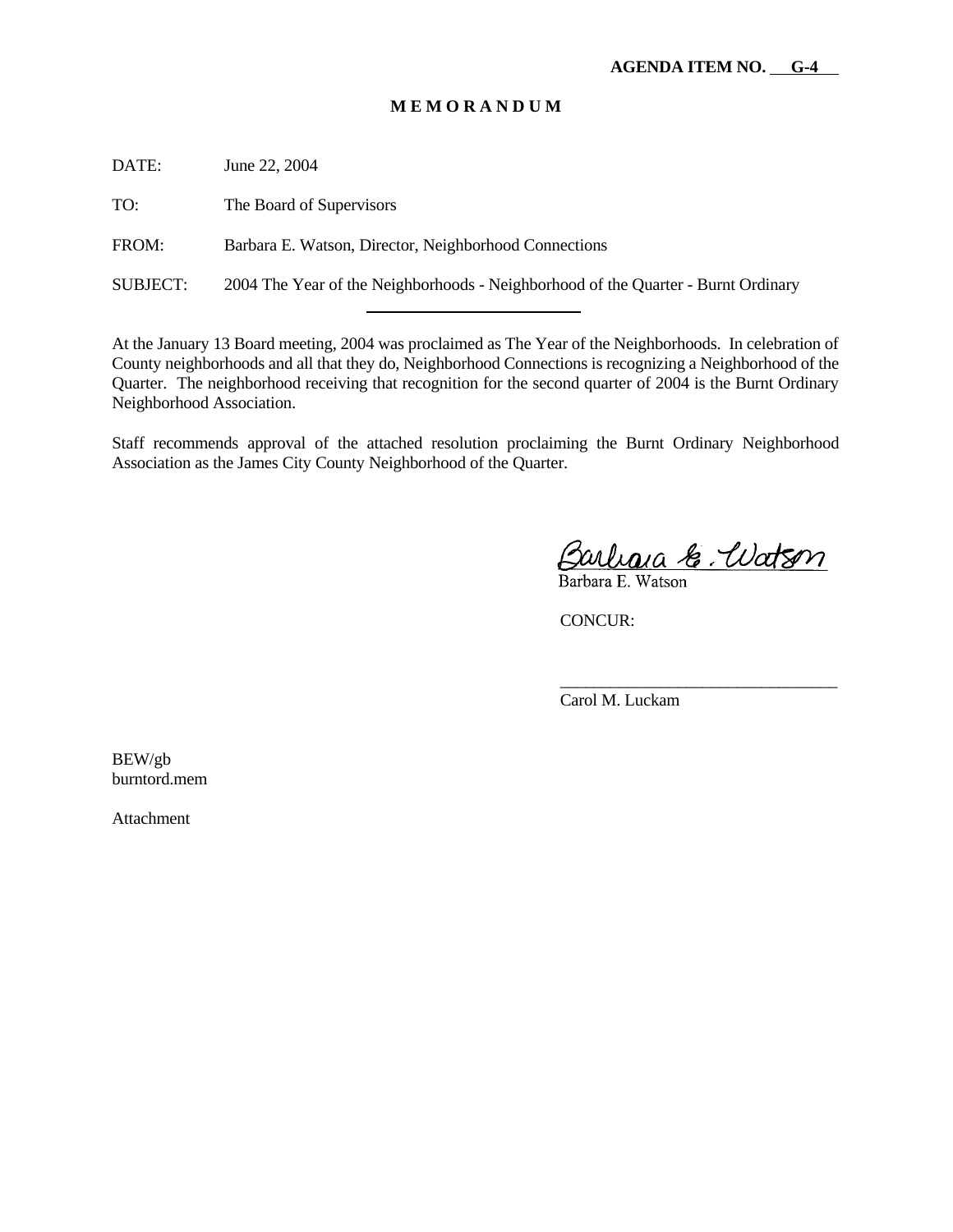## **R E S O L U T I O N**

## 2004 THE YEAR OF THE NEIGHBORHOODS -

#### NEIGHBORHOOD OF THE QUARTER - BURNT ORDINARY

- WHEREAS, the Burnt Ordinary Neighborhood Association has been a connected neighborhood with James City County's Neighborhood Connections since 1998 and consists of 80 apartments for families and 22 apartments for seniors; and
- WHEREAS, the motto of the Burnt Ordinary Neighborhood Association is: "Working Together for a Better Community to Live In"; and
- WHEREAS, the success of the Burnt Ordinary Neighborhood Association is due to its outstanding communication among members and working together through these efforts:
	- Monthly Newsletters;
	- Monthly Senior Bingo;
	- 4-H Youth Group;
	- Youth-Senior Projects;
	- Youth Vegetable Garden; and
	- Burnt Ordinary Community Day.
- NOW, THEREFORE, BE IT RESOLVED that the Board of Supervisors of James City County, Virginia, does hereby proclaim the Burnt Ordinary Neighborhood Association the Neighborhood of the Quarter for June 2004 in connection with the celebration of the 10th Anniversary of Neighborhood Connections.

Bruce C. Goodson Chairman, Board of Supervisors

\_\_\_\_\_\_\_\_\_\_\_\_\_\_\_\_\_\_\_\_\_\_\_\_\_\_\_\_\_\_\_\_\_\_\_\_

ATTEST:

Sanford B. Wanner Clerk to the Board

\_\_\_\_\_\_\_\_\_\_\_\_\_\_\_\_\_\_\_\_\_\_\_\_\_\_\_\_\_\_\_\_

Adopted by the Board of Supervisors of James City County, Virginia, this 22nd day of June, 2004.

burntord.res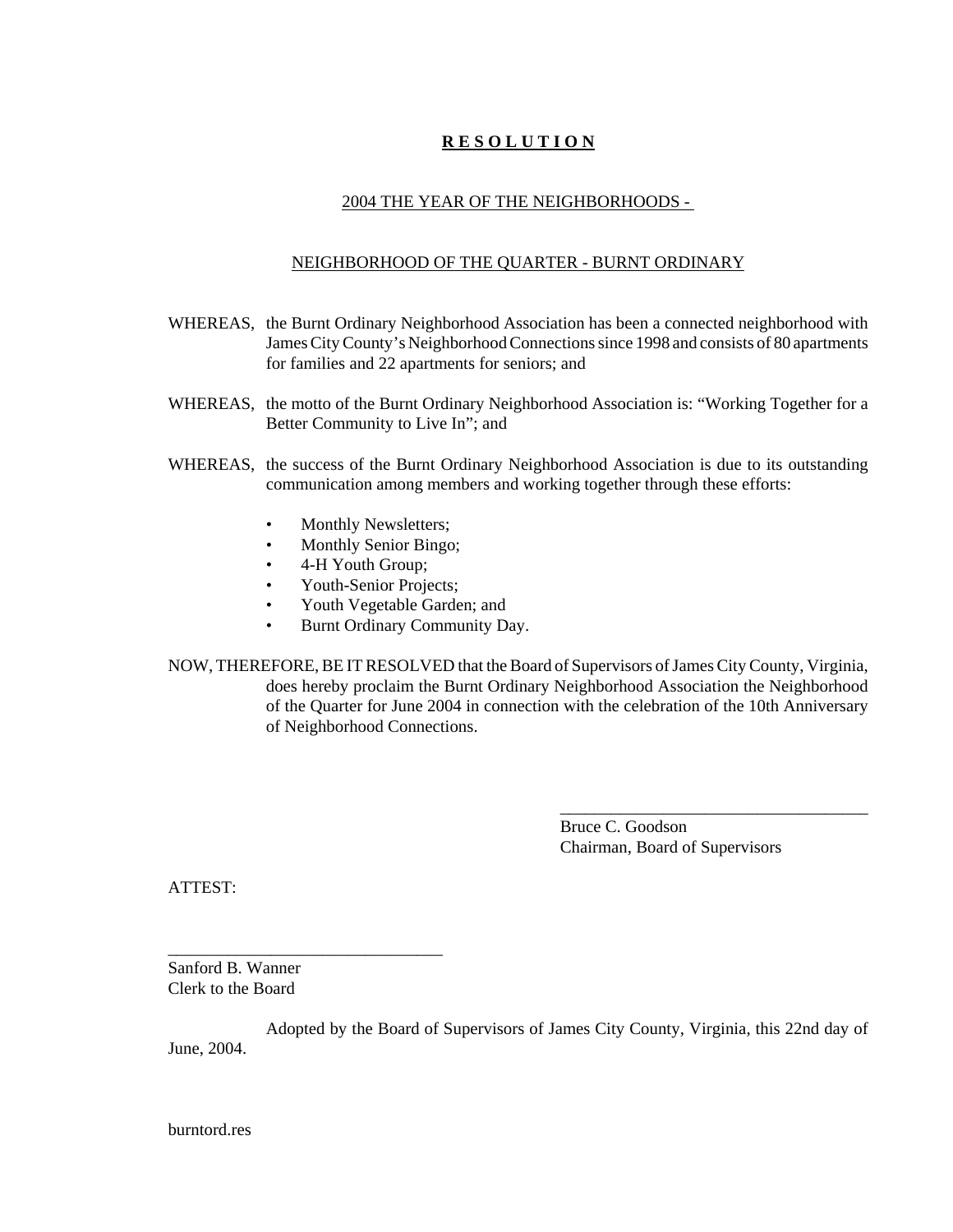## **M E M O R A N D U M**

DATE: June 22, 2004

TO: The Board of Supervisors

FROM: Keith A. Taylor, Secretary, Industrial Development Authority

l

SUBJECT: Revenue Bond Financing for the Association for the Preservation of Virginia Antiquities

At the June 15, 2004, regular meeting of the Industrial Development Authority (IDA) the IDA Board of Directors passed a Resolution of Inducement for the Assocation for the Preservation of Virginia Antiquities (APVA) for up to \$6 million worth of revenue bonds to finance the costs of:

- 1. Constructing and equipping an "Archaearium" (state-of-the-art museum, which will interpret the archaeology and history of Jamestown);
- 2. Renovating Dale House (for planning, design, construction, and interpretive exhibits); and
- 3. Landscaping, mobile exhibits, and the James Fort area interpretive design.

A signed copy of that resolution, a fiscal impact statement, and a summary of statements made at the IDA's duly advertised public hearing on this matter are attached.

The bonds do not carry the full faith and credit of James City County or its IDA. Staff recommends approval of the attached resolution.

Keith A. Taylor

\_\_\_\_\_\_\_\_\_\_\_\_\_\_\_\_\_\_\_\_\_\_\_\_\_\_\_\_\_\_\_\_\_\_\_

KAT/gs APVAjtwn.mem

Attachments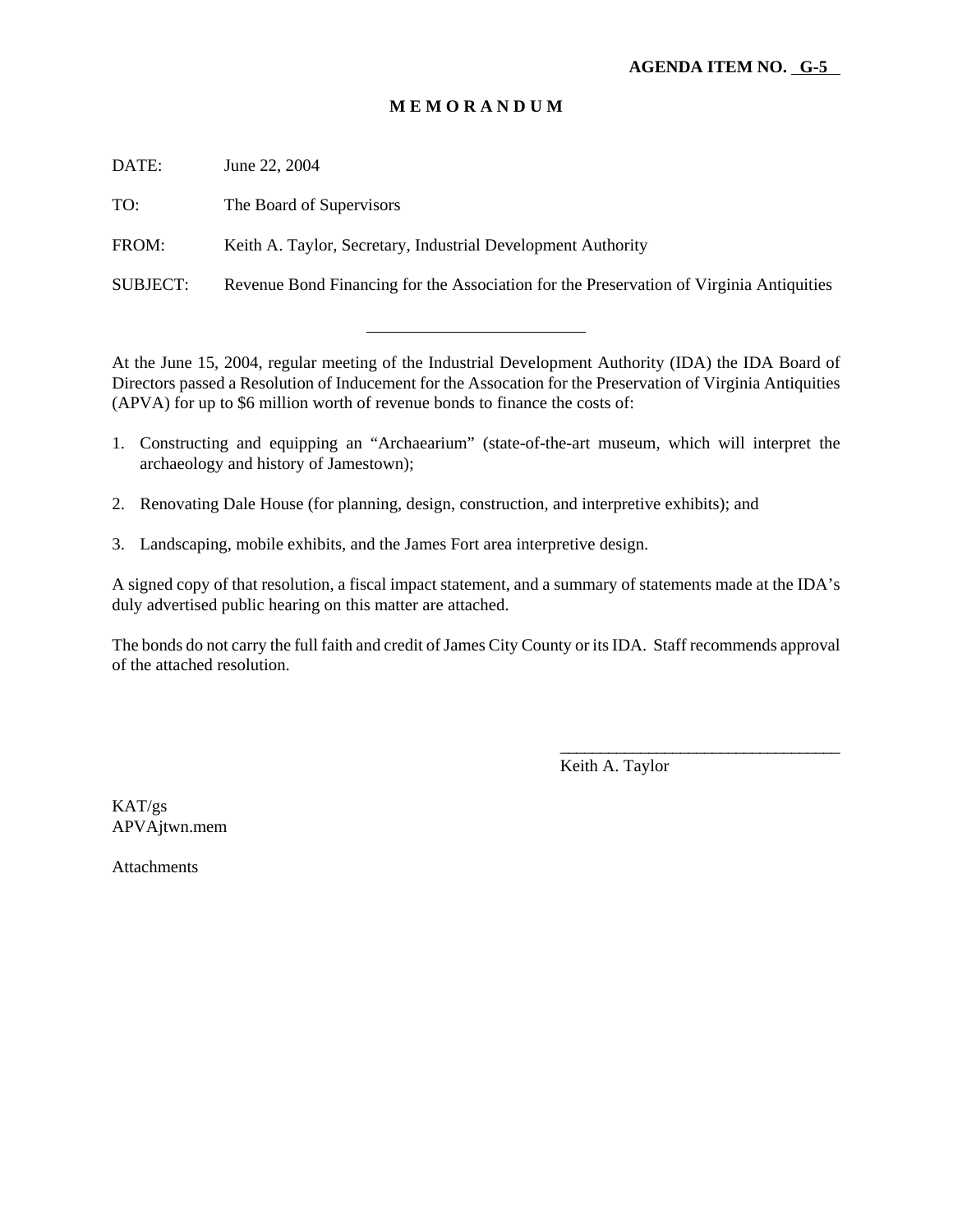#### **R E S O L U T I O N**

#### **REVENUE BOND FINANCING FOR THE**

#### **ASSOCIATION FOR THE PRESERVATION OF VIRGINIA ANTIQUITIES**

- WHEREAS, the Industrial Development Authority of the County of James City, Virginia (the "Authority"), has considered the application of the Association for the Preservation of Virginia Antiquities (the "APVA"), requesting the issuance of the Authority's revenue bonds in a principal amount not to exceed \$6,000,000 (the "Bonds"). The proceeds of the Bonds will be used to assist the APVA in financing or refinancing: 1) the construction, equipping, and development of a 7,500-square-foot building to be called the "Archaearium"; 2) the renovation, equipping, and development of an existing building known as the "Dale House"; 3) the acquisition, construction, and equipping of mobile units for exhibit space and other improvements at Historic Jamestowne (together, the Archaearium, the Dale House, the mobile units, and the other improvements are the "Project"); and 4) the costs of issuing the Bonds. The Archaearium will exhibit a portion of the APVA's archeological collections, as well as certain historical exhibits that will demonstrate the life of the early settlers at the original Jamestown Settlement. The Dale House will be used for visitor support services, including food services and retail space. The Project will be located on the 22.5 acres of land owned by the APVA in the southwest portion of Jamestown Island, which is at the western end of the Colonial Parkway in the County of James City, Virginia (the "County"). The balance of the land on Jamestown Island is owned by the National Park Service. Visitors to the National Park Service property may cross onto the land owned by the APVA and may also visit APVA facilities, including the Archaearium, the Dale House, the mobile units, and participate in APVA activities. The Project will be owned by the APVA and will be used by the APVA in furtherance of its mission to preserve, interpret, and promote property relating to the history and people of Virginia; and
- WHEREAS, the APVA is a nonprofit Virginia nonstock corporation that is exempt from income taxation under Section  $501(c)(3)$  of the Internal Revenue Code of 1986, as amended (the "Code"). It has its principal place of business at 204 West Franklin Street, Richmond, Virginia 23220; and
- WHEREAS, Section 147(f) of the Code and Section 15.2-4906 of the Code of Virginia of 1950, as amended (the "Virginia Code") provide that the highest-elected governmental unit of the locality having jurisdiction over the issuer of private activity bonds and over the area in which any facility financed with the proceeds of private activity bonds is located must approve the issuance of the bonds. The Bonds will be issued by the Authority on behalf of the County and the Project will be located in the County. The Board of Supervisors of the County of James City, Virginia (the "Board") constitutes the highest-elected governmental unit of the County; and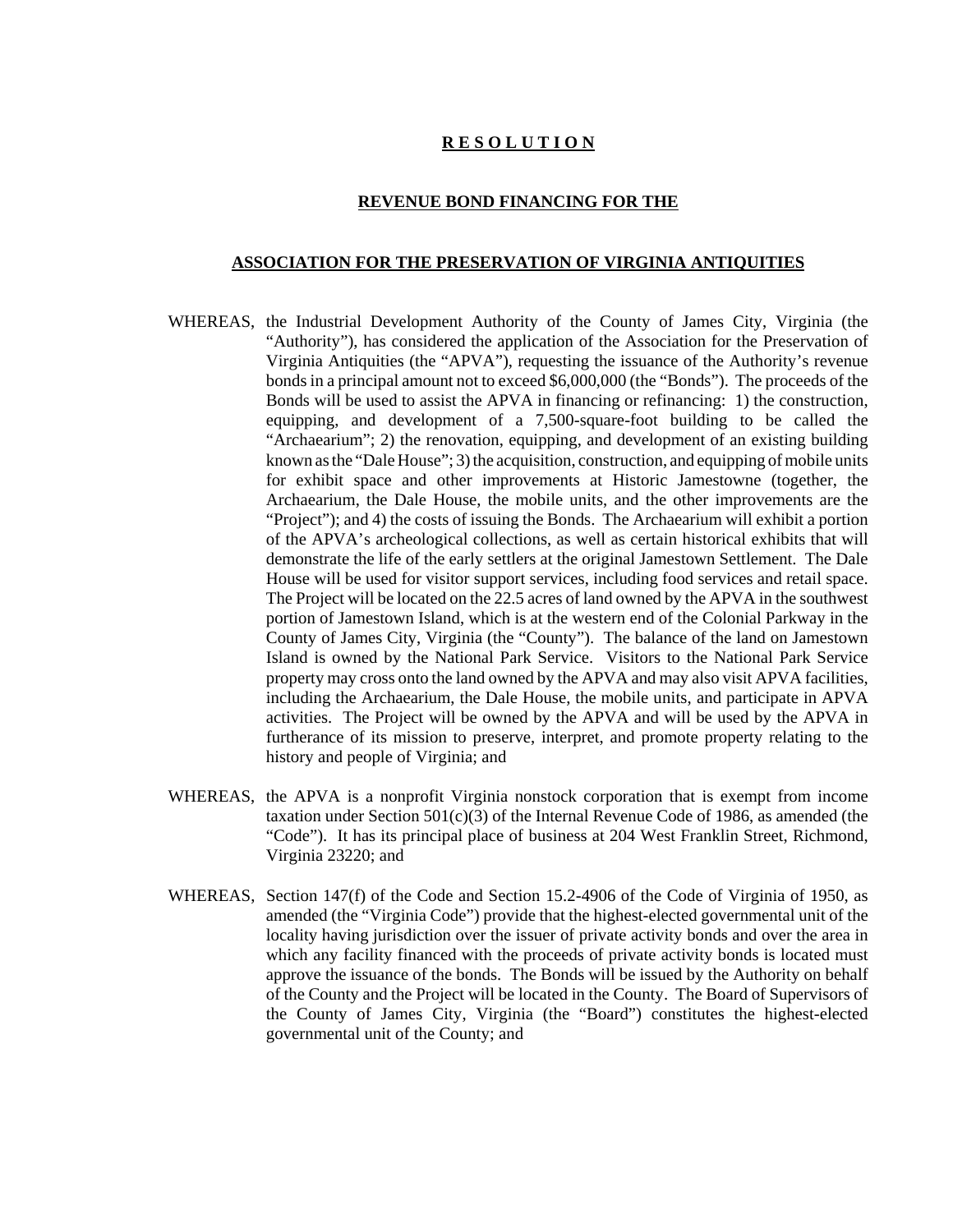- WHEREAS, The Authority adopted an inducement resolution on June 15, 2004, (the "Inducement Resolution"), immediately following a Public Hearing held by the Authority on such date. In the Inducement Resolution, the Authority approved the issuance of the Bonds and the acquisition, construction, renovation, equipping, development, and financing or refinancing of the Project and recommended and requested that the Board approve of the issuance of the Bonds and the acquisition, construction, renovation, equipping, development, and financing or refinancing of the Project. A copy of the Inducement Resolution, a reasonably detailed summary of the comments expressed at the Authority's Public Hearing, and the APVA's Fiscal Impact Statement have been filed with the Board.
- NOW, THEREFORE, BE IT RESOLVED by the Board of Supervisors of James City County, Virginia, that:
	- 1. The recitals made in the first and second paragraphs of this resolution are hereby adopted as a part of this resolution. The Board accepts the documents submitted to it by the Authority.
	- 2. The Board approves the issuance of the Bonds by the Authority in a principal amount not to exceed \$6,000,000 and approves the acquisition, construction, renovation, equipping, development, and financing or refinancing of the Project. The Bonds may be issued in one or more series and from time to time. These approvals are given for the benefit of the APVA, as required by Section 147(f) of the Code and Section 15.2- 4906 of the Virginia Code, and to permit the Authority to assist in the financing or refinancing of the Project.
	- 3. The approval of the issuance of the Bonds and the acquisition, construction, renovation, equipping, development, and financing or refinancing of the Project does not constitute an endorsement to a prospective purchaser of the Bonds of the creditworthiness of the Project or the APVA. Further, as required by Section 15.2- 4909 of the Virginia Code, the Bonds shall provide that neither the Authority nor the County shall be obligated to pay the Bonds or the interest thereon or other costs incident thereto except from the revenues and moneys pledged therefor, and neither the faith and credit nor the taxing power of the Commonwealth of Virginia nor any political subdivision thereof, including the Authority and the County, shall be pledged thereto.
	- 4. Pursuant to the limitation contained in Temporary Treasury Regulation Section 5f.103-2(f)(1), this resolution shall remain in effect for a period of one year from the date of its adoption.
	- 5. The County, including its elected representatives, officers, employees, and agents, shall not be liable and hereby disclaims all liability for any damage to the APVA or the Project, direct or consequential, resulting from the Authority's failure to issue the Bonds for any reason.
	- 6. This resolution shall take effect immediately upon its adoption.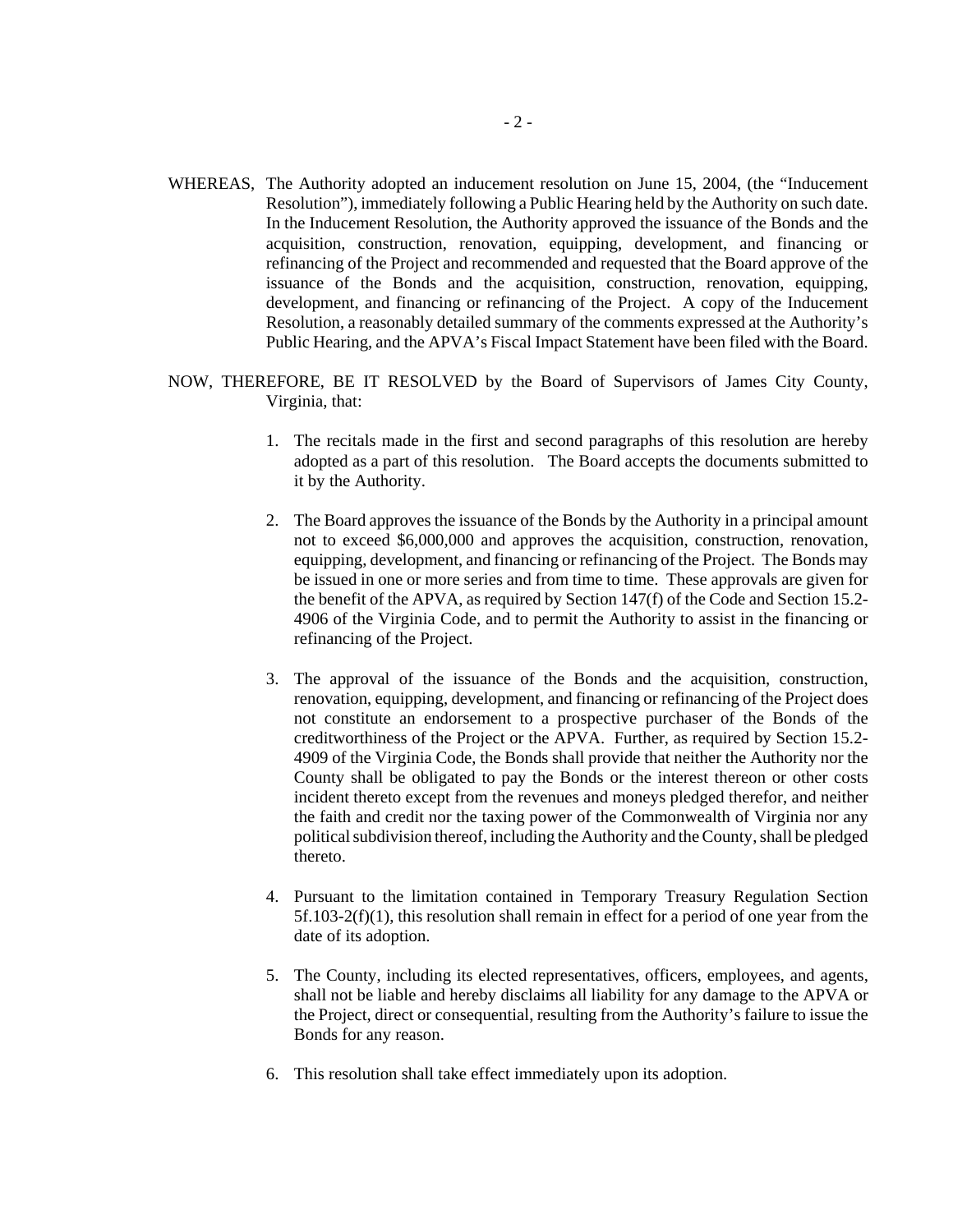Bruce C. Goodson Chairman, Board of Supervisors

\_\_\_\_\_\_\_\_\_\_\_\_\_\_\_\_\_\_\_\_\_\_\_\_\_\_\_\_\_\_\_\_\_\_\_\_

ATTEST:

Sanford B. Wanner Clerk to the Board

\_\_\_\_\_\_\_\_\_\_\_\_\_\_\_\_\_\_\_\_\_\_\_\_\_\_\_\_\_\_\_\_

Adopted by the Board of Supervisors of James City County, Virginia, this 22nd day of June, 2004.

APVAjtown.res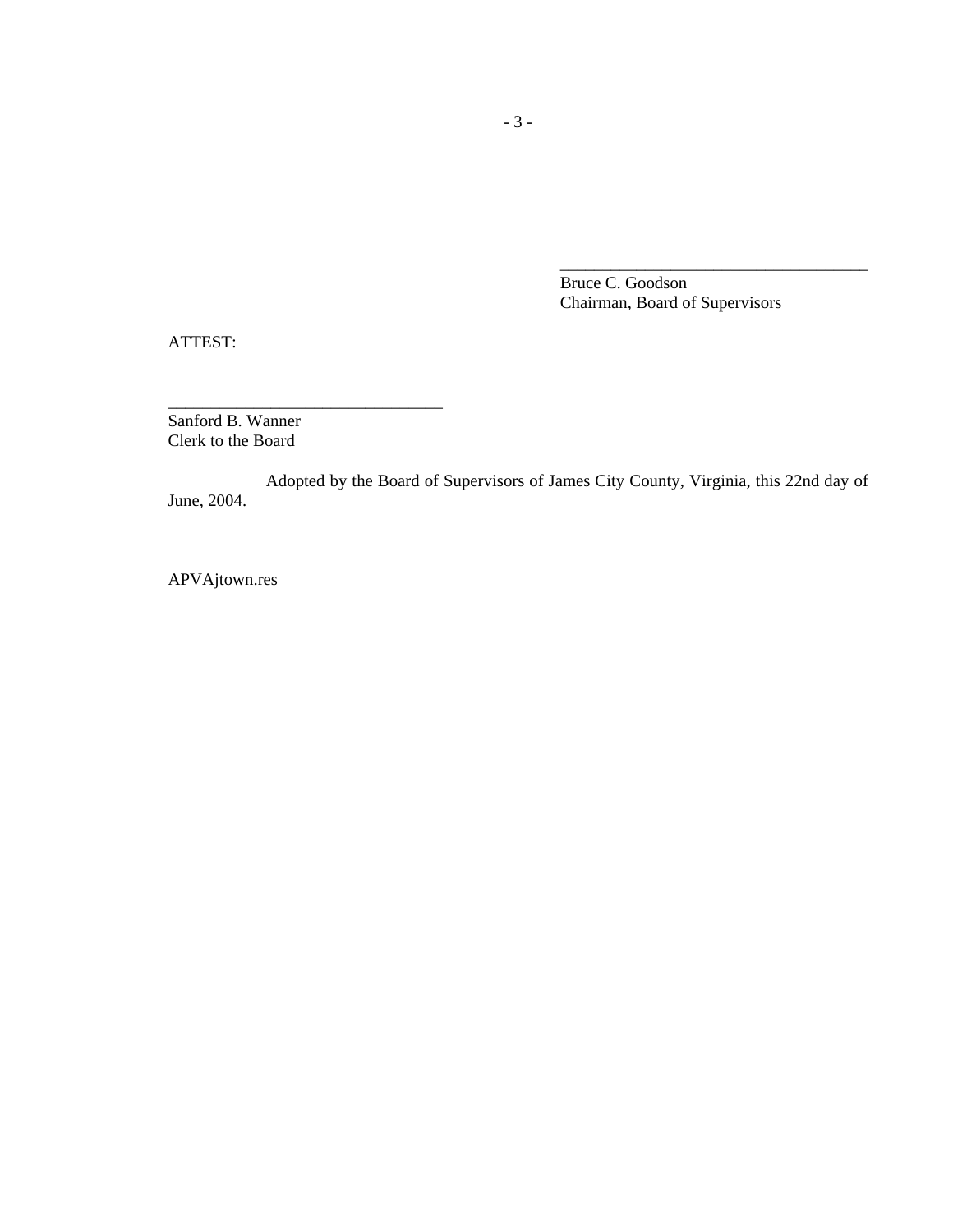#### **CERTIFICATION**

The undersigned Clerk of the Board of Supervisors of James City County, Virginia, hereby certifies that the foregoing constitutes a true, correct, and complete copy of a Resolution duly adopted by the Board of Supervisors of James City County, Virginia, at a meeting duly called and held on the 22nd day of June, 2004, and during which a quorum was present and acting throughout, by the vote set forth below, and that such Resolution has not been repealed, revoked, rescinded, or amended:

| <b>Board Member</b>  | Present/Absent | Vote |
|----------------------|----------------|------|
| M. Anderson Bradshaw |                |      |
| Michael J. Brown     |                |      |
| Bruce C. Goodson     |                |      |
| Jay T. Harrison, Sr. |                |      |
| John J. McGlennon    |                |      |

WITNESS, my hand and the seal of the Board of Supervisors of James City County, Virginia, this \_\_\_\_\_\_\_\_\_\_\_ day of \_\_\_\_\_\_\_\_\_\_\_\_\_\_\_\_\_\_\_\_\_, 2004.

> Clerk, Board of Supervisors James City County, Virginia

\_\_\_\_\_\_\_\_\_\_\_\_\_\_\_\_\_\_\_\_\_\_\_\_\_\_\_\_\_\_\_\_\_\_\_

(SEAL)

APVAjtown.res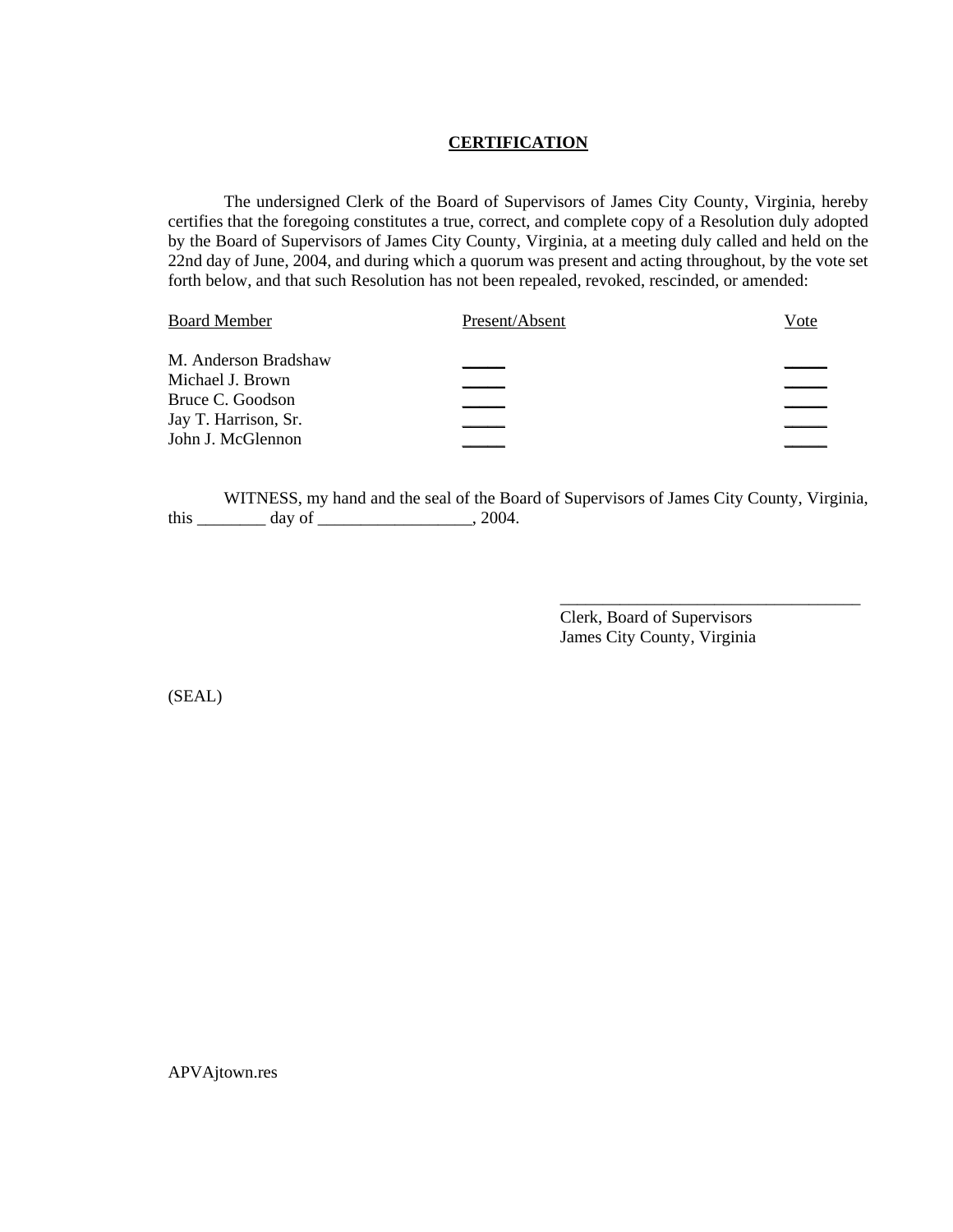## **SUMMARY OF PUBLIC HEARING**

The undersigned officer of the Industrial Development Authority of the County of James City, Virginia (the "Authority") hereby certifies as follows:

 $\mathbf{1}$ . A meeting of the Authority was duly called and held on Tuesday, June 15, 2004, at 3:00 p.m., pursuant to proper notice given to each Director of the Authority prior to such meeting. The meeting was held in the Board Room of Building C, James City County Government Center, 101 Mounts Bay Road, Williamsburg, Virginia 23185. The meeting was open to the public. The time of the meeting and place at which the meeting was held provided a reasonable opportunity for persons of differing views to appear and be heard.

 $2.$ The Chairman announced the commencement of the public hearing on the application of the Association for the Preservation of Virginia Antiquities (the "APVA"). A notice of the public hearing was published once a week for two successive weeks (on June 1 and June 8, 2004) in The Daily Press, a newspaper having general circulation in the County of James City, Virginia (the "Notice"). A copy of such Notice is attached hereto as Exhibit A.

3. The individuals identified on Exhibit B attached hereto appeared and addressed the Authority. A reasonably detailed summary of the comments expressed at the public hearing by such individuals is included on Exhibit B.

4. Attached hereto as **Exhibit** C is a true, correct and complete copy of a resolution (the "Inducement Resolution") adopted by a majority of the Directors of the Authority present at such meeting, following such public hearing. The Inducement Resolution constitutes all formal action taken by the Authority at the June 15, 2004 meeting relating to matters referred to in the Inducement Resolution. The Inducement Resolution has not been repealed, revoked, rescinded or amended and is in full force and effect on the date hereof.

5. Attached hereto as **Exhibit D** is a copy of the APVA's Fiscal Impact Statement.

6. Attached hereto as Exhibit E is a draft of a Resolution to be presented to the Board of Supervisors of the County of James City, Virginia at its meeting scheduled for June 22, 2004.

Dated: June 15, 2004

Chauman Industrial Development Authority of the County of James City, Virginia

Exhibits: A - Evidence of Publication of Notice

- B Summary of Statements Made at Public Hearing
- C Authority's Inducement Resolution
- D Fiscal Impact Statement
- E Draft Resolution of Board of Supervisors of the County of James City, Virginia

1260981v1/214845.020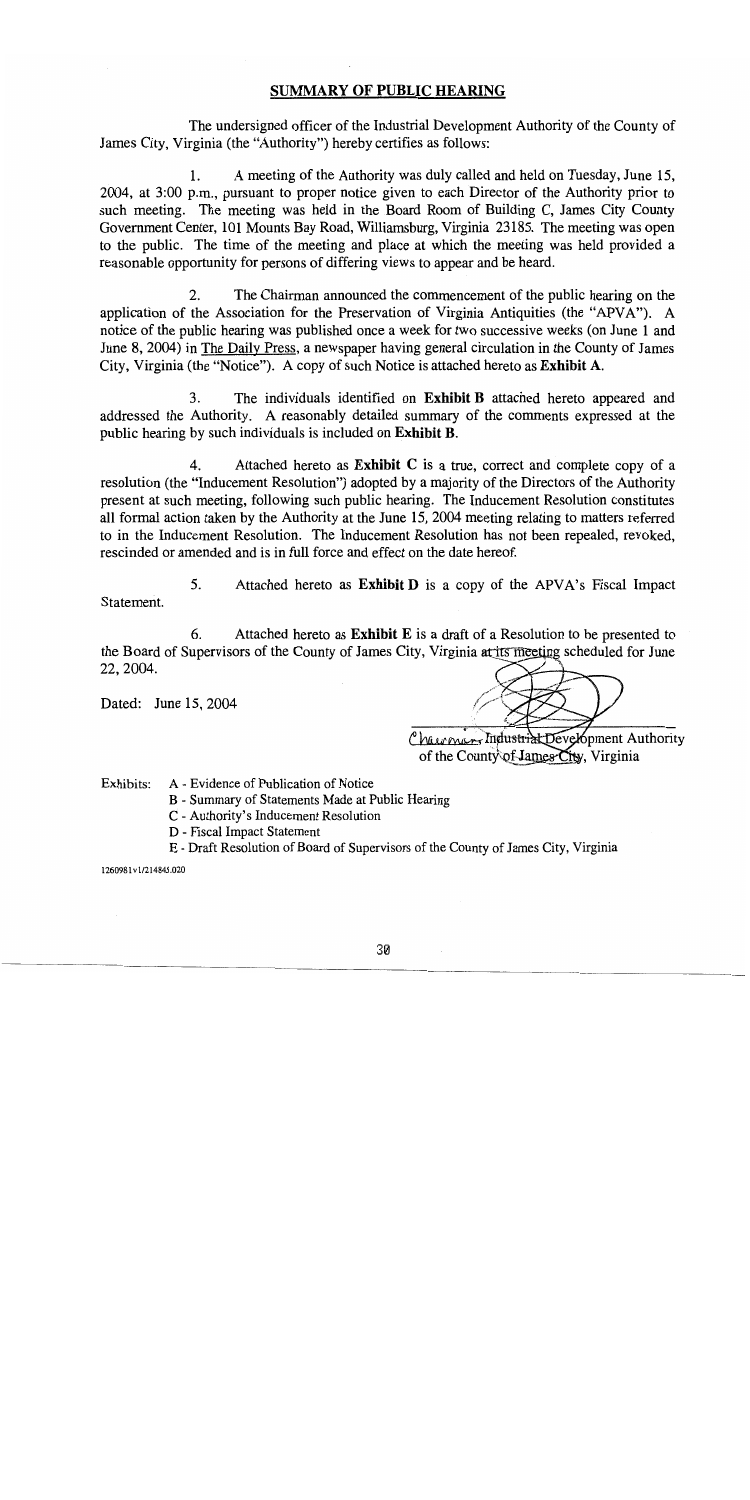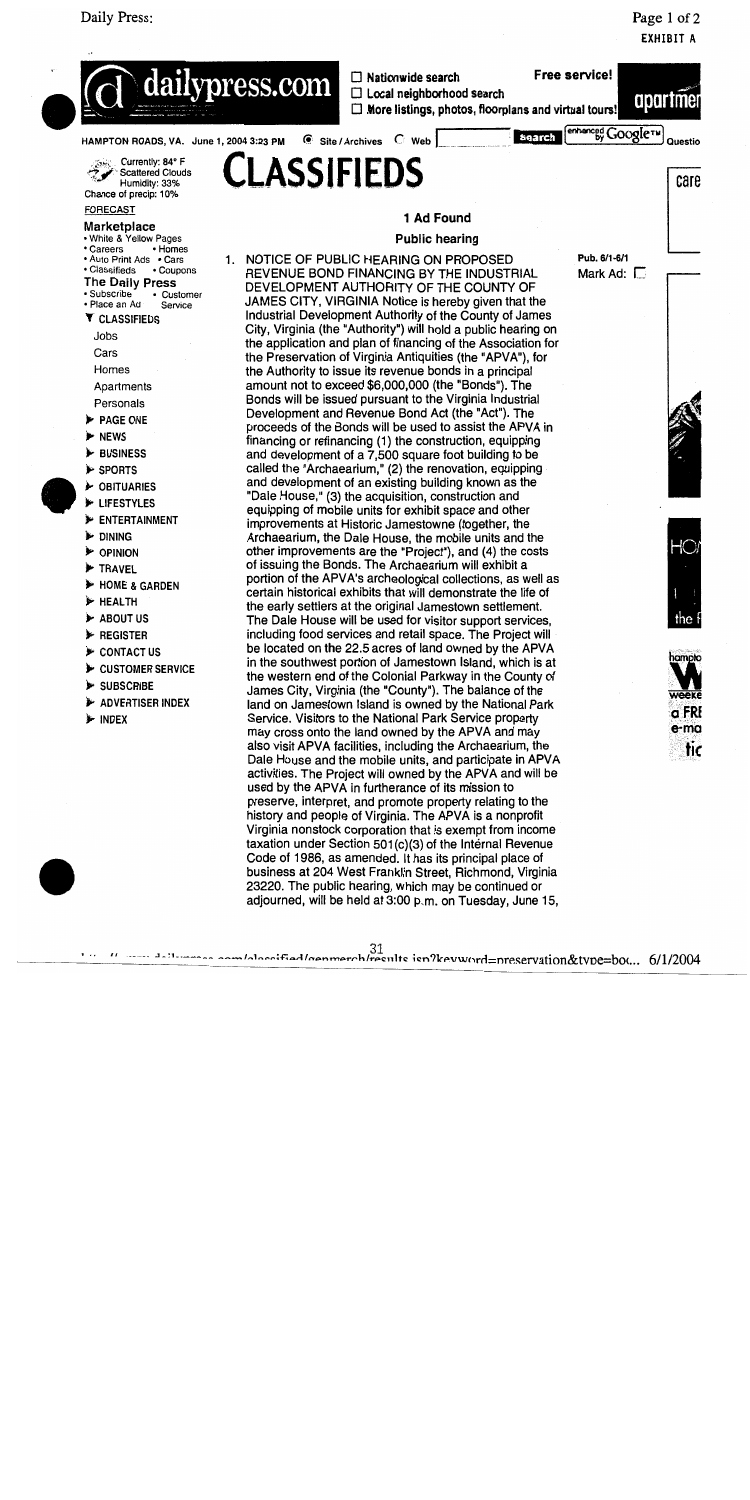2004 in the Board Room of Building C, James City County Government Center, 101 Mounts Bay Road, Williamsburg, Virginia 23185. The Authority's offices are at the County's Office of Economic Development at 101-C Mounts Bay Road, Post Office Box 8784, Williamsburg, Virginia 23187 and written comments to the Authority may be sent to such address. As required by the Act, the Bonds will not pledge the credit or the taxing power of the Commonwealth of Virginia, the County or the Authority, but will be payable solely from revenues derived from or on behalf of the APVA and pledges therefor. Any person interested in the issuance of the Bonds or the location or nature of the Project may appear and be heard. Industrial Development Authority of the County of James City, Virginia



Perform a new search within the categories you selected:

|  | Keywords: preservation |  |  |
|--|------------------------|--|--|
|--|------------------------|--|--|

Find ads containing:  $\bullet$  All of the keywords  $\circ$  Any of the keywords

Display:  $|25|$ ads per page

**Search** 

Search other categories.

news | local | state | national | sports | business | opinion | cars | homes | job: weather | archives | entertainment | dining | obituaries | classifieds site index customer service | privacy policy

**Copyright ©2004 The Daily Press**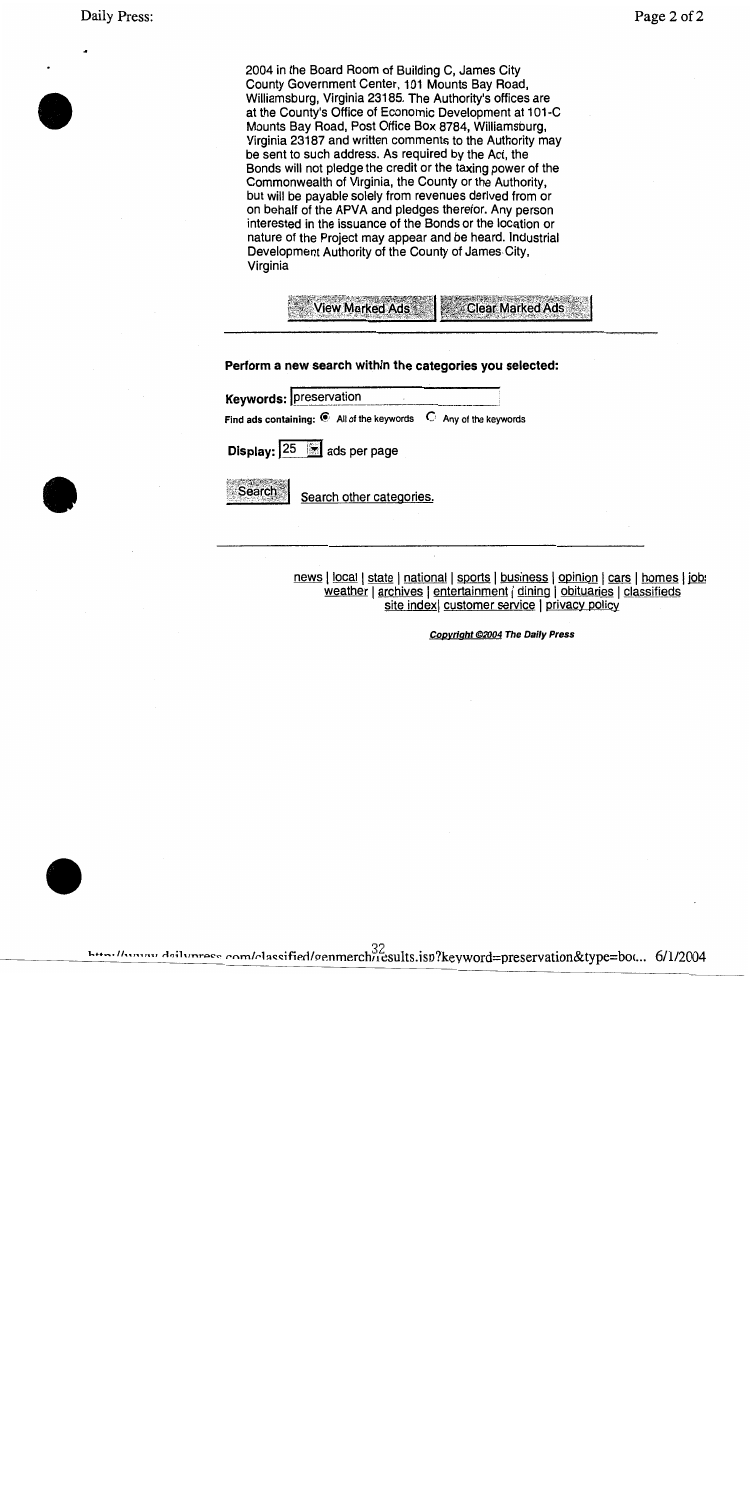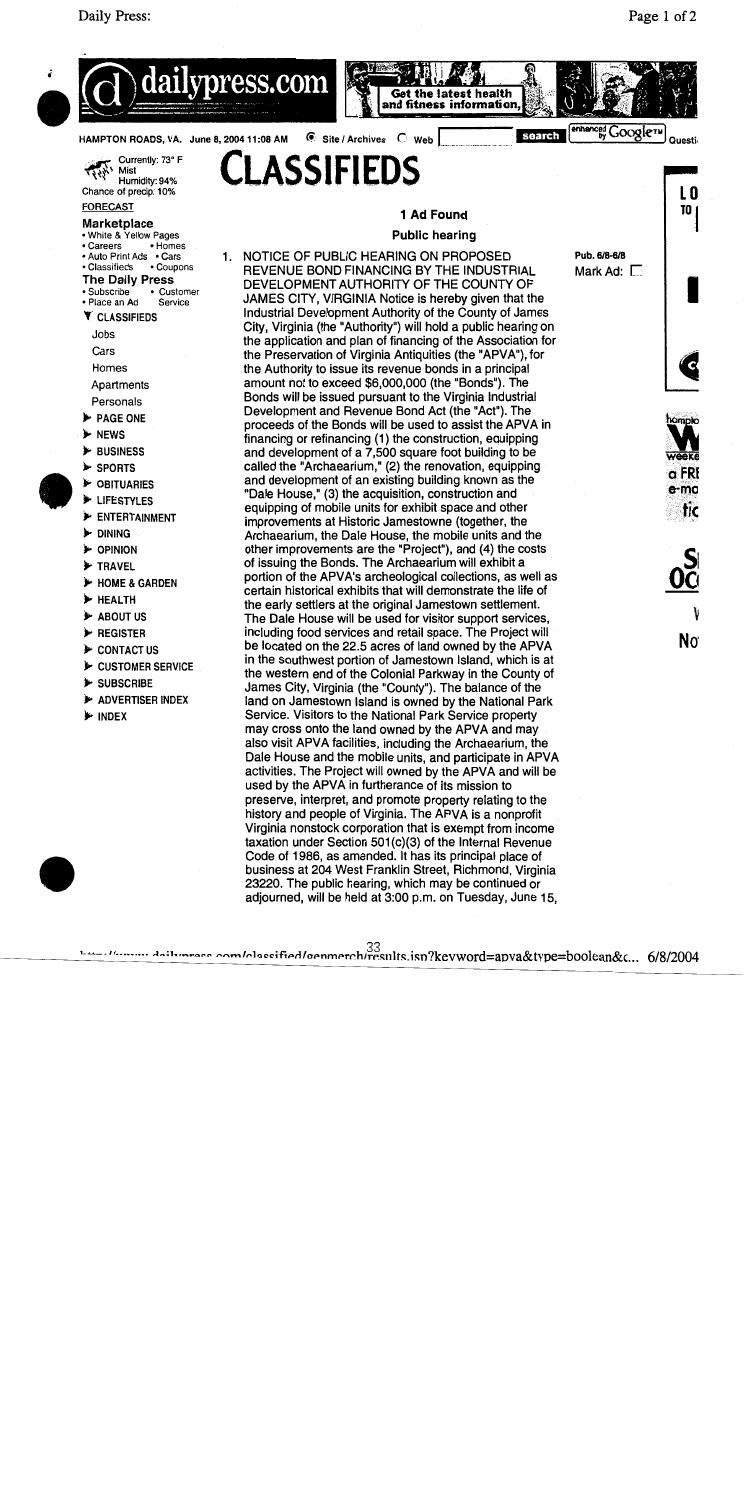2004 in the Board Room of Building C, James City County Government Center, 101 Mounts Bay Road, Williamsburg, Virginia 23185. The Authority's offices are at the County's Office of Economic Development at 101-C Mounts Bay Road, Post Office Box 8784, Williamsburg, Virginia 23187 and written comments to the Authority may be sent to such address. As required by the Act, the Bonds will not pledge the credit or the taxing power of the Commonwealth of Virginia, the County or the Authority, but will be payable solely from revenues derived from or on behalf of the APVA and pledges therefor. Any person interested in the issuance of the Bonds or the location or nature of the Project may appear and be heard. Industrial Development Authority of the County of James City, Virginia



Perform a new search within the categories you selected:

| Keywords: apva |                                                                                |  |
|----------------|--------------------------------------------------------------------------------|--|
|                | Find ads containing: $\bullet$ All of the keywords $\circ$ Any of the keywords |  |

Display: 25  $\sim$ ads per page

**Search** 

Search other categories.

news | local | state | national | sports | business | opinion | cars | homes | job: weather | archives | entertainment | dining | obituaries | classifieds site index| customer service | privacy policy

Copyright @2004 The Daily Press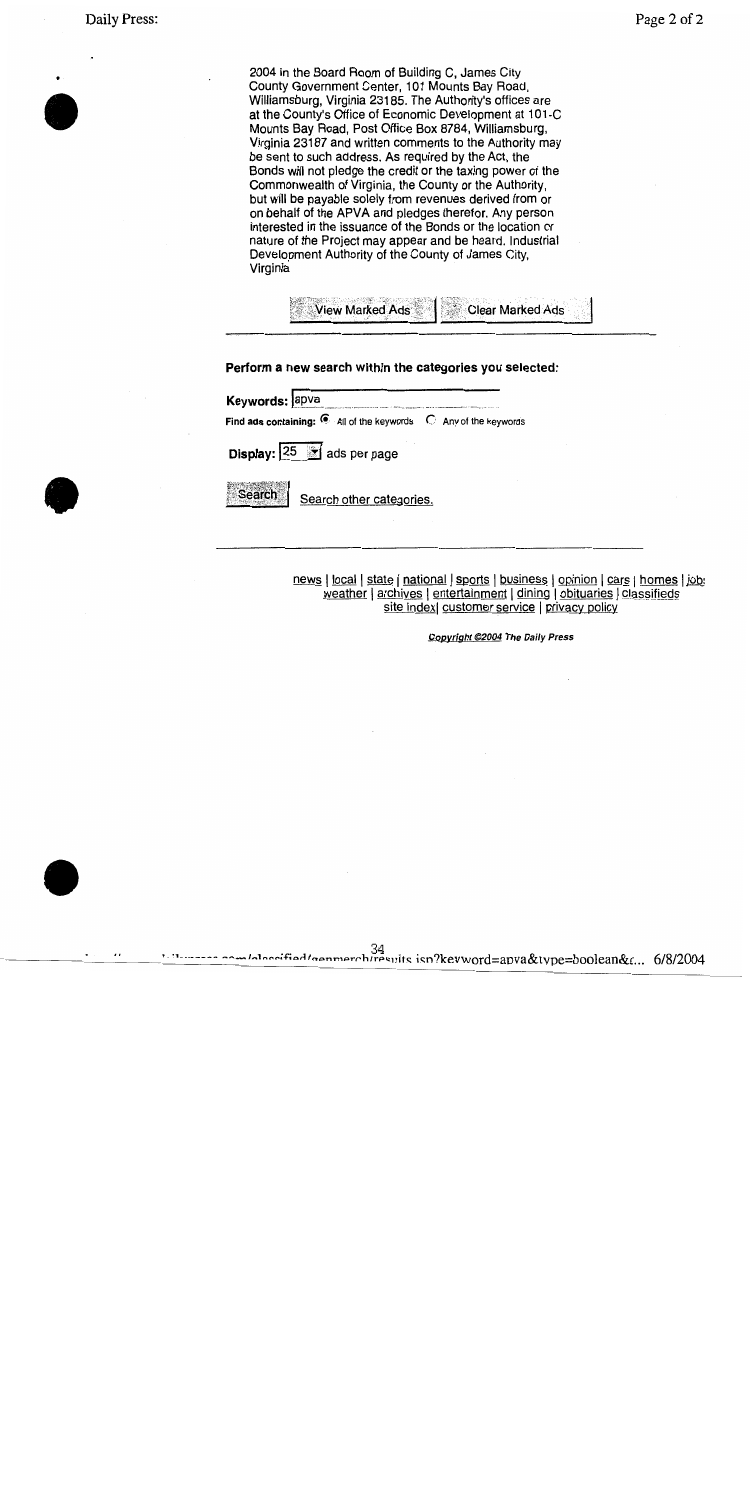#### SUMMARY OF STATEMENTS MADE AT PUBLIC HEARING

Elizabeth Kostelny, Sandra Wahl and Louis Malon, of the Association for the Preservation of Virginia Antiquities (the "APVA") and Sandra Jones McNinch, of Troutman Sanders LLP, the APVA's Bond Counsel, reviewed the application materials previously submitted to the Authority by or on behalf of the APVA, including information regarding the APVA's plans for financing or refinancing (1) the construction, equipping and development of a 7,500 square foot building to be called the "Archaearium," (2) the renovation, equipping and development of an existing building known as the "Dale House," (3) the acquisition, construction and equipping of mobile units for exhibit space and other improvements at Historic Jamestowne (together, the Archaearium, the Dale House, the mobile units and the other improvements are the "Project"), and (4) the costs of issuing the Bonds.

Ms. Kostelny, Ms. Wahl, Mr. Malon and Ms. McNinch addressed questions raised by the Directors of the Authority regarding the Project and the application materials.

No other members of the general public made any comments, whether oral or written, at the public hearing.

1260981v1 214845.020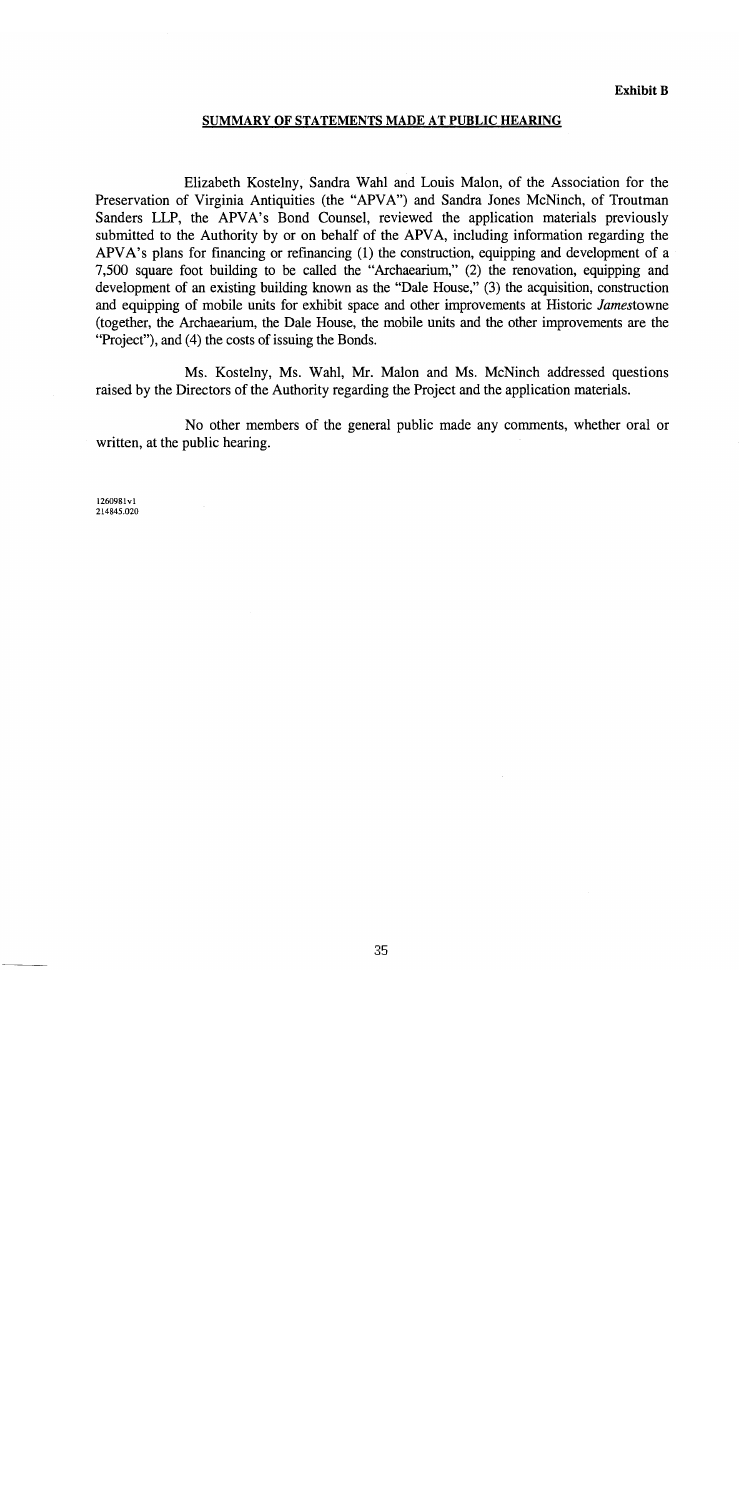## **INDUCEMENT RESOLUTION OF THE INDUSTRIAL DEVELOPMENT AUTHORITY OF** THE COUNTY OF JAMES CITY, VIRGINIA

The Industrial Development Authority of the County of James City, Virginia (the "Authority") is empowered by the Industrial Development and Revenue Bond Act (the "Act") to issue its revenue bonds for the purposes of, among other things financing or refinancing facilities for use by organizations (other than organizations organized and operated exclusively for religious purposes) which are exempt from taxation pursuant to Section  $501(c)(3)$  of the Internal Revenue Code of 1986, as amended (the "Code"), thereby promoting the safety, health, welfare, convenience and prosperity of the residents of the Commonwealth of Virginia (the "Commonwealth").

The Authority has received a request from the Association for the Preservation of Virginia Antiquities, a Virginia nonstock corporation which is exempt from taxation pursuant to Section  $501(c)(3)$  of the Code (the "APVA"), requesting that the Authority issue its revenue bonds to assist in financing or refinancing  $(1)$  the construction, equipping and development of a 7,500 square foot building to be called the "Archaearium," (2) the renovation, equipping and development of an existing building known as the "Dale House," (3) the acquisition, construction and equipping of mobile units for exhibit space and other improvements at Historic Jamestowne (together, the Archaearium, the Dale House, the mobile units and the other improvements are the "Project"), and (4) the costs of issuing the Bonds. The Archaearium will exhibit a portion of the APVA's archeological collections, as well as certain historical exhibits that will demonstrate the life of the early settlers at the original Jamestown settlement. The Dale House will be used for visitor support services, including food services and retail space. The Project will be located on the 22.5 acres of land owned by the APVA in the southwest portion of Jamestown Island, which is at the western end of the Colonial Parkway in the County of James City, Virginia (the "County"). The balance of the land on Jamestown Island is owned by the National Park Service. Visitors to the National Park Service property may cross onto the land owned by the APVA and may also visit APVA facilities, including the Archaearium, the Dale House and the mobile units, and participate in APVA activities. The Project will owned by the APVA and will be used by the APVA in furtherance of its mission to preserve, interpret, and promote property relating to the history and people of Virginia.

A preliminary proposal for the Project has been described to the Authority by representatives of the APVA. After careful study of the nature of such proposal, the Authority has determined that its assistance will further the purposes of the Act, thereby benefiting the inhabitants of the County, the surrounding communities and the Commonwealth.

The APVA has advised the Authority that the estimated cost of acquiring, constructing, renovating, equipping, developing and financing or refinancing the Project will require an issue of revenue bonds in an aggregate principal amount now estimated not to exceed \$6,000,000.

Just prior to the consideration of this Inducement Resolution, a public hearing was held by the Authority on the Project and the issuance of such revenue bonds, following reasonable public notice, as required by, and in compliance with, Section 147(f) of the Code and Section 15.2-4906 of the Act. The Authority desires to recommend approval of the Project and the issuance of such revenue bonds to the Board of Supervisors of the County of James City, Virginia (the "Board").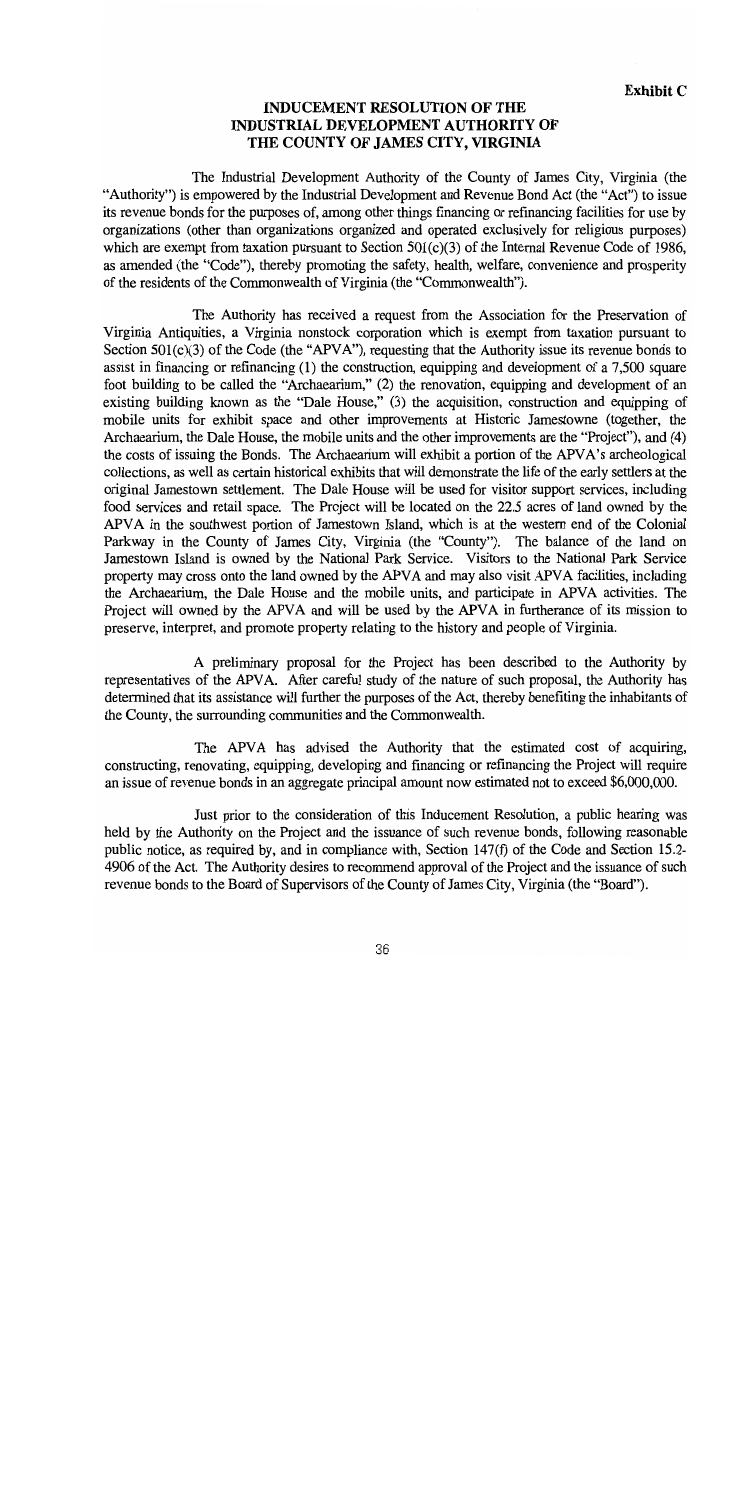## NOW, THEREFORE, BE IT RESOLVED BY THE INDUSTRIAL DEVELOPMENT AUTHORITY OF THE COUNTY OF JAMES CITY, VIRGINIA:

It is hereby found and determined that the acquisition, construction, 1. renovation, equipping, development and financing or refinancing of the Project will promote the safety, health, welfare, convenience and prosperity of the inhabitants of the Commonwealth by enhancing the ability of the APVA to provide its services to the inhabitants of the Commonwealth.

 $2.$ As a further inducement to the APVA to acquire, construct, renovate, equip and develop the Project in the County, the Authority hereby agrees to assist the APVA in every reasonable way to finance or refinance the acquisition, construction, renovation, equipping and development of the Project and to undertake the issuance of its qualified  $501(c)(3)$  revenue bonds or notes in an aggregate principal amount now estimated not to exceed \$6,000,000 (the "Bonds") upon terms and conditions mutually agreeable to the Authority and the APVA. The proceeds of the Bonds shall be loaned to the APVA pursuant to a loan agreement, the terms of which loan agreement shall obligate the APVA to make payments to or on behalf of the Authority sufficient to pay interest on, premium (if any), and principal of the Bonds and to pay all other expenses in connection with the Project. The Bonds will be issued pursuant to documents satisfactory to the Authority and a bond trustee or the purchaser of the Bonds which (a) will set forth the form and terms of the Bonds and (b) as security for the Bonds, will assign the Authority's rights to payments under the loan agreement with the APVA to the bond trustee or the purchaser of the Bonds. The Bonds may also be secured by other collateral. The Bonds shall be issued after the Authority has received the approving opinion of bond counsel as to the qualification of the Bonds under the Act. The Bonds may be issued at one time or from time to time in one or more series.

Principal of and premium, if any, and interest on the Bonds shall be limited obligations of the Authority payable solely from the revenues and receipts derived by the Authority under the loan agreement and the security therefor. The principal of and premium, if any, and interest on the Bonds shall not be deemed to constitute a debt or pledge of the faith and credit of the Commonwealth or any political subdivision thereof, including the Authority and the County. Neither the Commonwealth nor any political subdivision thereof, including the Authority and the County, shall be obligated to pay the principal of or premium, if any, or interest on the Bonds or other costs incident thereto except from payments received pursuant to the loan agreement and the security therefor, and neither the faith and credit nor the taxing power of the Commonwealth or any political subdivision thereof, including the Authority and the County, will be pledged to the payment of the principal of or premium, if any, or interest on the Bonds or other costs incident thereto. No covenant, condition or agreement contained in the Bonds or in any financing instrument executed and delivered in connection therewith shall be deemed to be a covenant, condition or agreement of any past, present or future director, officer, employee or agent of the Authority in his or her individual capacity, and no officer of the Authority executing the Bonds shall be liable personally on the Bonds or be subject to any personal liability or accountability by reason of the issuance thereof.

> 3. It having been represented to the Authority that it is necessary to proceed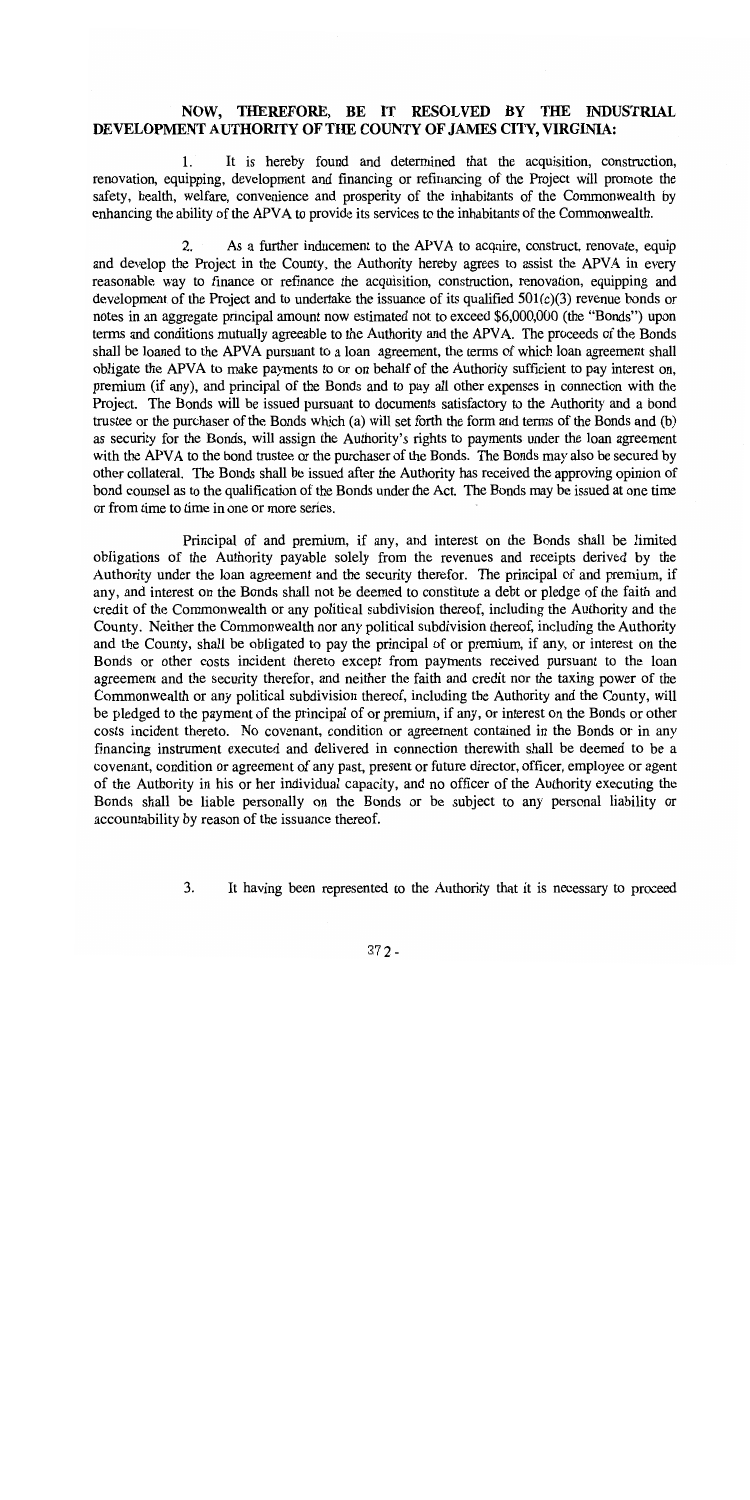immediately with the acquisition, construction, renovation, equipping, development and financing or refinancing of the Project, the Authority hereby agrees that the APVA may proceed to develop further plans for the Project, enter into contracts for the acquisition, construction, renovation, equipping, development and financing or refinancing of the Project and take such other steps, including interim borrowing, as the APVA may deem appropriate in connection therewith, including the location of a purchaser or purchasers for the Bonds; *provided* that nothing herein shall be deemed to authorize the APVA to obligate the Authority without its consent in each instance to the payment of any moneys or the performance of any acts in connection with the Project or the Bonds. The Authority agrees that the APVA may be reimbursed from the proceeds of the Bonds for all expenditures so made and costs so incurred, insofar as such expenditures and costs are properly reimbursable under the Act and applicable state and federal laws.

 $\overline{4}$ . All fees, costs and expenses in connection with the acquisition, construction, renovation, equipping, development and financing or refinancing of the Project, including the Authority's annual administrative fee and the other fees and expenses of the Authority, bond counsel and Authority counsel, shall be paid from the proceeds of the Bonds or from moneys provided by the APVA. If for any reason such Bonds are not issued, it is understood that all such expenses shall be paid by the APVA and that the Authority shall have no responsibility therefor.

5. By submitting this Inducement Resolution to the Authority, the APVA has agreed to indemnify and save harmless the Authority, its officers, directors, employees and agents from and against all liabilities, obligations, claims, damages, penalties, losses, costs and expenses in any way connected with the Project or the Bonds. Further, by submitting this Inducement Resolution to the Authority, the APVA has agreed to pay the Authority the fees set forth in the Authority's application materials.

6. The Authority hereby recommends and requests that, within sixty days hereof, the Board approve the issuance of the Bonds and the acquisition, construction, renovation, equipping, development and financing or refinancing of the Project. The Authority hereby directs the Secretary or Assistant Secretary of the Authority to submit to the Board this Inducement Resolution, the APVA's Fiscal Impact Statement, and a summary of the comments made at the public hearing held by the Authority.

7. As requested by the APVA, the Authority approves the use of Troutman Sanders LLP as bond counsel for the Bonds.

8. Neither the Authority, including its officers, directors, employees and agents, nor the County shall be liable and hereby disclaim all liability to the APVA and all other persons or entities for any damages, direct or consequential, resulting from the failure of the Authority to issue the Bonds for any reason.

9. All other acts of the Authority that are in conformity with the purposes and intent of this Inducement Resolution and in furtherance of the issuance and sale of the Bonds and the acquisition, construction, renovation, equipping, development and financing or refinancing of the Project are hereby ratified, approved and confirmed.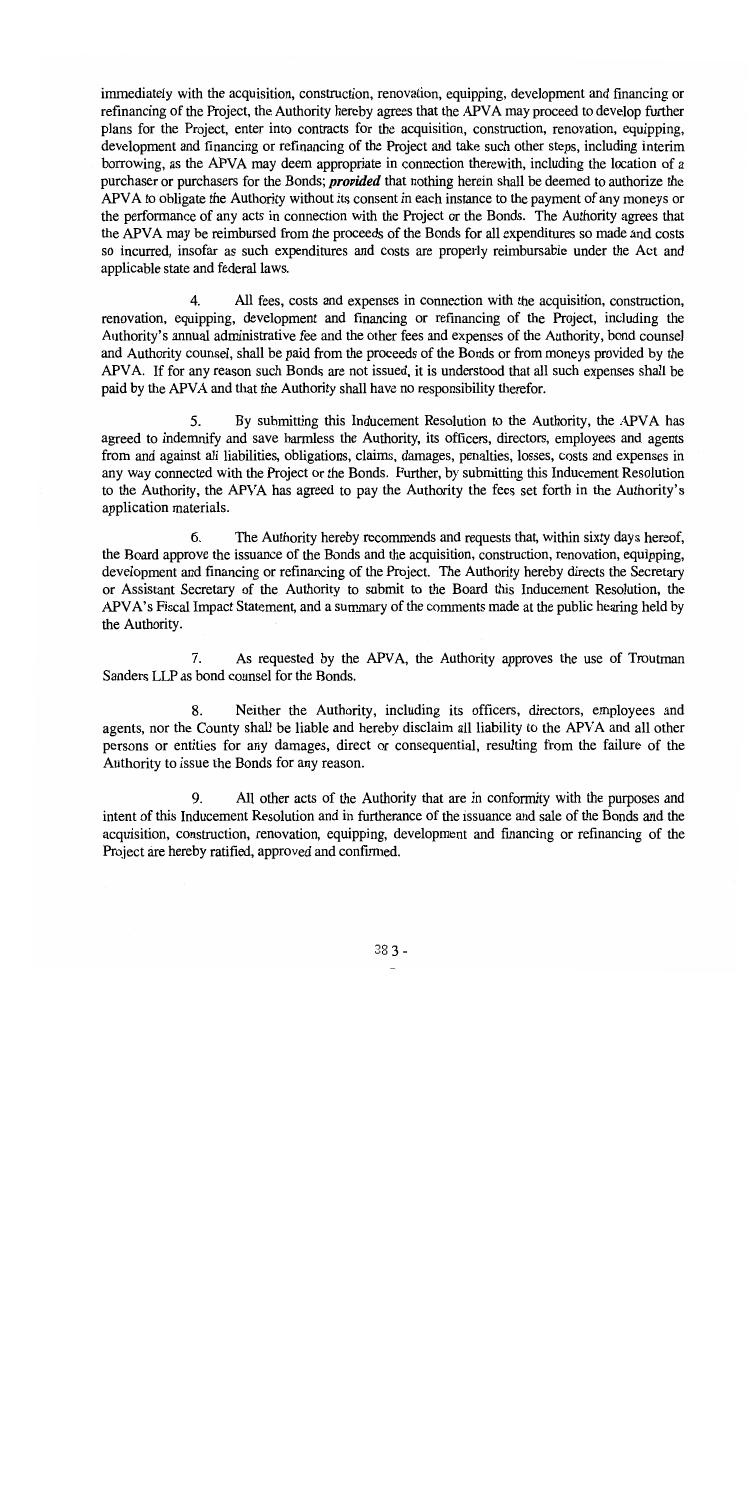10. This Inducement Resolution shall take effect immediately upon its adoption. This Inducement Resolution will expire one year after the date that the Board approves the issuance of the Bonds, as described in Paragraph 6 above, unless it is extended by the Authority or unless some of the Bonds are issued by such date.

Adopted: June 15, 2004.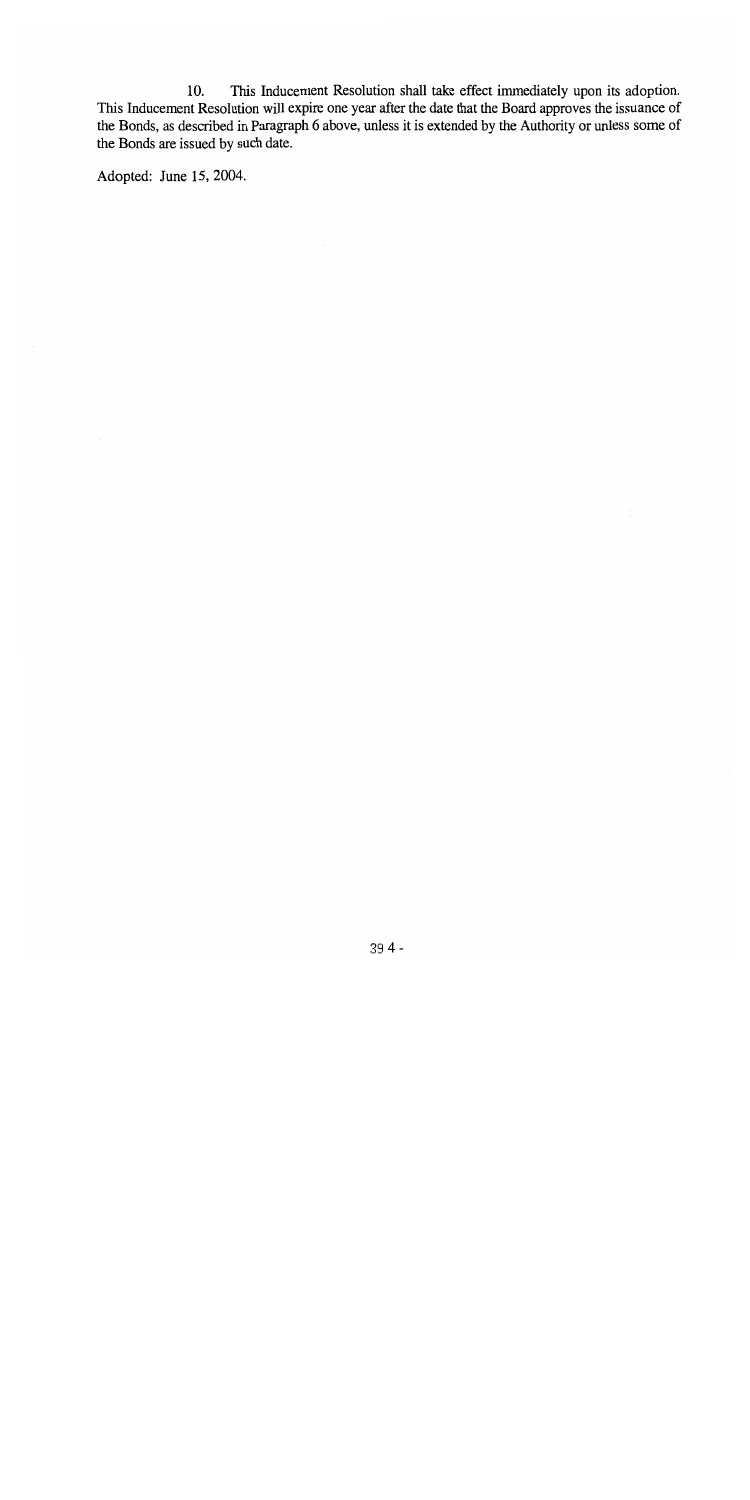#### **CERTIFICATE**

The undersigned Secretary of the Industrial Development Authority of the County of James City, Virginia (the "Authority"), certifies that:

 $1.$ A meeting of the Authority was held on June 15, 2004, at the time and place established and noticed by the Authority, at which the following members were present and absent:

#### PRESENT/ABSENT:

The foregoing Inducement Resolution was adopted by a majority of the quorum of  $2.$ the Authority present by a roll call vote, the ayes and nays being recorded in the minutes of the meeting as shown below:

| <b>MEMBER</b>           |  |
|-------------------------|--|
| Gilbert A. Bartlett     |  |
| John Berkenkamp         |  |
| Alvin J. Bush           |  |
| Vincent A. Campana, Jr. |  |
| Virginia B. Hartmann    |  |
| Bernard H. Ngo          |  |
| Mark G. Rinaldi         |  |
|                         |  |

The foregoing Inducement Resolution is a true and correct copy of such 3. Inducement Resolution as adopted on June 15, 2004. The foregoing Inducement Resolution has not been repealed, revoked, rescinded or amended and is in full force and effect on the date hereof.

WITNESS my signature and the seal of the Industrial Development Authority of the County of James City, Virginia, this 15th day of June, 2004.

Secretary, Industrial Development Authority of

the County of James City, Virginia

(SEAL)

1261016v2 214845.020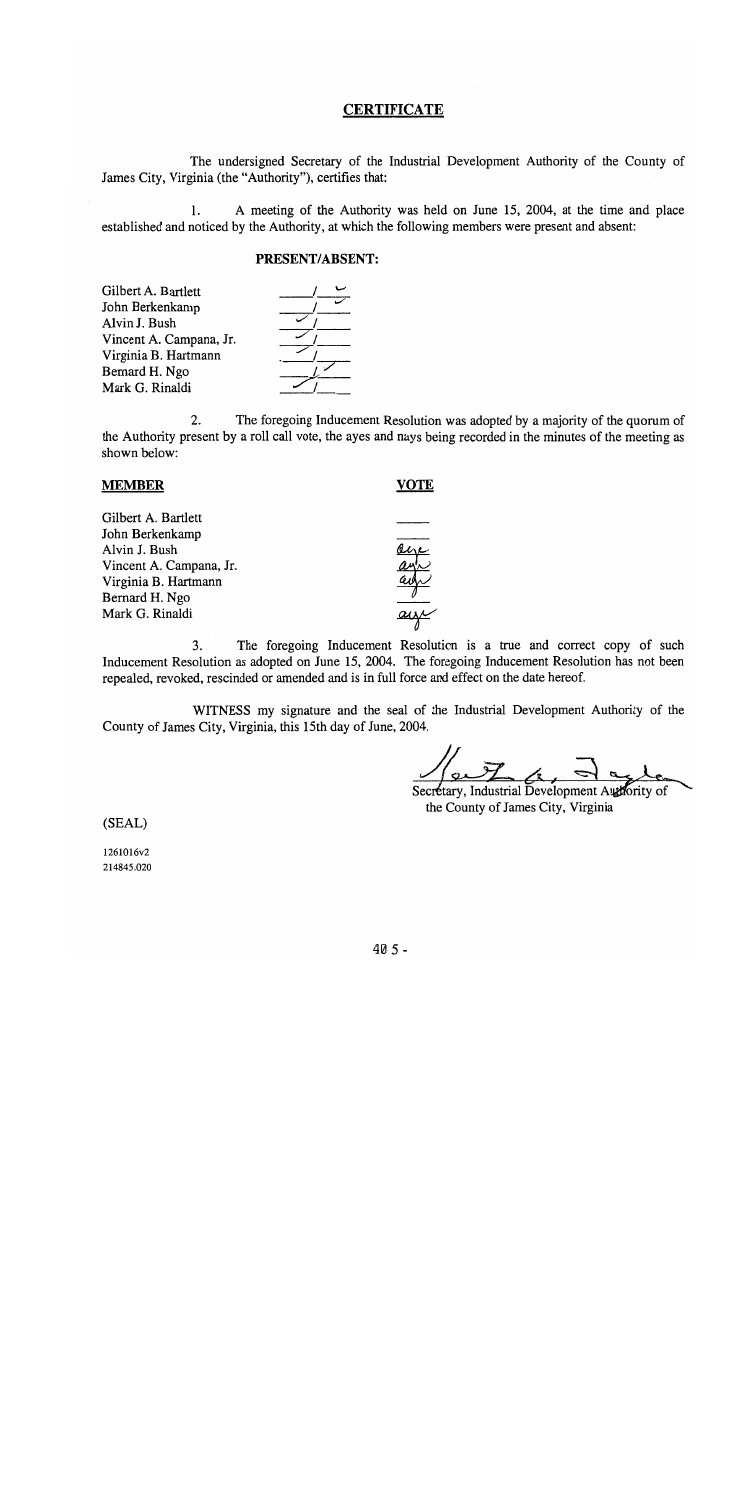**Exhibit D** 

## FISCAL IMPACT STATEMENT

Public Hearing: June 15, 2004

## INDUSTRIAL DEVELOPMENT AUTHORITY OF THE COUNTY OF JAMES CITY, VIRGINIA

#### **FINANCING FOR:** ASSOCIATION FOR THE PRESERVATION OF VIRGINIA ANTIQUITIES **IMPROVEMENTS AT HISTORIC JAMESTOWNE**

|    | 1. Maximum amount of financing sought                                                                                          | \$<br>6,000,000 |
|----|--------------------------------------------------------------------------------------------------------------------------------|-----------------|
| 2. | Estimated taxable value of the facility's real property in James City County                                                   | \$<br>4,000,000 |
| 3. | Estimated real property tax per year in James City County using present tax rates                                              | \$<br>$\bf{0}$  |
|    | 4. Estimated personal property tax per year in James City County using present tax rates                                       | \$<br>$\bf{0}$  |
| 5. | Estimated merchants' capital tax per year in James City County using present tax rates                                         | \$<br>$\bf{0}$  |
| 6. | (a) Estimated dollar value per year of goods that will be<br>purchased from Virginia companies within James City County        | \$<br>200,000   |
|    | (b) Estimated dollar value per year of goods that will be<br>purchased from non-Virginia companies within James City County    | \$<br>100,000   |
|    | (c) Estimated dollar value per year of services that will be<br>purchased from Virginia companies within James City County     | \$<br>70,000    |
|    | (d) Estimated dollar value per year of services that will be<br>purchased from non-Virginia companies within James City County | \$<br>25,000    |
| 7. | Estimated number of regular employees on year round basis                                                                      | 35              |
| 8. | Average annual salary per employee                                                                                             | \$<br>22,500    |



The information on this Fiscal Impact Statement was supplied to the Authority by the Association  $\star$ for the Preservation of Virginia Antiquities. The information on items  $6 - 8$  relates to the Association's operations at Historic Jamestowne, not including archaeological activities.

1260914v1 214845.020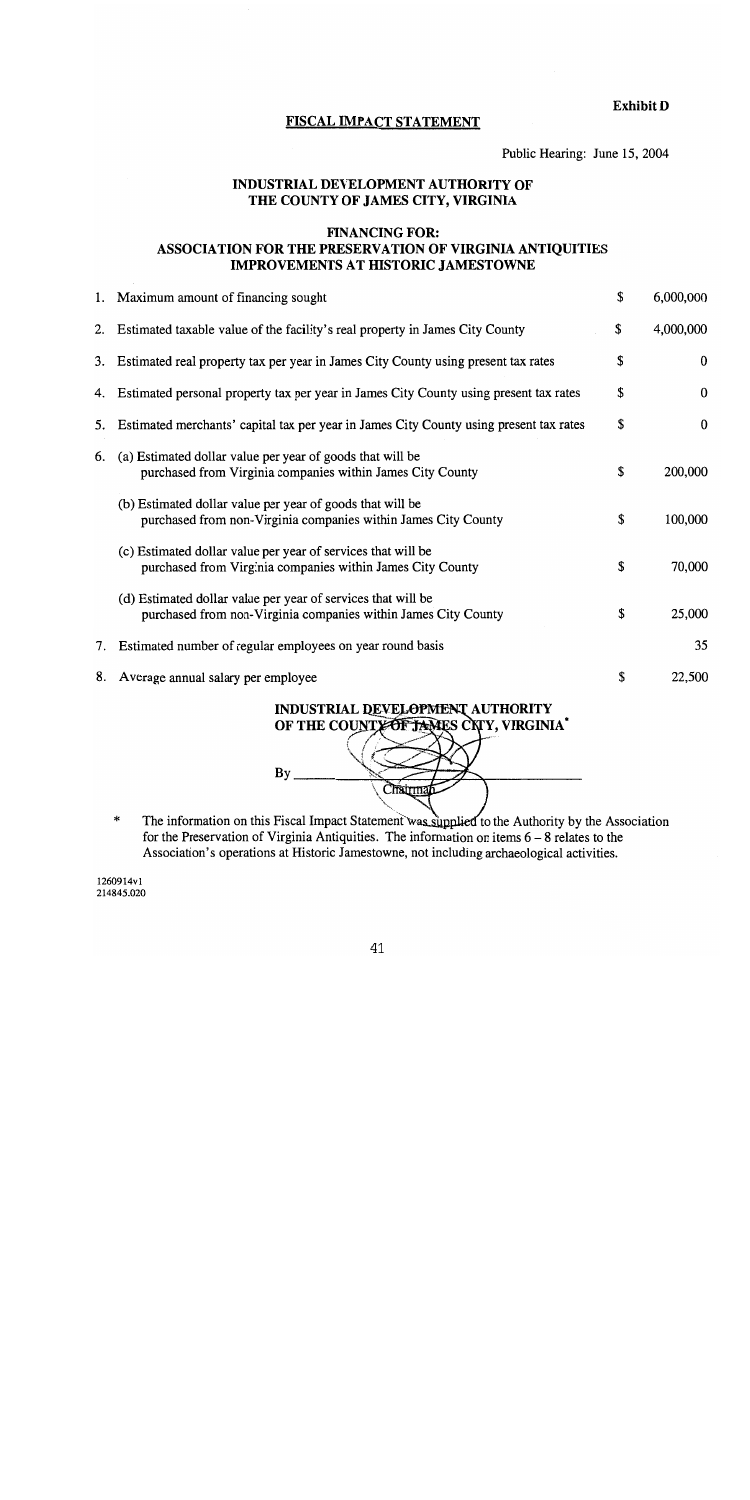**Exhibit E** 

## **RESOLUTION OF THE BOARD OF SUPERVISORS** OF THE COUNTY OF JAMES CITY, VIRGINIA REGARDING A REVENUE BOND FINANCING FOR THE **ASSOCIATION FOR THE PRESERVATION OF VIRGINIA ANTIOUITIES**

The Industrial Development Authority of the County of James City, Virginia (the "Authority"), has considered the application of the Association for the Preservation of Virginia Antiquities (the "APVA"), requesting the issuance of the Authority's revenue bonds in a principal amount not to exceed \$6,000,000 (the "Bonds"). The proceeds of the Bonds will be used to assist the APVA in financing or refinancing (1) the construction, equipping and development of a 7,500 square foot building to be called the "Archaearium," (2) the renovation, equipping and development of an existing building known as the "Dale House," (3) the acquisition. construction and equipping of mobile units for exhibit space and other improvements at Historic Jamestowne (together, the Archaearium, the Dale House, the mobile units and the other improvements are the "Project"), and (4) the costs of issuing the Bonds. The Archaearium will exhibit a portion of the APVA's archeological collections, as well as certain historical exhibits that will demonstrate the life of the early settlers at the original Jamestown settlement. The Dale House will be used for visitor support services, including food services and retail space. The Project will be located on the 22.5 acres of land owned by the APVA in the southwest portion of Jamestown Island, which is at the western end of the Colonial Parkway in the County of James City, Virginia (the "County"). The balance of the land on Jamestown Island is owned by the National Park Service. Visitors to the National Park Service property may cross onto the land owned by the APVA and may also visit APVA facilities, including the Archaearium, the Dale House and the mobile units, and participate in APVA activities. The Project will owned by the APVA and will be used by the APVA in furtherance of its mission to preserve, interpret, and promote property relating to the history and people of Virginia.

The APVA is a nonprofit Virginia nonstock corporation that is exempt from income taxation under Section 501(c)(3) of the Internal Revenue Code of 1986, as amended (the "Code"). It has its principal place of business at 204 West Franklin Street, Richmond, Virginia 23220.

Section 147(f) of the Code and Section 15.2-4906 of the Code of Virginia of 1950, as amended (the "Virginia Code") provide that the highest elected governmental unit of the locality having jurisdiction over the issuer of private activity bonds and over the area in which any facility financed with the proceeds of private activity bonds is located must approve the issuance of the bonds. The Bonds will be issued by the Authority on behalf of the County and the Project will be located in the County. The Board of Supervisors of the County of James City, Virginia (the "Board") constitutes the highest elected governmental unit of the County.

The Authority adopted an inducement resolution on June 15, 2004 (the "Inducement Resolution"), immediately following a public hearing held by the Authority on such date. In the Inducement Resolution, the Authority approved the issuance of the Bonds and the acquisition, construction, renovation, equipping, development and financing or refinancing of the Project and recommended and requested that the Board approve of the issuance of the Bonds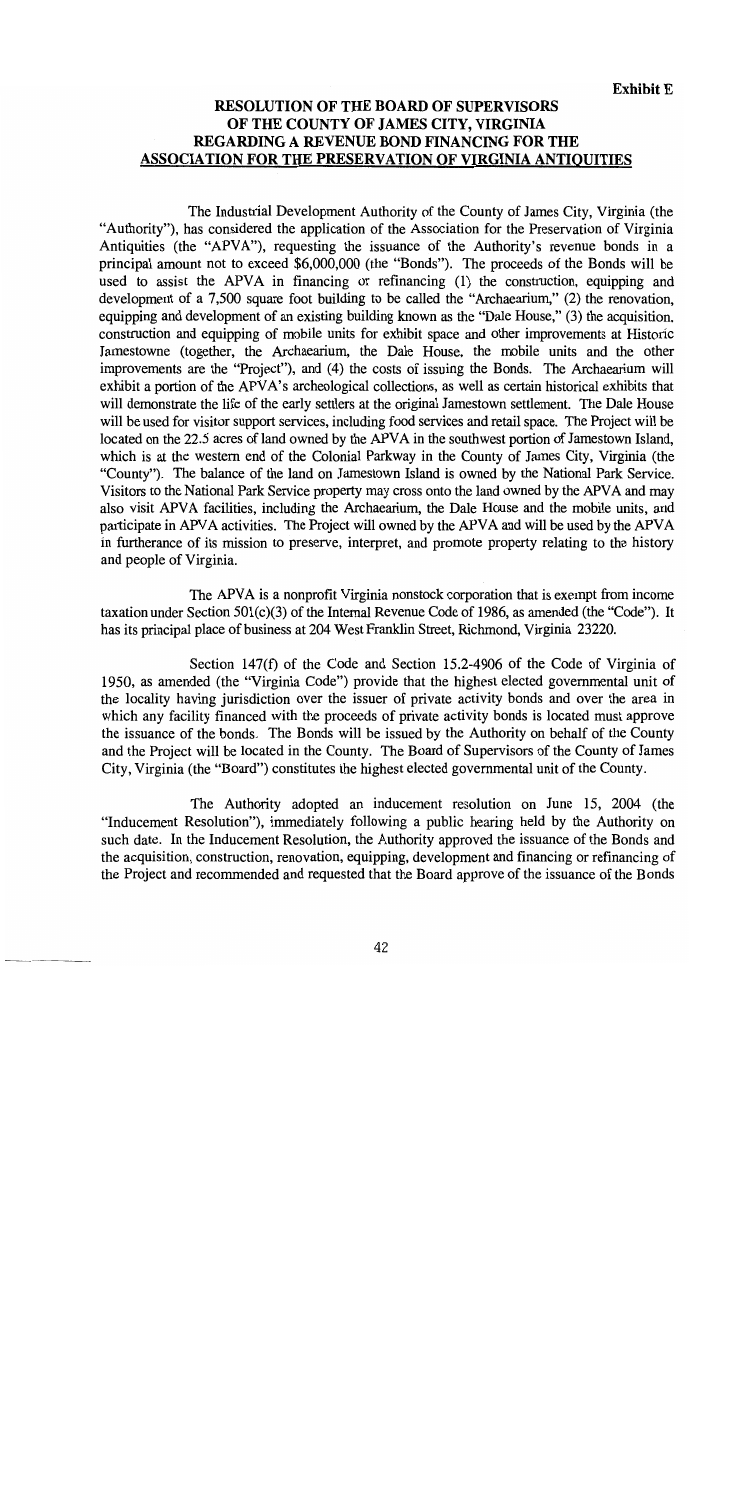and the acquisition, construction, renovation, equipping, development and financing or refinancing of the Project. A copy of the Inducement Resolution, a reasonably detailed summary of the comments expressed at the Authority's public hearing and the APVA's Fiscal Impact Statement have been filed with the Board.

## NOW, THEREFORE, BE IT RESOLVED BY THE BOARD OF SUPERVISORS OF THE COUNTY OF JAMES CITY, VIRGINIA:

The recitals made in the first and second paragraphs of this Resolution are 1. hereby adopted as a part of this Resolution. The Board accepts the documents submitted to it by the Authority.

 $2.$ The Board approves the issuance of the Bonds by the Authority in a principal amount not to exceed \$6,000,000 and approves the acquisition, construction, renovation, equipping, development and financing or refinancing of the Project. The Bonds may be issued in one or more series and from time to time. These approvals are given for the benefit of the APVA, as required by Section 147(f) of the Code and Section 15.2-4906 of the Virginia Code, and to permit the Authority to assist in the financing or refinancing of the Project.

 $3<sub>1</sub>$ The approval of the issuance of the Bonds and the acquisition, construction, renovation, equipping, development and financing or refinancing of the Project does not constitute an endorsement to a prospective purchaser of the Bonds of the creditworthiness of the Project or the APVA. Further, as required by Section 15.2-4909 of the Virginia Code, the Bonds shall provide that neither the Authority nor the County shall be obligated to pay the Bonds or the interest thereon or other costs incident thereto except from the revenues and moneys pledged therefor and neither the faith and credit nor the taxing power of the Commonwealth of Virginia nor any political subdivision thereof, including the Authority and the County, shall be pledged thereto.

4. Pursuant to the limitation contained in Temporary Treasury Regulation Section 5f.103-2(f)(1), this Resolution shall remain in effect for a period of one year from the date of its adoption.

5. The County, including its elected representatives, officers, employees and agents, shall not be liable and hereby disclaims all liability for any damage to the APVA or the Project, direct or consequential, resulting from the Authority's failure to issue the Bonds for any reason.

> 6. This Resolution shall take effect immediately upon its adoption.

Adopted: June 22, 2004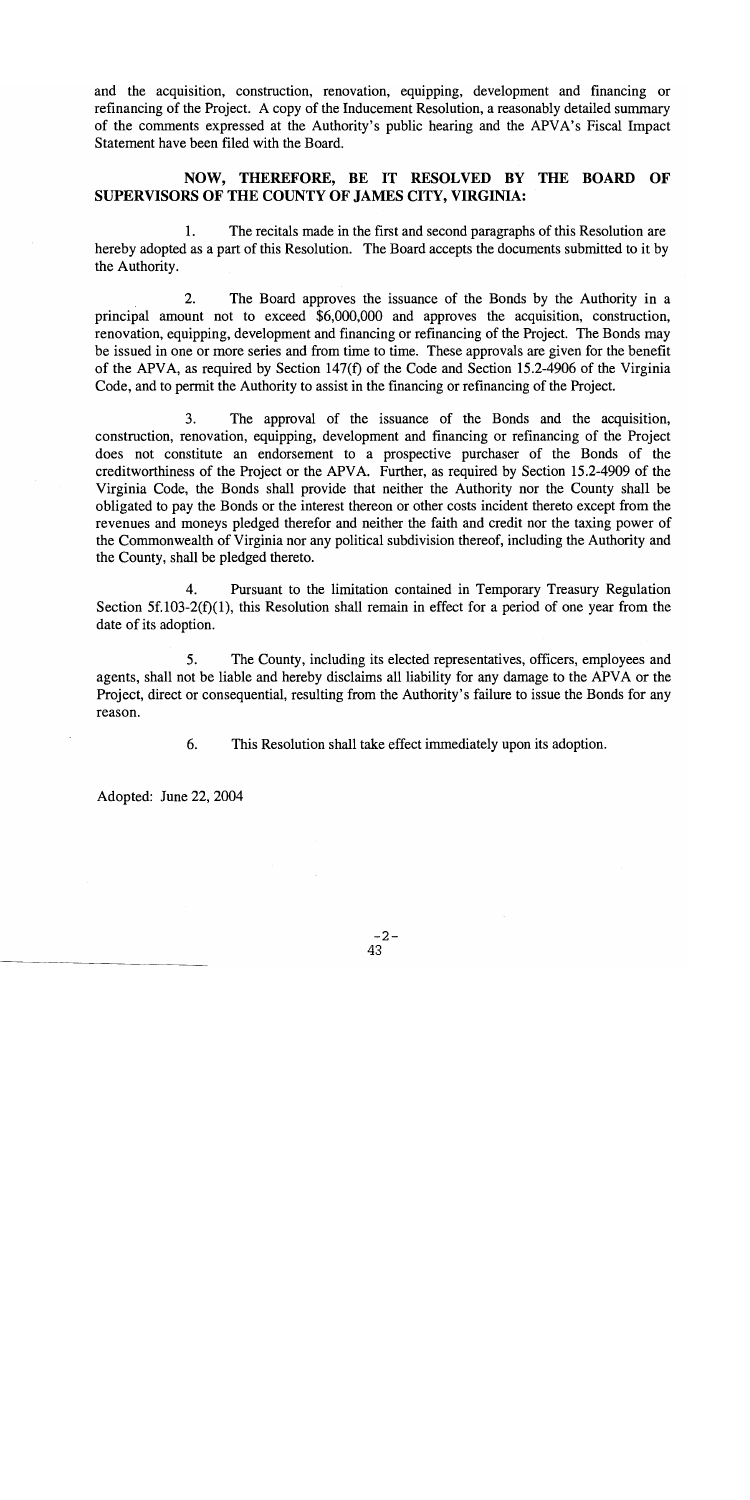## **CERTIFICATION**

The undersigned Clerk of the Board of Supervisors of the County of James City, Virginia hereby certifies that the foregoing constitutes a true, correct and complete copy of a Resolution duly adopted by the Board of Supervisors of the County of James City, Virginia at a meeting duly called and held on the 22nd day of June, 2004 and during which a quorum was present and acting throughout, by the vote set forth below, and that such Resolution has not been repealed, revoked, rescinded or amended:

| Supervisor           | Present/Absent | Vote |
|----------------------|----------------|------|
| M. Anderson Bradshaw |                |      |
| Michael J. Brown     |                |      |
| Bruce C. Goodson     |                |      |
| Jay T. Harrison, Sr. |                |      |
| John J. McGlennon    |                |      |

WITNESS, my hand and the seal of the Board of Supervisors of the County of James City, Virginia, this \_\_\_\_\_ day of June, 2004.

> Clerk, Board of Supervisors of the County of James City, Virginia

(SEAL)

1261017v1 214845.020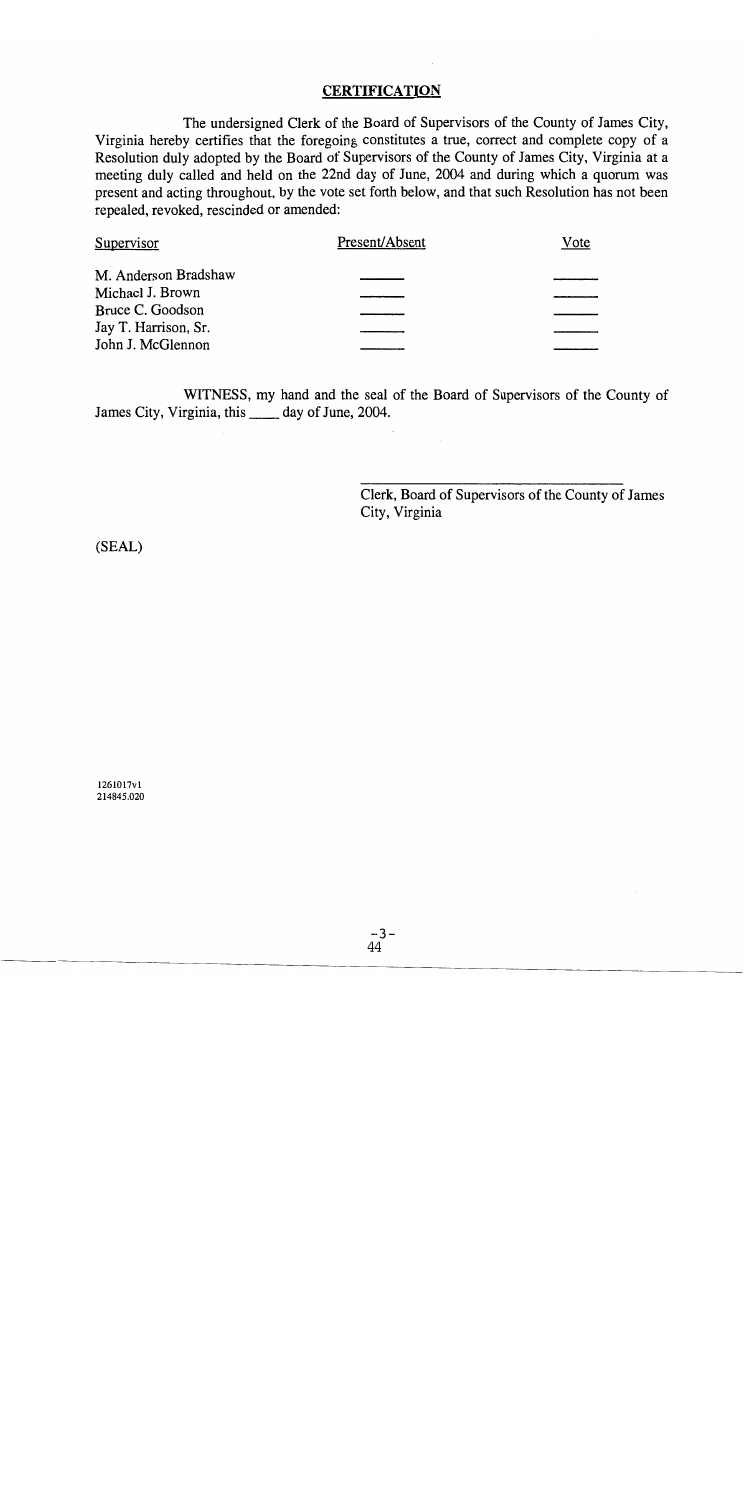#### **REZONING 15-03/MASTER PLAN 13-03/HEIGHT LIMITATION WAIVER 2-03. Stonehouse Station at Norge Staff Report for the June 22, 2004, Board of Supervisors Public Hearing**

*This staff report is prepared by the James City County Planning Division to provide information to the Planning Commission and Board of Supervisors to assist them in making a recommendation on this application. It may be useful to members of the general public interested in this application.*

| <b>PUBLIC HEARINGS</b>       | <b>Building F Board Room; County Government Complex</b>                                                                                                                                                                                                                                                              |  |
|------------------------------|----------------------------------------------------------------------------------------------------------------------------------------------------------------------------------------------------------------------------------------------------------------------------------------------------------------------|--|
| Planning Commission:         | February 2, 2004, 7:00 p.m.                                                                                                                                                                                                                                                                                          |  |
|                              | March 1, 2004, 7:00 p.m.                                                                                                                                                                                                                                                                                             |  |
| Board of Supervisors:        | April 13, 2004, 7:00 p.m.                                                                                                                                                                                                                                                                                            |  |
|                              | May 11, 2004, 7:00 p.m.                                                                                                                                                                                                                                                                                              |  |
|                              | May 25, 2004, 7:00 p.m.<br>June 22, 2004, 7:00 p.m.                                                                                                                                                                                                                                                                  |  |
|                              | July 13, 2004, 7:00 p.m. (tentative)                                                                                                                                                                                                                                                                                 |  |
|                              |                                                                                                                                                                                                                                                                                                                      |  |
| <b>SUMMARY FACTS</b>         |                                                                                                                                                                                                                                                                                                                      |  |
| Applicant:                   | Ms. Lou Rowland, Stonehouse Station, L.P.                                                                                                                                                                                                                                                                            |  |
| <b>Land Owner:</b>           | <b>Sixty-Four Associates</b>                                                                                                                                                                                                                                                                                         |  |
| Proposal:                    | To rezone a total of approximately 10.167 acres to allow for the<br>construction of up to 104 apartments which, by proffer, are proposed to be<br>affordable in rent. A height limitation waiver is also requested from the<br>Board of Supervisors as the proposed apartment buildings exceed 35 feet<br>in height. |  |
| <b>Location:</b>             | 7721 Croaker Road                                                                                                                                                                                                                                                                                                    |  |
| <b>Tax Map/Parcel No.:</b>   | $(13-4)(1-21)$                                                                                                                                                                                                                                                                                                       |  |
| <b>Parcel Size:</b>          | 10.167 acres                                                                                                                                                                                                                                                                                                         |  |
| <b>Proposed Zoning:</b>      | R-5, Multifamily Residential, with proffers                                                                                                                                                                                                                                                                          |  |
| <b>Existing Zoning:</b>      | $B-1$                                                                                                                                                                                                                                                                                                                |  |
| <b>Comprehensive Plan:</b>   | Moderate-Density Residential                                                                                                                                                                                                                                                                                         |  |
| <b>Primary Service Area:</b> | Inside                                                                                                                                                                                                                                                                                                               |  |

## **STAFF RECOMMENDATION**

The applicant has finalized the shared driveway agreement. Due to the high number of deferrals, staff requests deferral of this case until the July 13, 2004, Board of Supervisors meeting in order to readvertise.

Staff contact: Matthew Arcieri, Planner Phone: 253-6685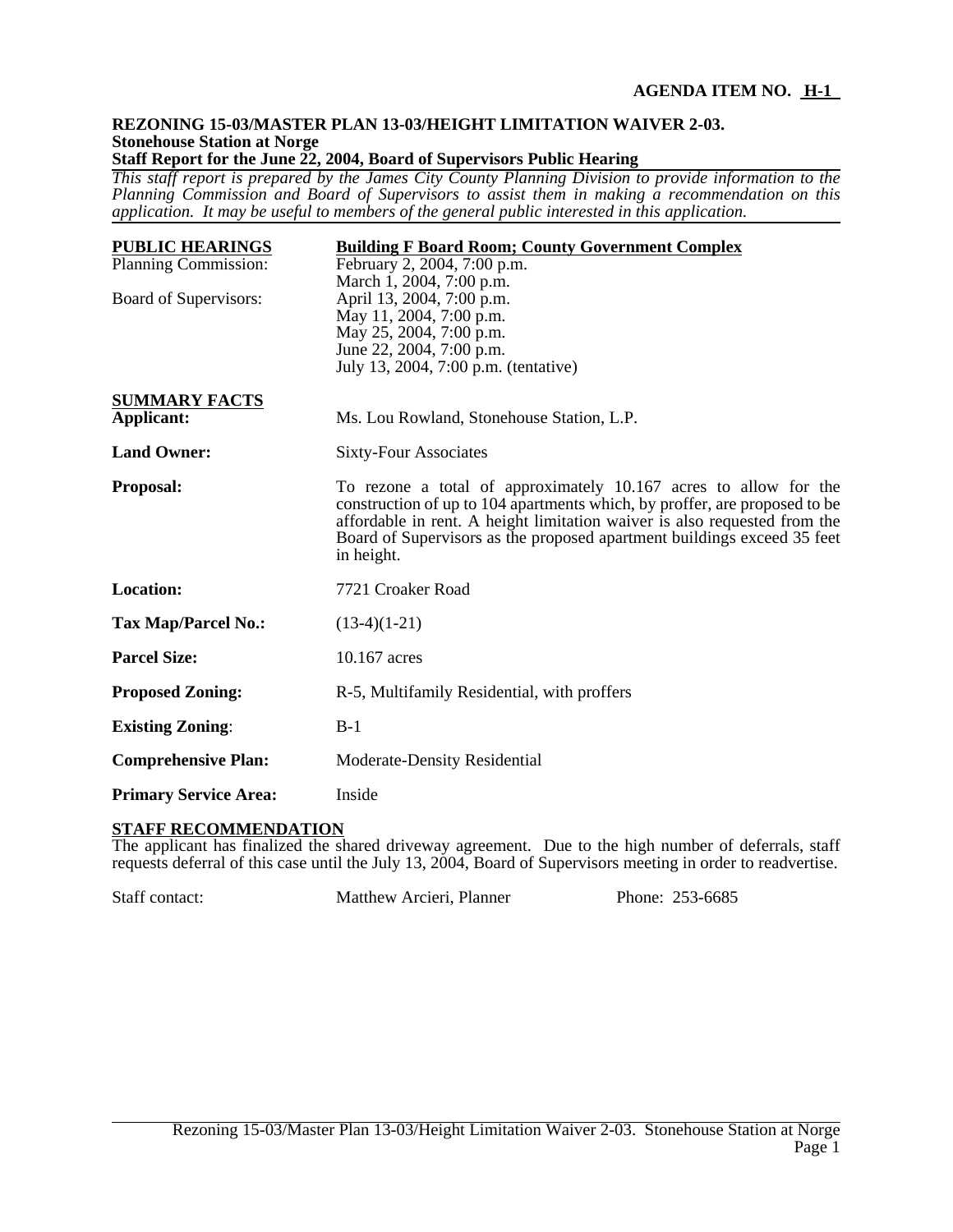\_\_\_\_\_\_\_\_\_\_\_\_\_\_\_\_\_\_\_\_\_\_\_\_\_\_\_\_\_\_\_\_\_\_ Matthew D. Arcieri

CONCUR:

\_\_\_\_\_\_\_\_\_\_\_\_\_\_\_\_\_\_\_\_\_\_\_\_\_\_\_\_\_\_\_\_ O. Marvin Sowers, Jr.

MDA/gb z15-03\_mp13-03\_hlw2-03.wpd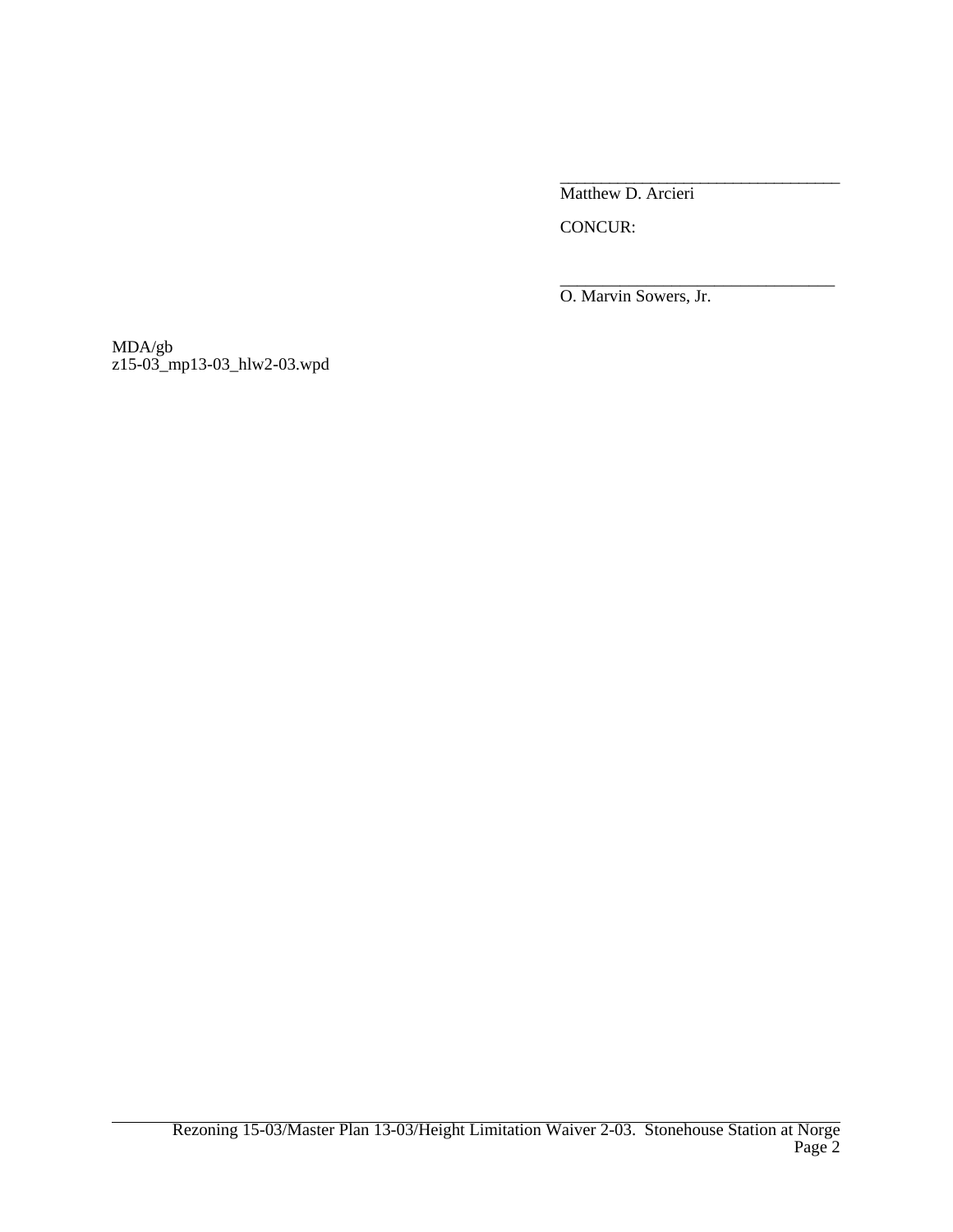## **M E M O R A N D U M**

DATE: June 22, 2004

TO: The Board of Supervisors

FROM: Suzanne R. Mellen, Director of Budget and Accounting

SUBJECT: Amendments to the FY 2004 Special Projects/Grants Budget l

The State Code requires a public hearing prior to any budget amendment exceeding \$500,000.

The attached budget amendment appropriates estimated reimbursements from Federal Emergency Management Agency (FEMA), the Commonwealth of Virginia, and insurance proceeds totaling \$2,525,000 to cover estimated eligible costs associated with Hurricane Isabel, in addition to James City County's share of costs.

Staff recommends approval of the attached resolution.

Suzanne R. Mellen

\_\_\_\_\_\_\_\_\_\_\_\_\_\_\_\_\_\_\_\_\_\_\_\_\_\_\_\_\_\_\_\_

SRM/gb spgrants04.mem

Attachment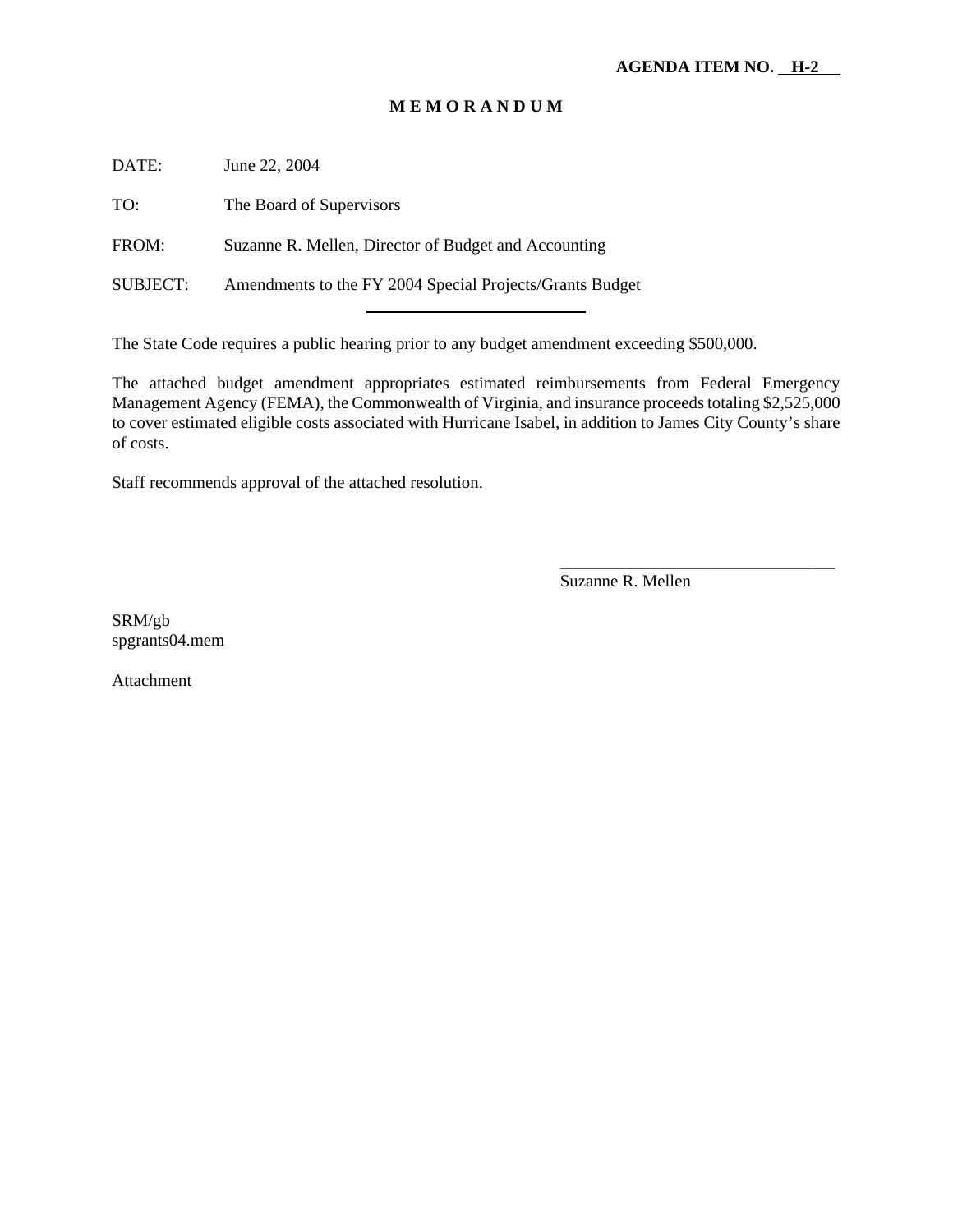## **R E S O L U T I O N**

#### AMENDMENTS TO THE FY 2004 SPECIAL PROJECTS/GRANTS BUDGET

- WHEREAS, the Board of Supervisors of James City County has adopted a budget for the year ending June 30, 2004 (FY 2004), and has been requested to amend the Special Projects/Grants Budget to accommodate the anticipated revenues and spending related to Hurricane Isabel.
- NOW, THEREFORE, BE IT RESOLVED that the Board of Supervisors of James City County, Virginia, hereby amends the FY 2004 Special Projects/Grants Budget with the following appropriation:

Revenues:

| <b>Federal Government</b> | \$1,950,000 |
|---------------------------|-------------|
| <b>State Government</b>   | 475,000     |
| Insurance Proceeds        | (50,000)    |
| From the General Fund     | 150,000     |
| Total:                    | \$2,525,000 |
| Expenditure:              |             |
| Storm Costs               |             |

Bruce C. Goodson Chairman, Board of Supervisors

\_\_\_\_\_\_\_\_\_\_\_\_\_\_\_\_\_\_\_\_\_\_\_\_\_\_\_\_\_\_\_\_\_\_

ATTEST:

Sanford B. Wanner Clerk to the Board

\_\_\_\_\_\_\_\_\_\_\_\_\_\_\_\_\_\_\_\_\_\_\_\_\_\_\_\_\_\_\_\_

Adopted by the Board of Supervisors of James City County, Virginia, this 22nd day of June, 2004.

spgrants04.res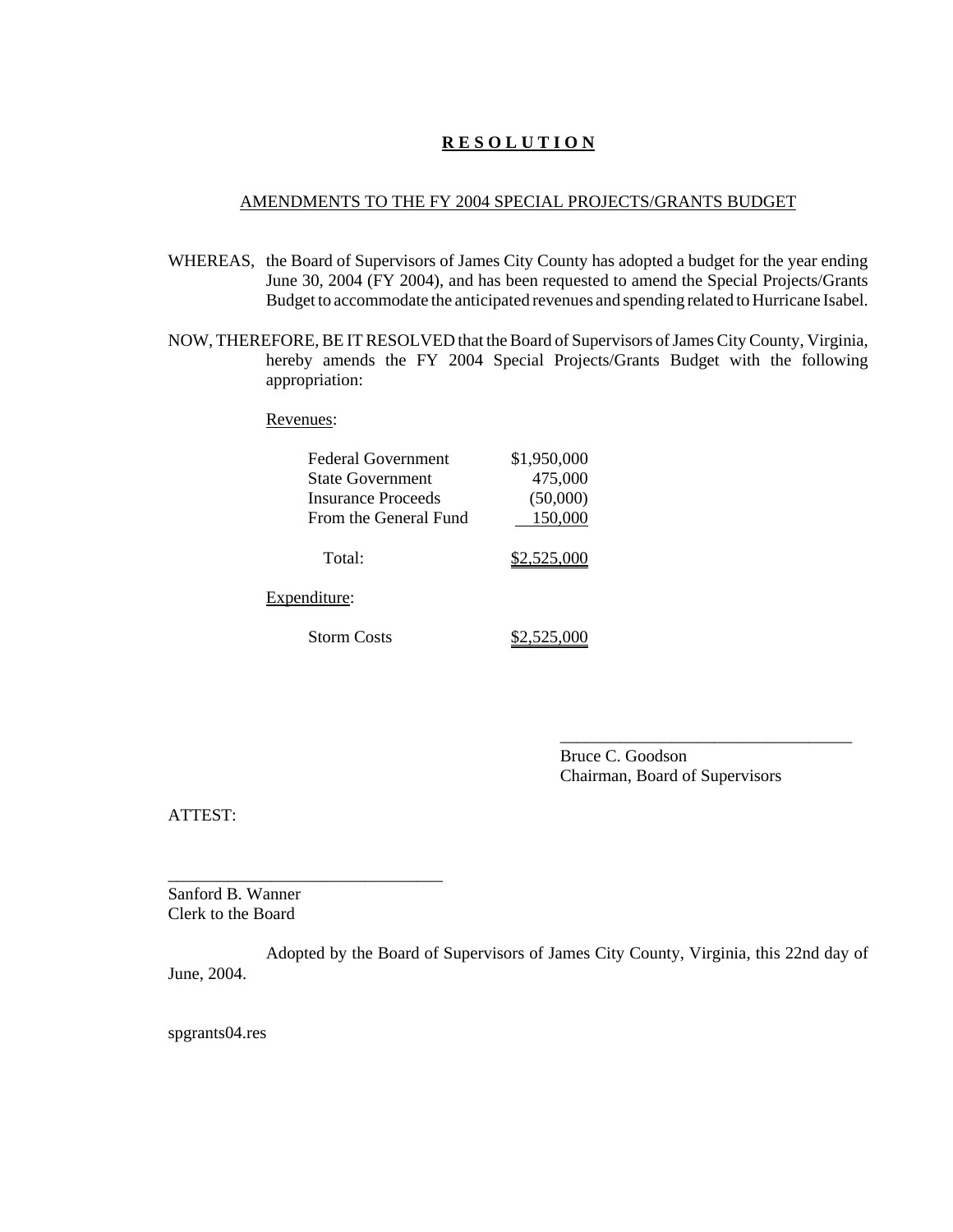## **M E M O R A N D U M**

| DATE:           | June 22, 2004                                                                                                                                   |
|-----------------|-------------------------------------------------------------------------------------------------------------------------------------------------|
| TO:             | The Board of Supervisors                                                                                                                        |
| FROM:           | Leo P. Rogers, Deputy County Attorney                                                                                                           |
| <b>SUBJECT:</b> | Ordinance to Amend and Reordain Chapter 1, General Provisions; Section 1-13, Courthouse<br>Maintenance; Court Security and Jail Processing Fees |

Attached is a proposed ordinance which deletes the July 1, 2004, expiration date of the courthouse maintenance, court security, and jail processing fees. When these fees were originally authorized by the General Assembly, the State Code section contained a July 1, 2004, expiration date. The General Assembly recently deleted the expiration date. The proposed ordinance modifies the County Code to match the recent State Code amendment.

In addition, the proposed ordinance adopts another recent State Code change allowing the Sheriff to request that revenue from the fees be used for equipment and personal property used in connection with courthouse security.

Staff recommends adoption of the proposed ordinance.

l

Leo P. Rogers

CONCUR:

Frank M. Morton, III

\_\_\_\_\_\_\_\_\_\_\_\_\_\_\_\_\_\_\_\_\_\_\_\_\_\_\_\_\_\_\_

\_\_\_\_\_\_\_\_\_\_\_\_\_\_\_\_\_\_\_\_\_\_\_\_\_\_\_\_\_\_\_

LPR/gs courthouse.mem

Attachment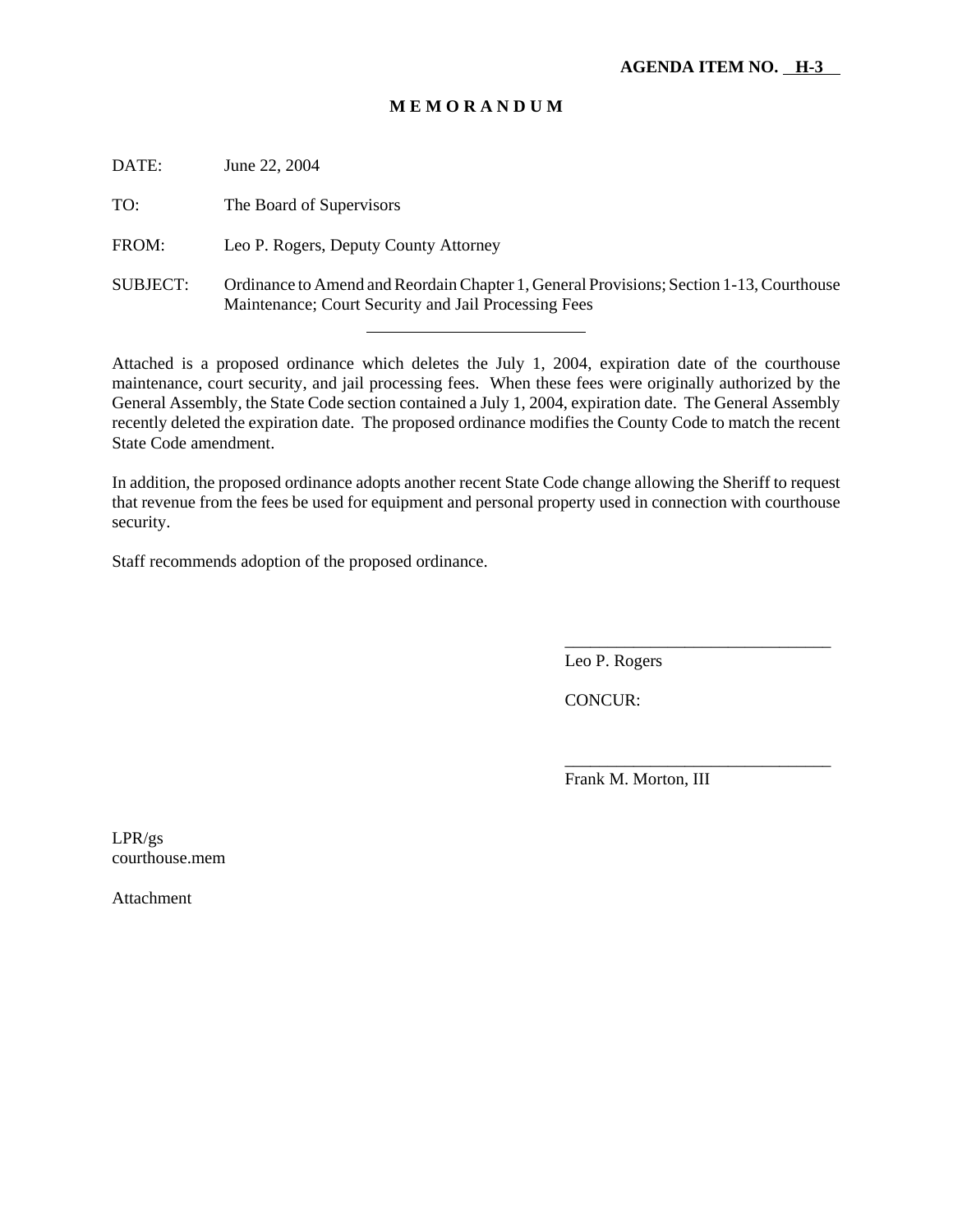#### ORDINANCE NO.

# AN ORDINANCE TO AMEND AND REORDAIN CHAPTER 1, GENERAL PROVISIONS, OF THE CODE OF THE COUNTY OF JAMES CITY, VIRGINIA, BY AMENDING SECTION 1-13, COURTHOUSE MAINTENANCE; COURT SECURITY AND JAIL PROCESSING FEES.

BE IT ORDAINED by the Board of Supervisors of the County of James City, Virginia, that Chapter 1, General Provisions, is hereby amended and reordained by amending Section 1-13, Courthouse maintenance; court security and jail processing fees.

Chapter 1. General Provisions

**Sec. 1-13.** Courthouse maintenance; court security and jail processing fees.

(b) A fee of \$5.00 shall be assessed as part of the costs incident to each criminal or traffic case prosecuted in the district or circuit courts for the City of Williamsburg and County of James City in which the defendant is convicted of a violation of any statue or ordinance. The assessment shall be collected by the clerk of the court in which the case is heard and shall be remitted to the treasurer of the county. The treasurer shall hold such funds in a separate account subject to disbursement by the board of supervisors to the county sheriff's office for the funding of courthouse security personnel. The provisions of this subsection shall expire on July 1, 2004. *and, if requested by the sheriff, equipment and other personal property used in connection with courthouse security.*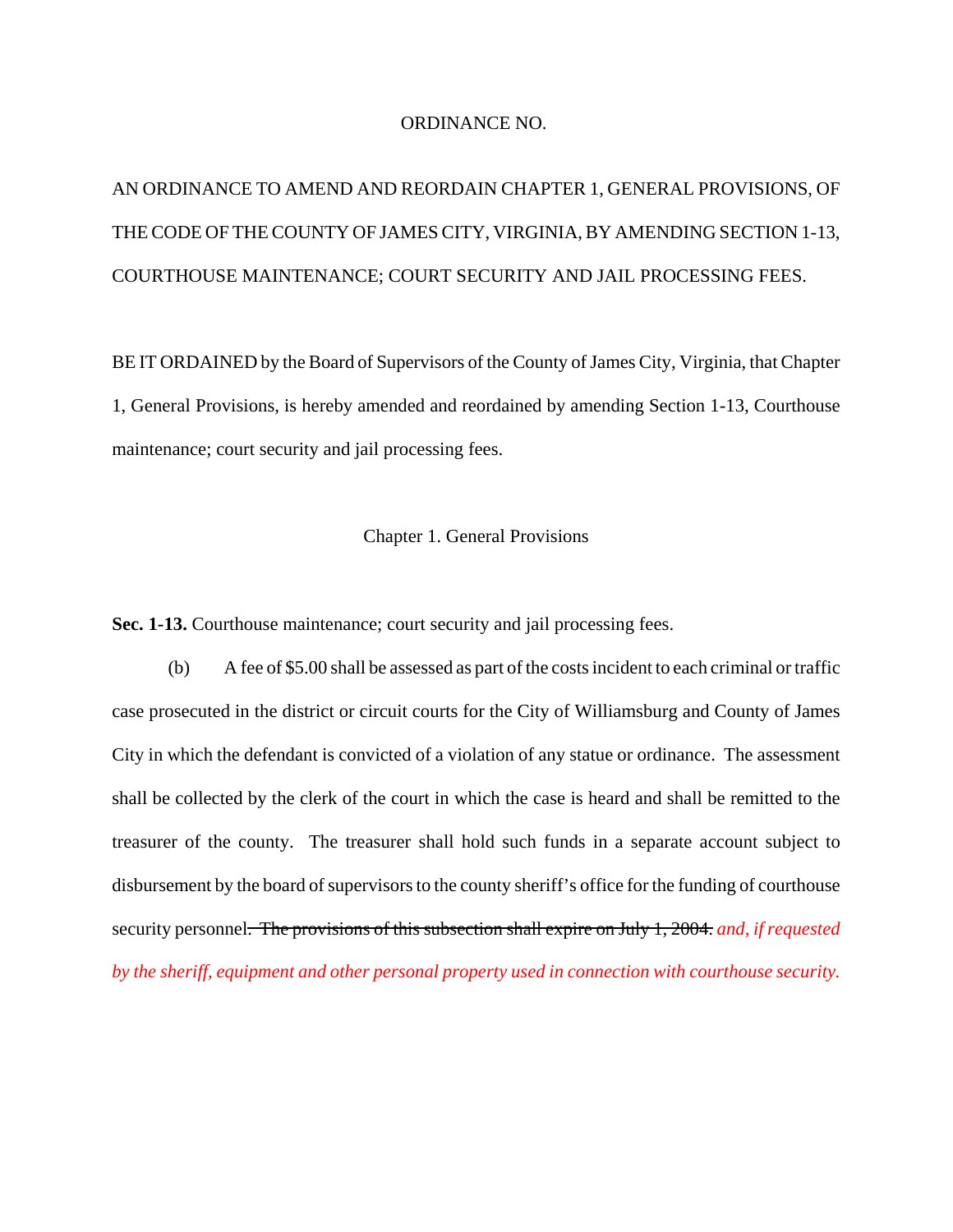Ordinance to Amend and Reordain Chapter 1. General Provisions Page 2

\_\_\_\_\_\_\_\_\_\_\_\_\_\_\_\_\_\_\_\_\_\_\_\_\_\_\_\_\_\_\_\_

Bruce C. Goodson Chairman, Board of Supervisors

\_\_\_\_\_\_\_\_\_\_\_\_\_\_\_\_\_\_\_\_\_\_\_\_\_\_\_\_\_\_\_\_\_

ATTEST:

Sanford B. Wanner Clerk to the Board

Adopted by the Board of Supervisors of James City County, Virginia, this 22nd day of June, 2004.

courthouse1-13.ord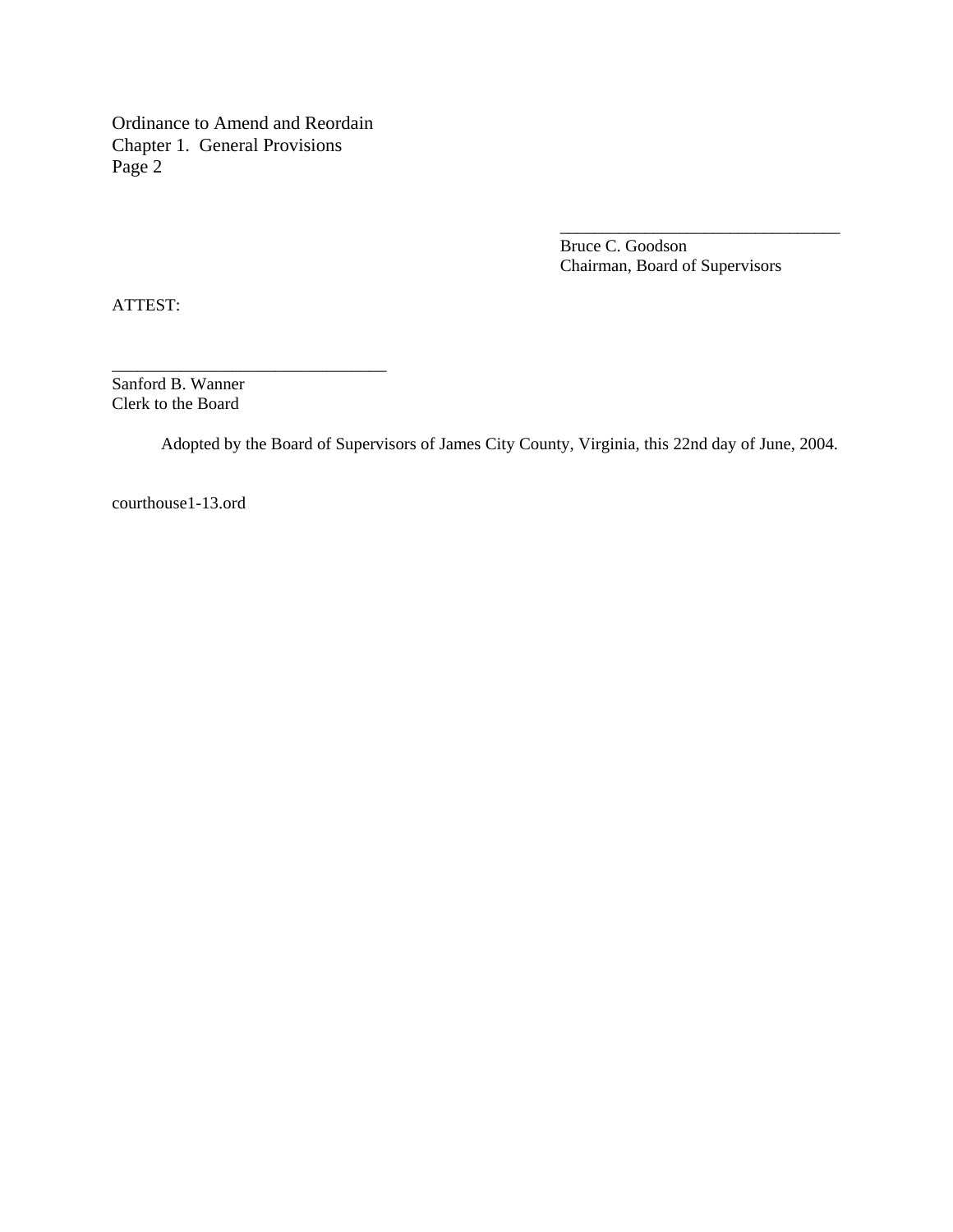## **ME M O R A N D U M**

DATE: June 22, 2004

TO: The Board of Supervisors

FROM: Leo P. Rogers, Deputy County Attorney

SUBJECT: Ordinance to Amend and Reordain Chapter 13, Motor Vehicles and Traffic; Article I, In General, Section 13-7, Adoption of State Law; and Article II, Driving Automobiles, Etc., While Intoxicated or Under the Influence of Any Drug, Section 13-28, Adoption of State Law, Generally

The attached ordinance incorporates by reference into the James City County Code, the 2004 amendments made by the General Assembly to the D.W.I. and traffic laws. County police are charging traffic offenders under the County Code, which must be amended to reflect the State's changes to the applicable D.W.I. and traffic laws. To continue this procedure, it is necessary that the ordinance be amended.

In addition, the proposed ordinance adds Section 13-7(b). This paragraph expresses the Board's intent to incorporate new changes to the State Code without formal amendment. Although this provision is permitted by State law, staff still intends to bring annual updates to the Board.

Staff recommends adoption of the attached ordinance.

Leo P. Rogers

CONCUR:

Frank M. Morton, III

\_\_\_\_\_\_\_\_\_\_\_\_\_\_\_\_\_\_\_\_\_\_\_\_\_\_\_\_\_\_\_

\_\_\_\_\_\_\_\_\_\_\_\_\_\_\_\_\_\_\_\_\_\_\_\_\_\_\_\_\_\_\_

LPR/gs DWIord4.mem

Attachment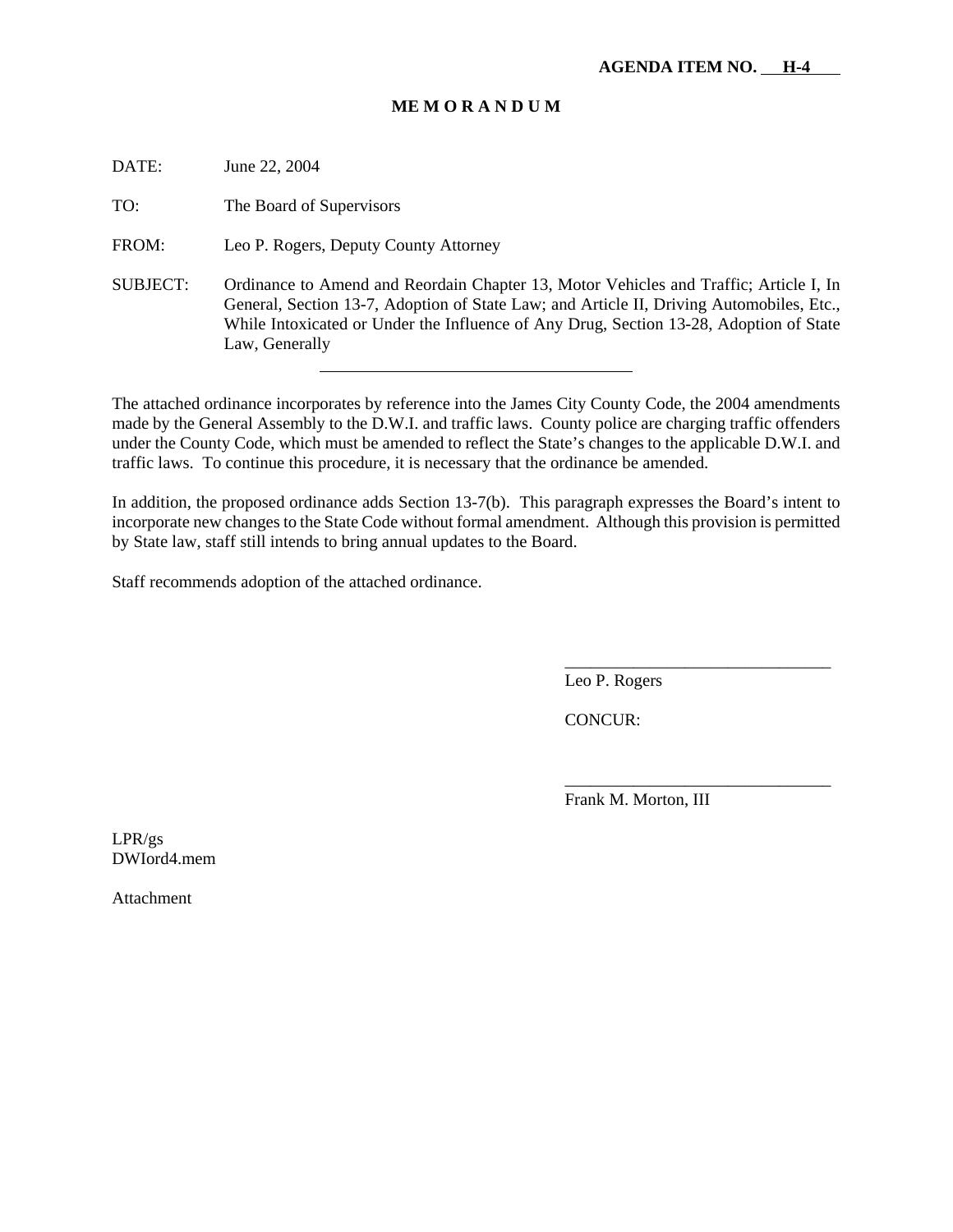#### ORDINANCE NO.

AN ORDINANCE TO AMEND AND REORDAIN CHAPTER 13, MOTOR VEHICLES AND TRAFFIC, OF THE CODE OF THE COUNTY OF JAMES CITY, VIRGINIA, BY AMENDING ARTICLE I, IN GENERAL, SECTION 13-7, ADOPTION OF STATE LAW; AND ARTICLE II, DRIVING AUTOMOBILES, ETC., WHILE INTOXICATED OR UNDER THE INFLUENCE OF ANY DRUG, SECTION 13-28, ADOPTION OF STATE LAW, GENERALLY.

BE IT ORDAINED by the Board of Supervisors of the County of James City, Virginia, that Chapter 13, Motor Vehicles and Traffic, is hereby amended and reordained by amending Article I, In General, Section 13-7, Adoption of state law; and Article II, Driving Automobiles, etc., While Intoxicated or Under the Influence of Any Drug, Section 13-28, Adoption of state law, generally.

Chapter 13. Motor Vehicles and Traffic

Article I. In General

#### **Sec. 13-7. Adoption of state law.**

*(a)* Pursuant to the authority of section 46.2-1313 of the Code of Virginia, as amended, all of the provisions and requirements of the laws of the state contained in Title 46.2 of the Code of Virginia, as amended, and in force on July 1,2003 *2004*, except those provisions and requirements the violation of which constitutes a felony and those provisions and requirements which by their very nature can have no application to or within the county, are hereby adopted and incorporated in this chapter by reference and made applicable within the county. Such provisions and requirements are hereby adopted, mutatis mutandis, and made a part of this chapter as fully as though set forth at length herein, and it shall be unlawful for any person,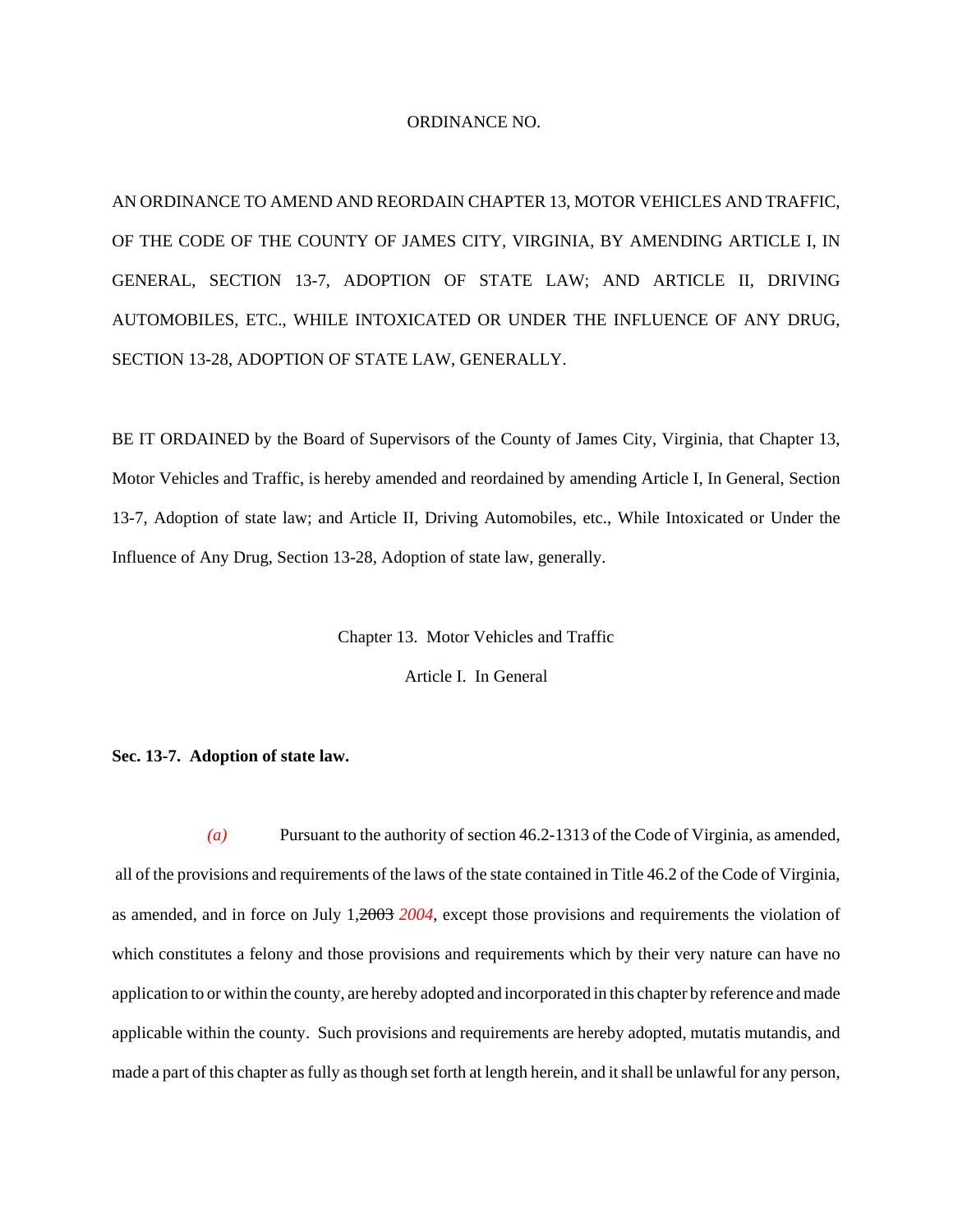Ordinance to Amend and Reordain Chapter 13. Motor Vehicles and Traffic Page 2

within the county, to violate or fail, neglect or refuse to comply with any provision of Title 46.2 of the Code of Virginia which is adopted by this section; provided, that in no event shall the penalty imposed for the violation of any provision or requirement hereby adopted exceed the penalty imposed for a similar offense under Title 46.2 of the Code of Virginia.

*(b) It is the intent of the board of supervisors that all future amendments to sections of the Code of Virginia incorporated by reference in the provisions of this article be included in this article automatically upon their effective date, without formal amendment of this article by the board of supervisors.*

**State law reference** -Authority to adopt state law on the subject, Code of Va., § 46.2-1313 *and § 1-13.39.2.*

Article II. Driving Automobiles, Etc., While Intoxicated

or Under the Influence of any Drug\*

#### **Sec. 13-28. Adoption of state law, generally.**

Article 9 (section 16.1-278 et seq.) of Chapter 11 of Title 16.1 and Article 2 (section 18.2-266 et seq.) of Chapter 7 of Title 18.2, Code of Virginia, as amended and in force July 1, 2003 *2004*, are hereby adopted and made a part of this chapter as fully as though set out at length herein. It shall be unlawful for any person within the county to violate or fail, neglect or refuse to comply with any section of the Code of Virginia as adopted by this section.

\***State law reference** - Authority to adopt state law on the subject, Code of Va., § 46.2-1313.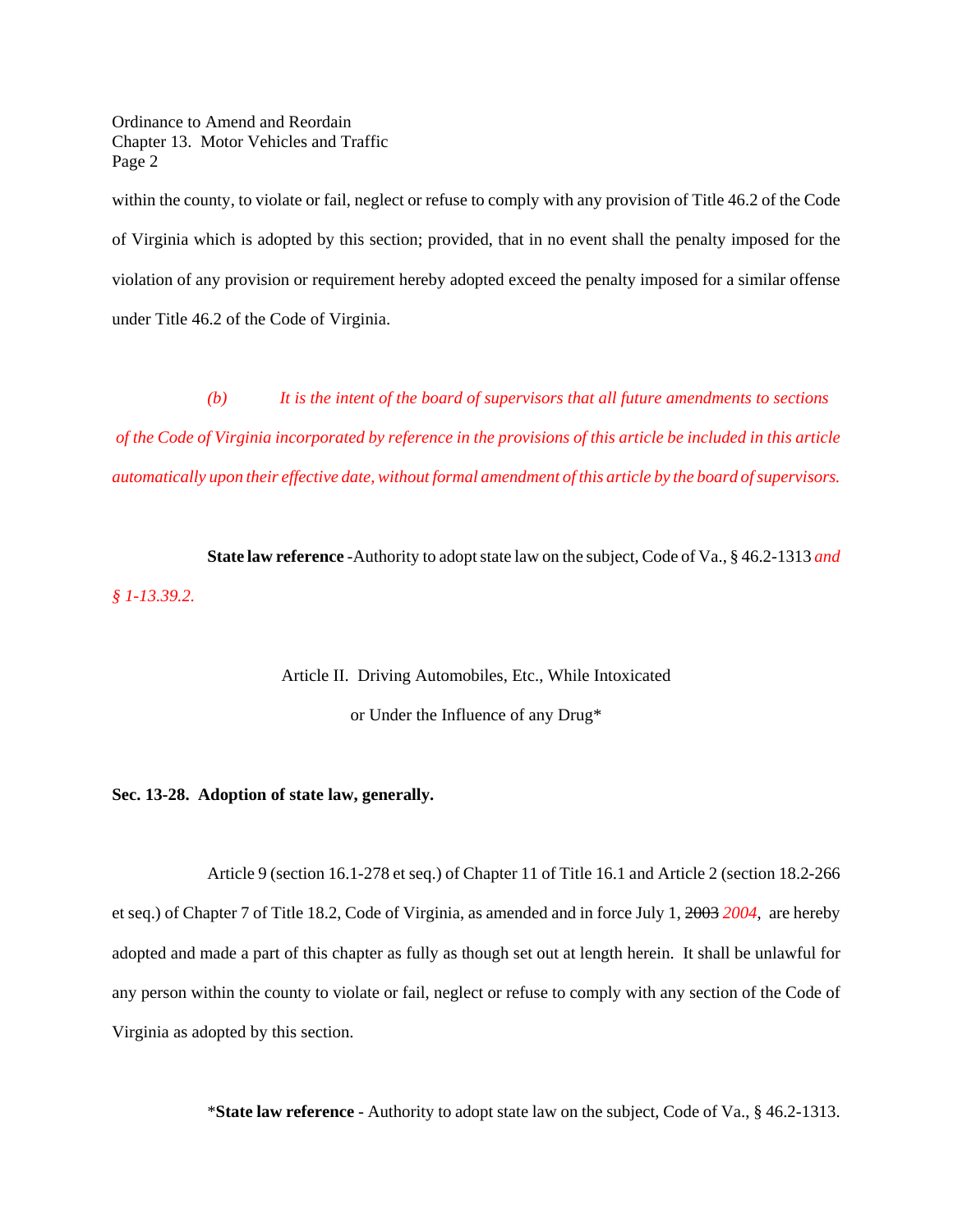Ordinance to Amend and Reordain Chapter 13. Motor Vehicles and Traffic Page 3

This Ordinance shall become effective on July 1, 2004.

Bruce C. Goodson Chairman, Board of Supervisors

ATTEST:

l

Sanford B. Wanner Clerk to the Board

Adopted by the Board of Supervisors of James City County, Virginia, this 22nd day of June, 2004.

 $\overline{a}$ 

04mtrveh.ord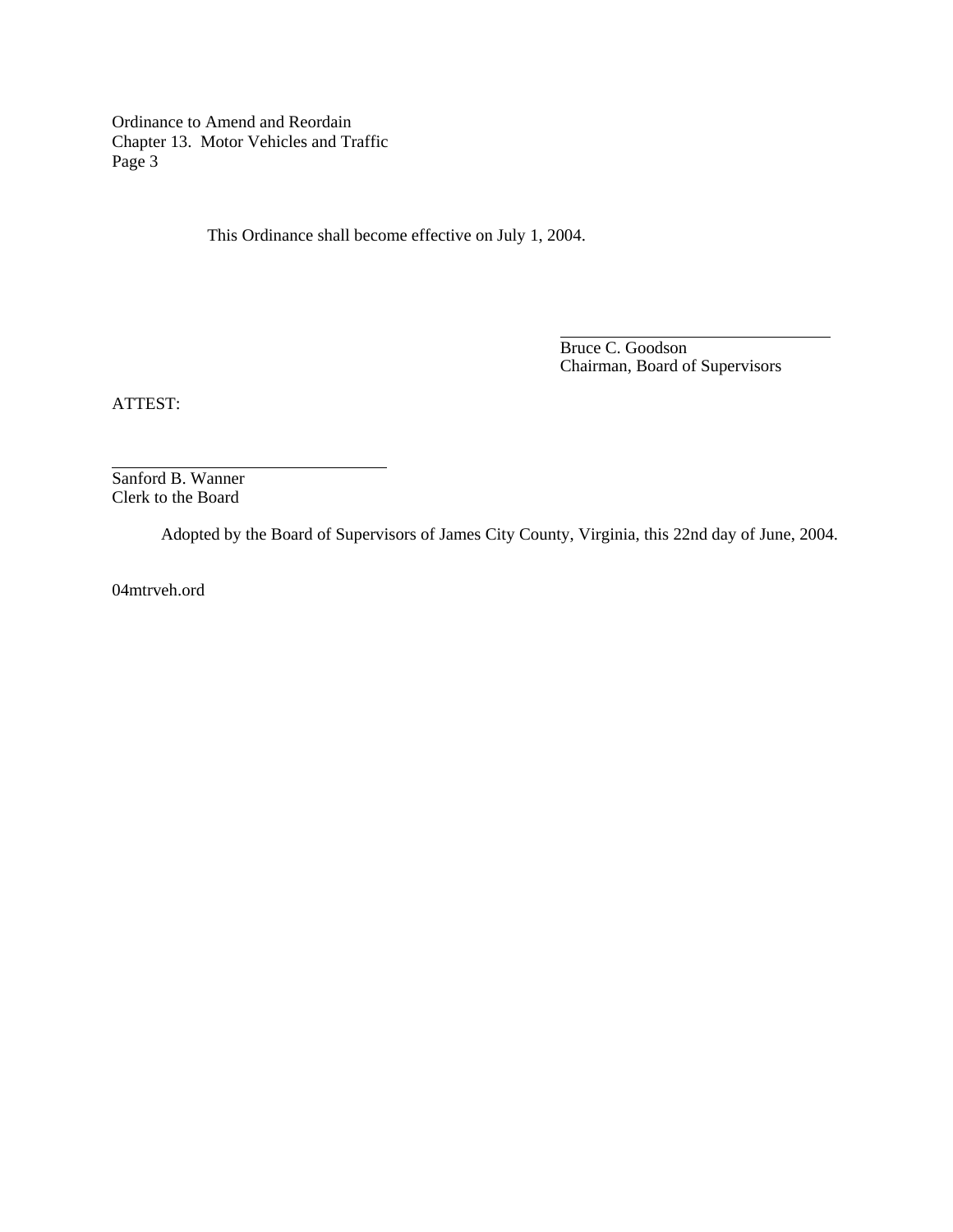## **M E M O R A N D U M**

| DATE:           | June 22, 2004                                                                                                                                                                                    |
|-----------------|--------------------------------------------------------------------------------------------------------------------------------------------------------------------------------------------------|
| TO:             | The Board of Supervisors                                                                                                                                                                         |
| FROM:           | Richard J. Sebastian, Director of Real Estate Assessments                                                                                                                                        |
| <b>SUBJECT:</b> | Ordinance to Amend and Reordain Chapter 20, Taxation, Article I, In General; Section 20-4,<br>Assessment of New Buildings and Computation of Tax Thereon; When Penalty Accrues for<br>Nonpayment |

Attached for consideration is a proposed change to County Ordinance, Section 20-4, Assessment of new buildings and computation of tax thereon; when penalty accrues for nonpayment. This change is necessary to modify the dates of the existing ordinance to correspond to the months of the fiscal year, July 1 to June 30, rather than the current ordinance, which refers to dates of a calendar year cycle. No operational changes will be needed as we are currently performing assessments, using the correct fiscal year dates.

Staff recommends adoption of the attached ordinance.

Richard J. Sebastian

\_\_\_\_\_\_\_\_\_\_\_\_\_\_\_\_\_\_\_\_\_\_\_\_\_\_\_\_\_\_\_\_

\_\_\_\_\_\_\_\_\_\_\_\_\_\_\_\_\_\_\_\_\_\_\_\_\_\_\_\_\_\_\_\_

CONCUR:

John E. McDonald

RJS/gs ordassess.mem

Attachment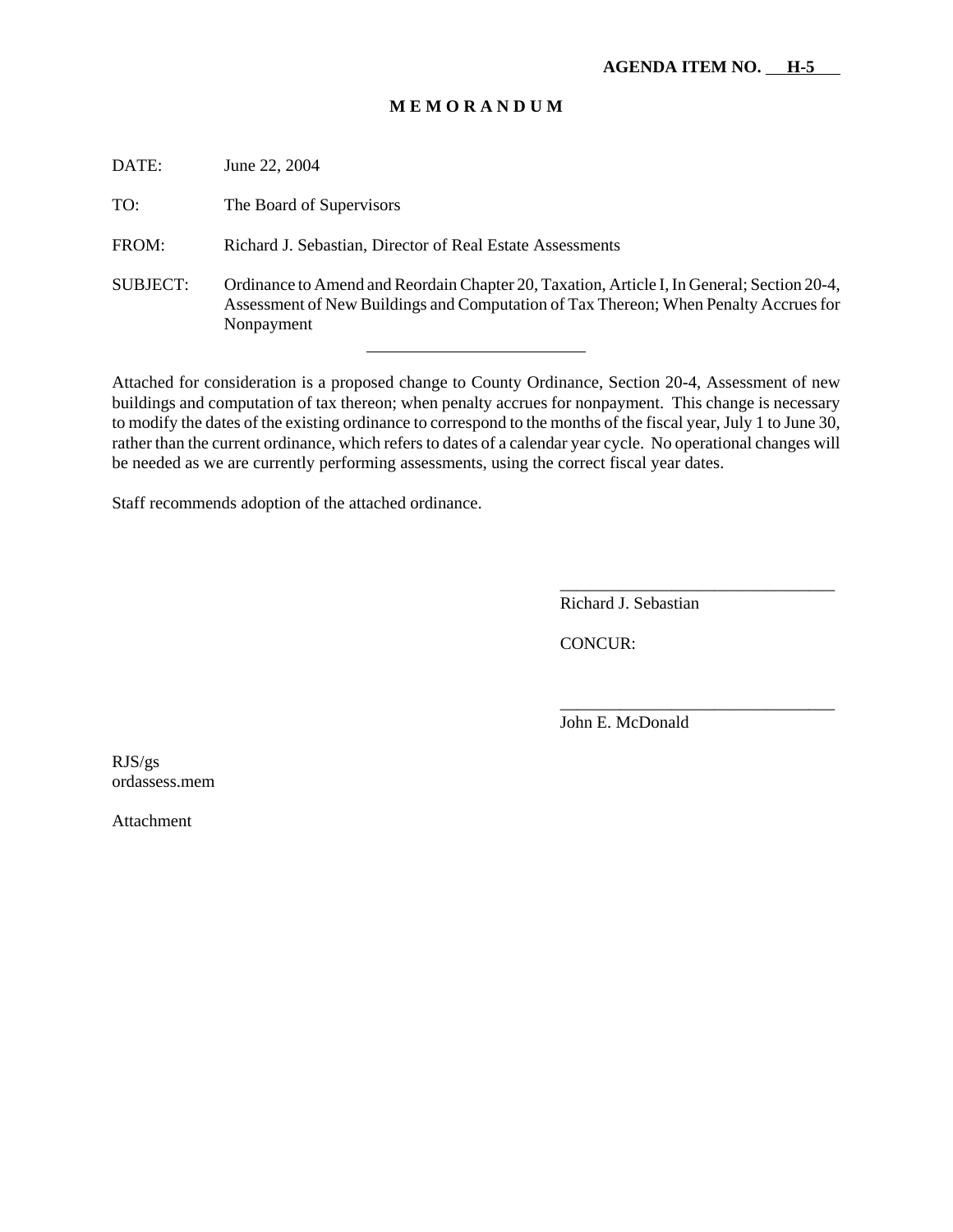#### ORDINANCE NO.

AN ORDINANCE TO AMEND AND REORDAIN CHAPTER 20, TAXATION, OF THE CODE OF THE COUNTY OF JAMES CITY, VIRGINIA, BY AMENDING ARTICLE I, IN GENERAL, SECTION 20-4, ASSESSMENT OF NEW BUILDINGS AND COMPUTATION OF TAX THEREON; WHEN PENALTY ACCRUES FOR NONPAYMENT.

BE IT ORDAINED by the Board of Supervisors of the County of James City, Virginia, that Chapter 20, Taxation, is hereby amended and reordained by amending Article I, In General, Section 20-4, Assessment of new buildings and computation of tax thereon; when penalty accrues for nonpayment.

Chapter 20. Taxation

Article I. In General

## **Sec. 20-4. Assessment of new buildings and computation of tax thereon; when penalty accrues for nonpayment.**

The board of supervisors hereby resolves that all new buildings substantially completed or fit for use and occupancy prior to November *May* 1 of the year of completion shall be assessed when so completed or fit for use and occupancy, and the commissioner of the revenue of the county shall enter in the books the fair market value of such building. No partial assessment as provided herein shall become effective until information as to the date and amount of such assessment is recorded in the office of the official authorized to collect taxes on real property and made available for public inspection. The total tax on any such new building for that year shall be the sum of the tax upon the assessment of the completed building, computed according to the ratio which the portion of the year such building is substantially completed or fit for use and occupancy bears to the entire year, and the tax upon the assessment of such new building as it existed on